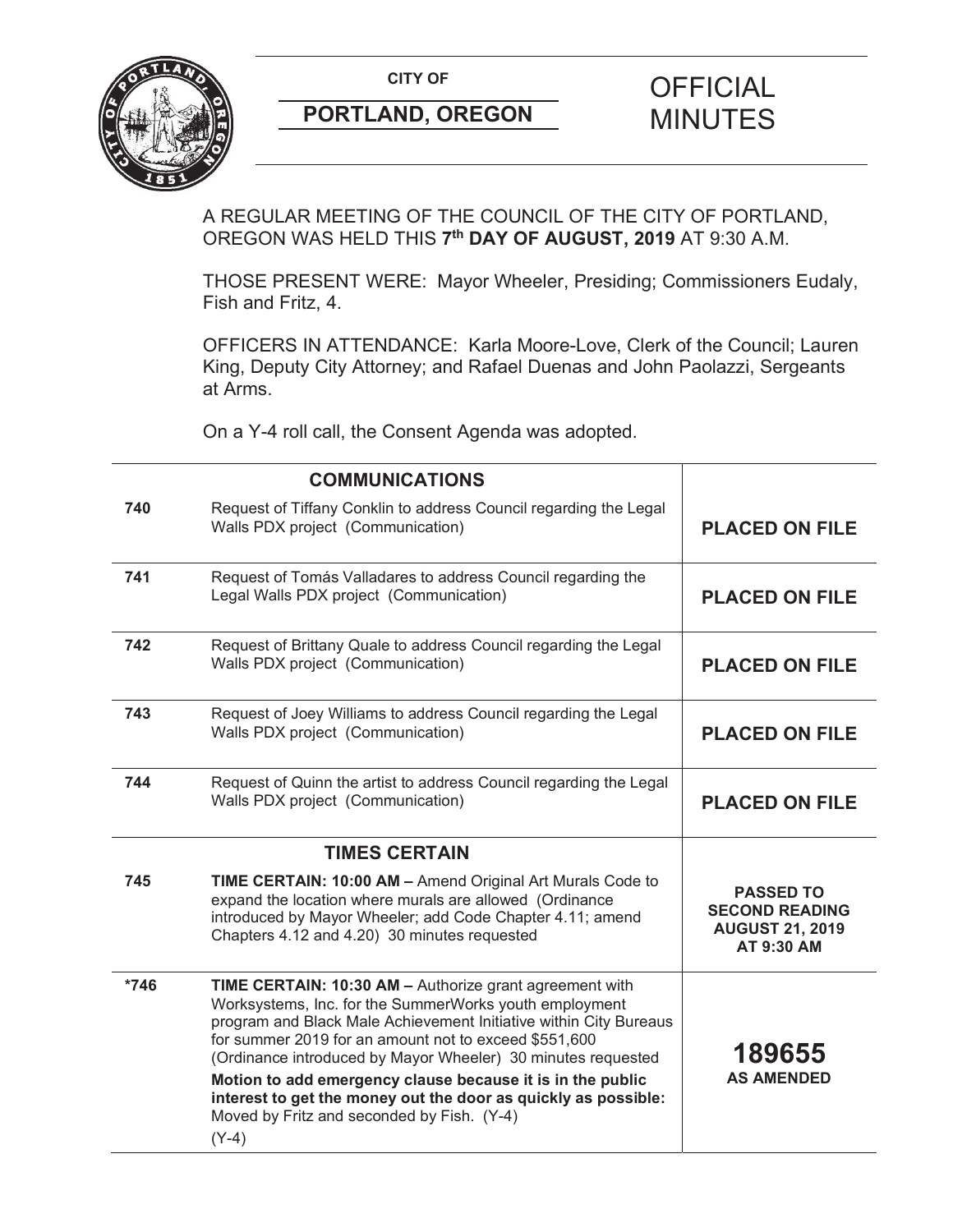|        | <b>CONSENT AGENDA - NO DISCUSSION</b>                                                                                                                                                                                                                                                                                                                                                    |        |
|--------|------------------------------------------------------------------------------------------------------------------------------------------------------------------------------------------------------------------------------------------------------------------------------------------------------------------------------------------------------------------------------------------|--------|
|        | <b>Mayor Ted Wheeler</b>                                                                                                                                                                                                                                                                                                                                                                 |        |
|        | <b>Bureau of Development Services</b>                                                                                                                                                                                                                                                                                                                                                    |        |
| 747    | Authorize a Letter of Agreement with the American Federation of<br>State, County, and Municipal Employees Local 189 and<br>Professional Technical Employees Local 17 permitting Plan<br>Review Staff to review certain mechanical permits during periods<br>of high workload, economic downturn, employee turnover, and<br>vacation (Second Reading Agenda 705)<br>$(Y-4)$               | 189636 |
|        | <b>Bureau of Planning &amp; Sustainability</b>                                                                                                                                                                                                                                                                                                                                           |        |
| *748   | Reaffirm annexation to the City of Portland of property within the<br>boundaries of the City Urban Services Boundary in case number<br>A-1-18, on the west side of the City on the northwest side of NW<br>Hilltop Dr and provide a revised legal description and map meeting<br>the standards of the Oregon Department of Revenue (Ordinance;<br>amend Ordinance No. 189308)<br>$(Y-4)$ | 189637 |
|        | <b>Office for Community Technology</b>                                                                                                                                                                                                                                                                                                                                                   |        |
| 749    | Authorize an Intergovernmental Agreement with Multnomah<br>County, the City of Fairview, the City of Gresham, the City of<br>Troutdale, and the City of Wood Village to oversee a Municipal<br>Broadband feasibility study (Second Reading Agenda 706)<br>$(Y-4)$                                                                                                                        | 189638 |
|        | <b>Office of Management and Finance</b>                                                                                                                                                                                                                                                                                                                                                  |        |
| $*750$ | Authorize an agreement with Southeast Uplift Neighborhood<br>Program Inc. to hire an independent contractor to manage the<br>Portland United Against Hate program and coalition in an amount<br>not to exceed \$36,538 (Ordinance)<br>$(Y-4)$                                                                                                                                            | 189639 |
| $*751$ | Pay property damage claim of Lonnie Thompson in the sum of<br>\$5,273 resulting from a vehicle collision involving the Portland<br>Police Bureau (Ordinance)                                                                                                                                                                                                                             | 189640 |
|        | $(Y-4)$                                                                                                                                                                                                                                                                                                                                                                                  |        |
| $*752$ | Pay property damage claim of Valley Scapes in the sum of<br>\$10,142 involving the Portland Bureau of Transportation<br>(Ordinance)<br>$(Y-4)$                                                                                                                                                                                                                                           | 189641 |
| $*753$ | Pay property damage claim of Anthony Van Ho in the sum of<br>\$6,381 resulting from a motor vehicle collision involving Portland<br>Parks and Recreation (Ordinance)<br>$(Y-4)$                                                                                                                                                                                                          | 189642 |
|        | <b>Portland Housing Bureau</b>                                                                                                                                                                                                                                                                                                                                                           |        |
| *754   | Approve application under the Multiple-Unit Limited Tax Exemption<br>Program under the Inclusionary Housing Program for Lombard 2<br>located at 5150 N Lombard St (Ordinance)<br>$(Y-4)$                                                                                                                                                                                                 | 189643 |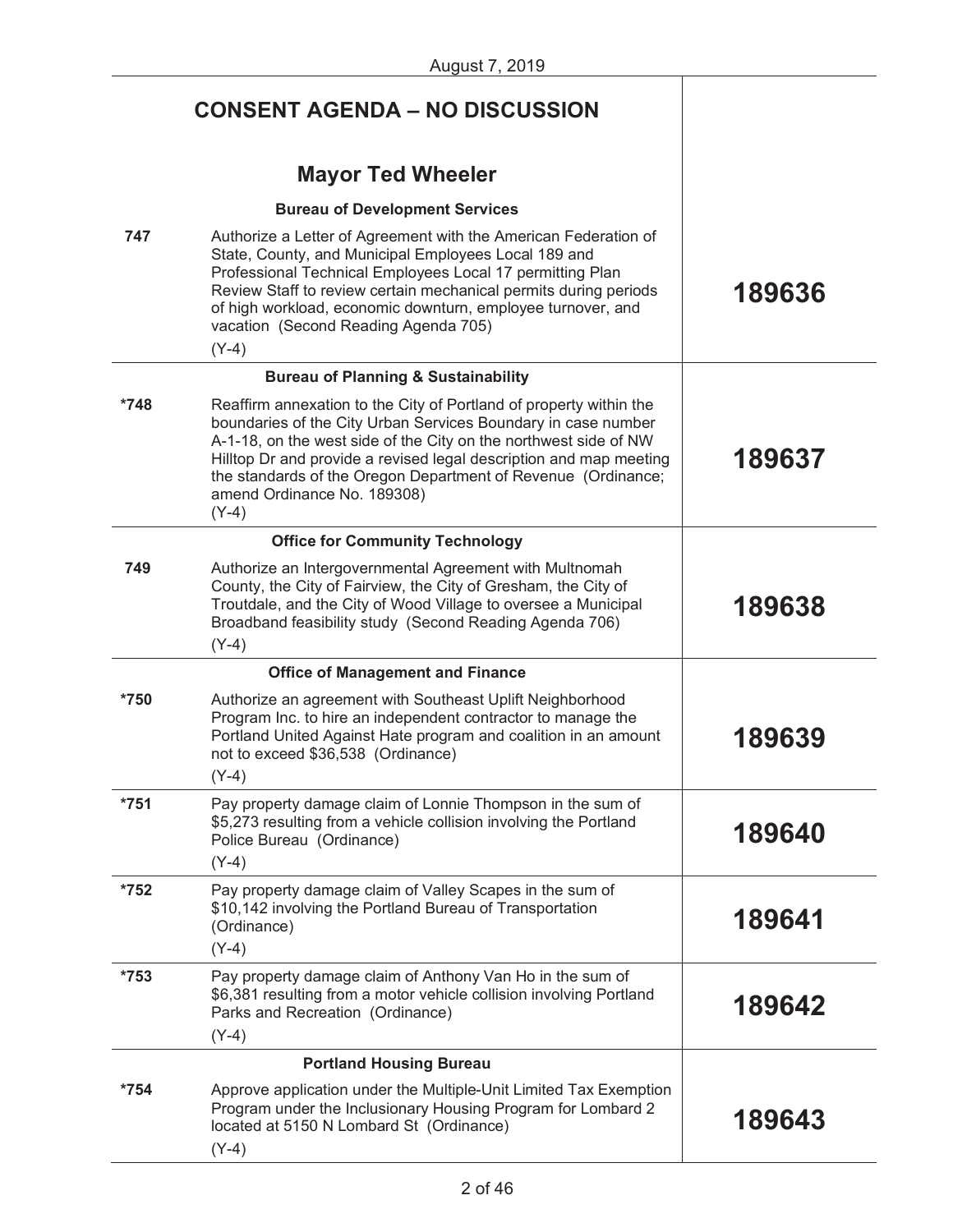|        | August 7, 2019                                                                                                                                                                                                                                                                                                                    |                  |
|--------|-----------------------------------------------------------------------------------------------------------------------------------------------------------------------------------------------------------------------------------------------------------------------------------------------------------------------------------|------------------|
| $*755$ | Approve application under the Multiple-Unit Limited Tax Exemption<br>Program under the Inclusionary Housing Program for Marquam Hill<br>Apartments-Building 1 located at 3192 SW 12th Ave (Ordinance)                                                                                                                             | 189644           |
|        | $(Y-4)$                                                                                                                                                                                                                                                                                                                           |                  |
| $*756$ | Approve application under the Multiple-Unit Limited Tax Exemption<br>Program under the Inclusionary Housing Program for Marquam Hill<br>Apartments-Building 2 located at 3158 SW 12th Ave (Ordinance)                                                                                                                             | 189645           |
|        | $(Y-4)$                                                                                                                                                                                                                                                                                                                           |                  |
|        | <b>Commissioner Jo Ann Hardesty</b>                                                                                                                                                                                                                                                                                               |                  |
|        | <b>Portland Bureau of Emergency Management</b>                                                                                                                                                                                                                                                                                    |                  |
| 757    | Repeal outdated City Code Title 12 Air Pollution Emergency<br>Episodes (Second Reading Agenda 711; repeal Code Title 12)<br>$(Y-4)$                                                                                                                                                                                               | 189646           |
|        | <b>Commissioner Chloe Eudaly</b>                                                                                                                                                                                                                                                                                                  |                  |
|        | <b>Bureau of Transportation</b>                                                                                                                                                                                                                                                                                                   |                  |
| 758    | Authorize an Intergovernmental Agreement with Oregon<br>Department of Transportation for the right-of-way services of the<br>Seventies Neighborhood Greenway project (Second Reading<br>Agenda 717)<br>$(Y-4)$                                                                                                                    | 189647           |
|        | <b>Commissioner Nick Fish</b>                                                                                                                                                                                                                                                                                                     |                  |
|        | <b>Bureau of Environmental Services</b>                                                                                                                                                                                                                                                                                           |                  |
| 759    | Authorize an Intergovernmental Agreement between the Bureau of<br>Environmental Services and the Port of Portland for use of each<br>agencies' compressed natural gas fueling facility in the event that<br>such party's facility is inoperable not to exceed \$1,000 per<br>calendar year (Second Reading Agenda 718)<br>$(Y-4)$ | 189648           |
|        | <b>City Auditor Mary Hull Caballero</b>                                                                                                                                                                                                                                                                                           |                  |
| 760    | Approve Council Minutes for January - June 2018 (Report)<br>$(Y-4)$                                                                                                                                                                                                                                                               | <b>APPROVED</b>  |
|        | <b>REGULAR AGENDA</b>                                                                                                                                                                                                                                                                                                             |                  |
|        | <b>Mayor Ted Wheeler</b>                                                                                                                                                                                                                                                                                                          |                  |
|        | <b>Bureau of Development Services</b>                                                                                                                                                                                                                                                                                             |                  |
| 761    | Appoint Dan Carlson, Tom Lisch, Bryrick Shillam and reappoint<br>Karla Divine and Jesse Fox to the River Community Advisory<br>Committee for three-year terms (Report) 10 minutes requested<br>Motion to accept the report: Moved by Fish and seconded by<br>Fritz.                                                               | <b>CONFIRMED</b> |
|        | $(Y-4)$                                                                                                                                                                                                                                                                                                                           |                  |
|        | <b>Office of Management and Finance</b>                                                                                                                                                                                                                                                                                           |                  |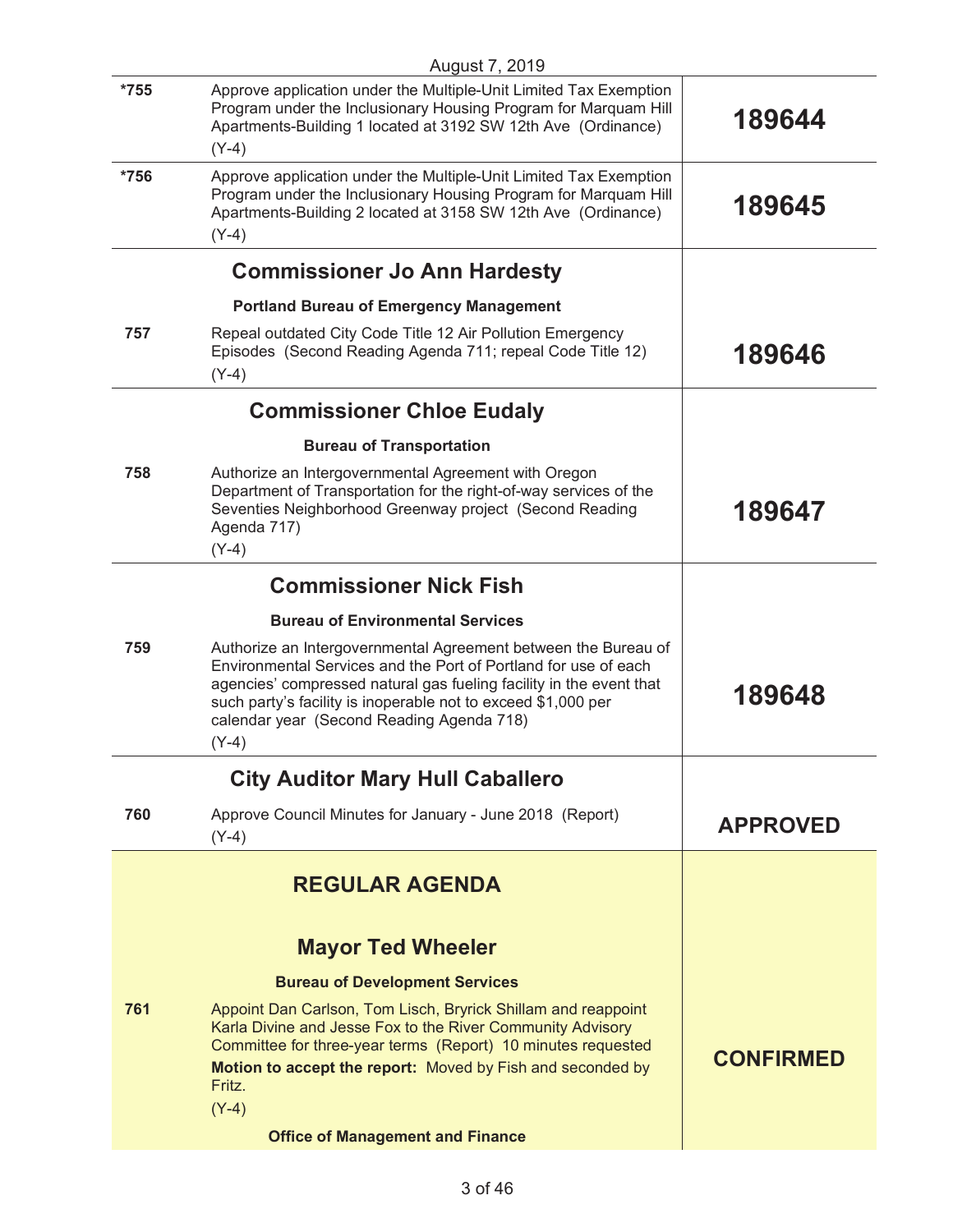| August 7, 2019 |                                                                                                                                                                                                                                                                                                                                                                               |                                                                                          |
|----------------|-------------------------------------------------------------------------------------------------------------------------------------------------------------------------------------------------------------------------------------------------------------------------------------------------------------------------------------------------------------------------------|------------------------------------------------------------------------------------------|
| 762            | Accept bid of Anderson Environmental Contracting, LLC for the<br>City of Portland Fuel Station Replacements Project for \$4,078,258<br>(Procurement Report - Bid No. 00001238) 20 minutes requested<br>Motion to accept the report: Moved by Eudaly and seconded by<br>Fritz.<br>$(Y-4)$                                                                                      | <b>ACCEPTED</b><br><b>PREPARE</b><br><b>CONTRACT</b>                                     |
| 763            | Accept bid of Stettler Supply Company dba Stettler Supply &<br>Construction for the NE Broadway & 94th Pump Station Upgrade<br>Project for \$1,799,126 (Procurement Report - Bid No. 00001242)<br>10 minutes requested<br>Motion to accept the report: Moved by Fish and seconded by<br>Eudaly.<br>$(Y-4)$                                                                    | <b>ACCEPTED</b><br><b>PREPARE</b><br><b>CONTRACT</b>                                     |
| 764            | Authorize water revenue bonds to finance water system capital<br>improvements and refund water revenue bonds (Ordinance) 10<br>minutes requested                                                                                                                                                                                                                              | <b>PASSED TO</b><br><b>SECOND READING</b><br><b>AUGUST 21, 2019</b><br><b>AT 9:30 AM</b> |
| 765            | Approve findings to authorize an exemption to the competitive<br>bidding requirements and authorize the use of the alternative<br>contracting method of Construction Manager/General Contractor in<br>connection with the Downtown/Old Town SW Main/Taylor Sewer<br>Rehabilitation Project for an estimated amount of \$7.1 million<br>(Second Reading Agenda 725)<br>$(Y-4)$ | 189649                                                                                   |
|                | <b>Portland Housing Bureau</b>                                                                                                                                                                                                                                                                                                                                                |                                                                                          |
| 766            | Establish an annual residential rental unit registration fee to fund<br>the Housing Bureau's Rental Services Office from the Housing<br>Investment Fund (Second Reading Agenda 727)<br>(Y-3 Eudaly, Fish, Wheeler; N-1 Fritz)                                                                                                                                                 | 189650                                                                                   |
|                | <b>Commissioner Chloe Eudaly</b>                                                                                                                                                                                                                                                                                                                                              |                                                                                          |
|                | <b>Bureau of Transportation</b>                                                                                                                                                                                                                                                                                                                                               |                                                                                          |
| 767            | Vacate portions of SE 106th Ave, SE 108th Ave, SE 110th Ave, SE<br>Bybee Blvd, and SE Duke St south of SE Foster Rd subject to<br>certain conditions and reservations (Hearing; Ordinance; VAC-<br>10124) 10 minutes requested                                                                                                                                                | <b>PASSED TO</b><br><b>SECOND READING</b><br><b>AUGUST 21, 2019</b><br><b>AT 9:30 AM</b> |
| 768            | Amend Vehicles and Traffic and Public Improvements codes to<br>add necessary clarification and update language to align with<br>current City practices (Second Reading Agenda 728; amend Code<br>Title 16 and 17; add Chapter 17.109)<br>$(Y-4)$                                                                                                                              | 189651                                                                                   |
| 769            | Vacate SE 64th Ave south of SE Sherman St subject to certain<br>conditions and reservations (Second Reading Agenda 729; VAC-<br>10122)<br>$(Y-4)$                                                                                                                                                                                                                             | 189652                                                                                   |
| 770<br>$(Y-4)$ | Vacate a portion of SW 9th Ave between SW Gibbs St and SW US<br>Veterans Hospital Rd subject to certain conditions and reservations<br>(Second Reading Agenda 730; VAC-10123)                                                                                                                                                                                                 | 189653                                                                                   |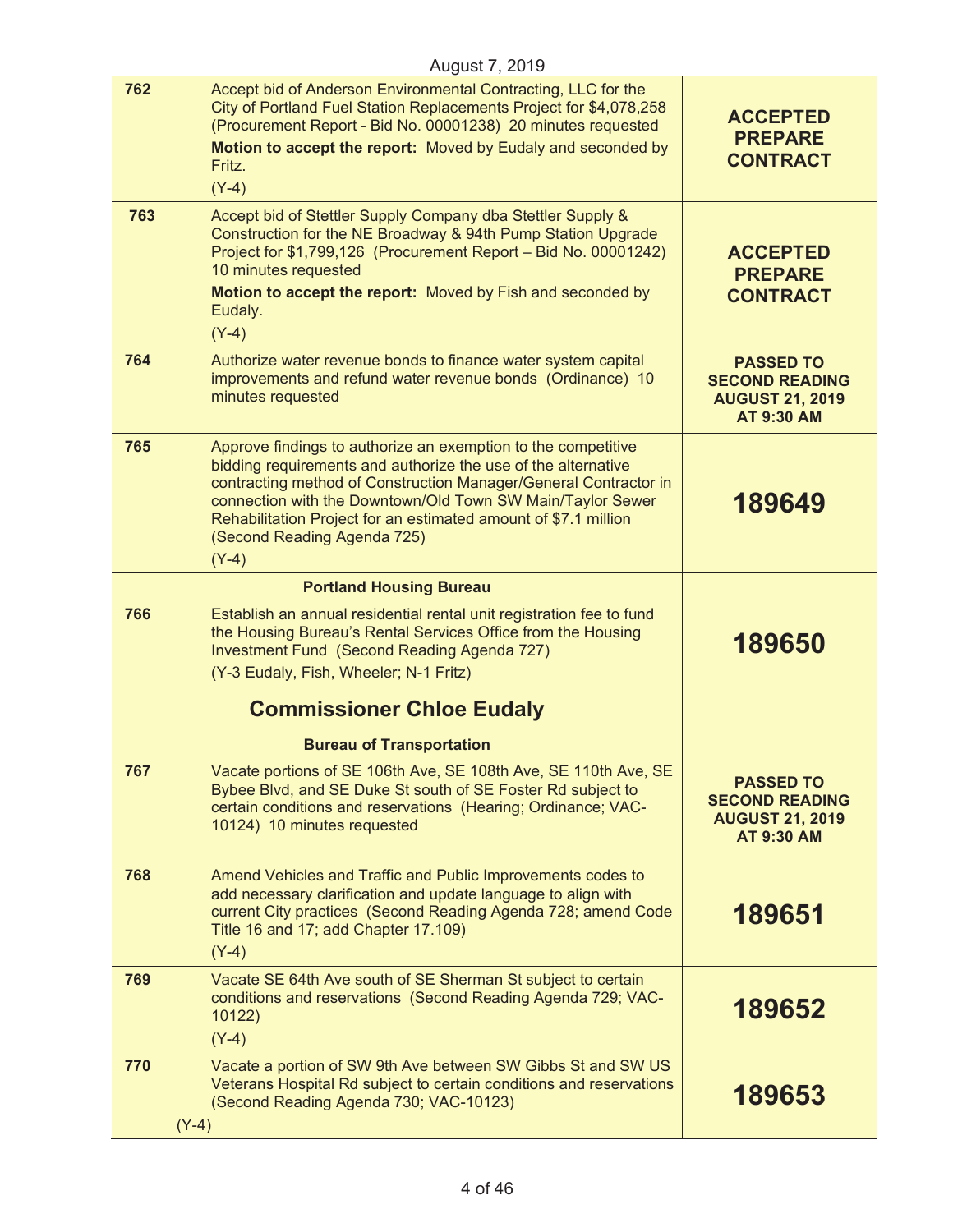|     | <b>Commissioner Amanda Fritz</b>                                                                                                                                                                                                                                                                                                      |                                                                                          |
|-----|---------------------------------------------------------------------------------------------------------------------------------------------------------------------------------------------------------------------------------------------------------------------------------------------------------------------------------------|------------------------------------------------------------------------------------------|
|     | <b>Water Bureau</b>                                                                                                                                                                                                                                                                                                                   |                                                                                          |
| 771 | Amend contract with AECOM Technical Services, Inc. to provide<br>\$1 million in additional funding for the Engineer of Record services<br>required to complete the Reservoir Structure for the Washington<br>Park Reservoirs Improvements Project (Ordinance; amend<br>Contract No. 30003252) 10 minutes requested                    | <b>PASSED TO</b><br><b>SECOND READING</b><br><b>AUGUST 21, 2019</b><br><b>AT 9:30 AM</b> |
| 772 | Amend contract with Cornforth Consultants, Inc. for geotechnical<br>design services for the Washington Park Reservoir Improvements<br>Project in the amount of \$830,000 (Ordinance; amend Contract<br>No. 30003064) 10 minutes requested                                                                                             | <b>PASSED TO</b><br><b>SECOND READING</b><br><b>AUGUST 21, 2019</b><br><b>AT 9:30 AM</b> |
| 773 | Authorize a contract with West Yost Associates for construction<br>support services for the Washington Park Reservoirs<br>Improvements Project in the amount of \$6,199,300 using a sole<br>source procurement (Ordinance) 10 minutes requested                                                                                       | <b>PASSED TO</b><br><b>SECOND READING</b><br><b>AUGUST 21, 2019</b><br><b>AT 9:30 AM</b> |
|     | <b>Commissioner Nick Fish</b>                                                                                                                                                                                                                                                                                                         |                                                                                          |
|     | <b>Bureau of Environmental Services</b>                                                                                                                                                                                                                                                                                               |                                                                                          |
| 774 | Amend ordinance to authorize a competitive solicitation and<br>contract with the lowest responsible bidder for construction of NE<br>Broadway & 94th Pump Station Upgrade Project No. E10783, in<br>the amount of \$1,799,126 (Ordinance; amend Ordinance No.<br>189438) 10 minutes requested                                         | <b>PASSED TO</b><br><b>SECOND READING</b><br><b>AUGUST 21, 2019</b><br><b>AT 9:30 AM</b> |
| 775 | Amend contract with Moore Excavation, Inc. for additional<br>compensation to complete existing contract work due to increased<br>bid item quantities and changed conditions for the Slabtown Sewer<br>Replacement Project No. E10663 not to exceed \$4,157,000<br>(Second Reading Agenda 737; amend Contract No. 30006131)<br>$(Y-4)$ | 189654                                                                                   |

At 12:01 p.m., Council recessed.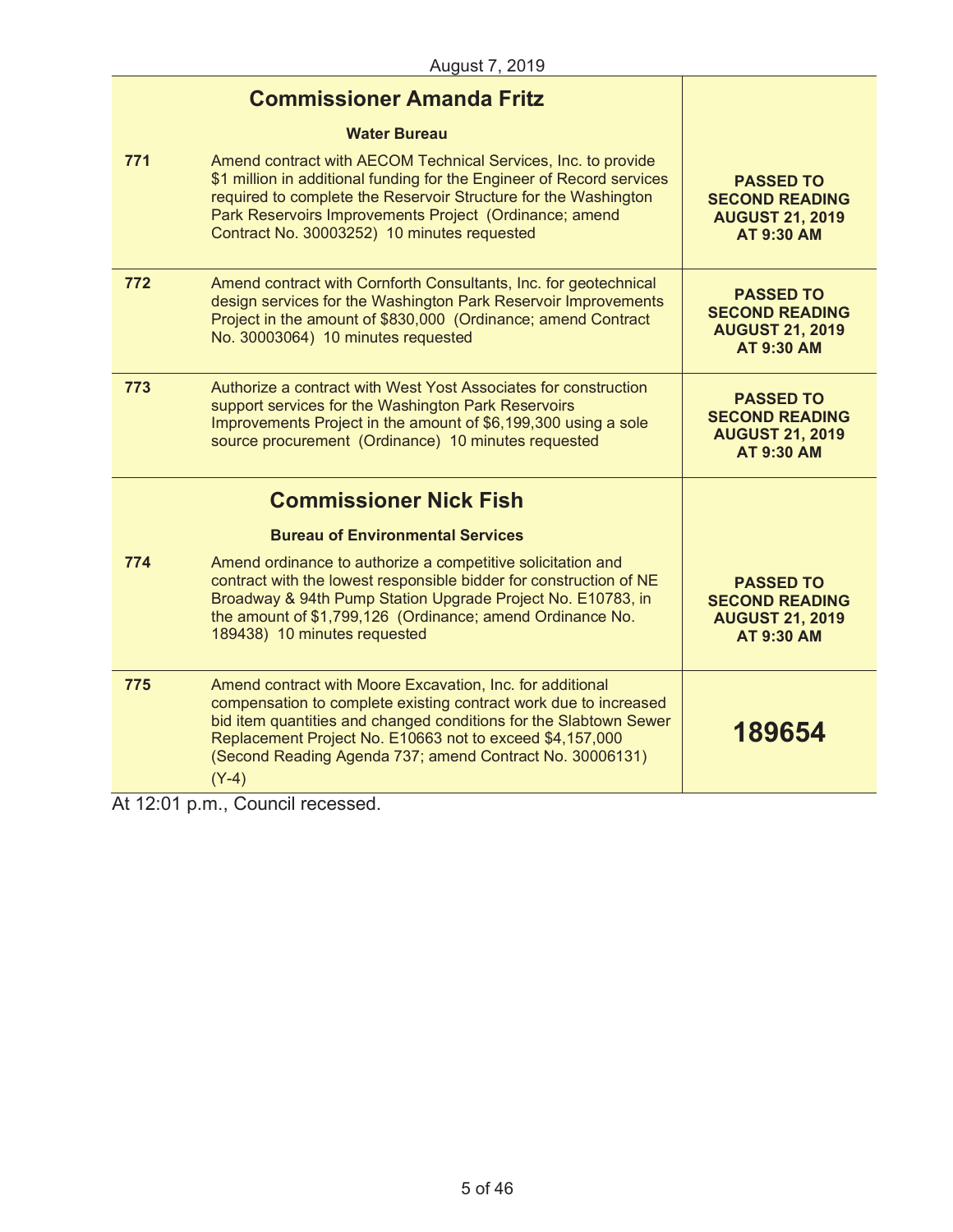A RECESSED MEETING OF THE COUNCIL OF THE CITY OF PORTLAND, OREGON WAS HELD THIS **7th AY OF AUGUST, 2019** AT 2:00 P.M.

THOSE PRESENT WERE: Mayor Wheeler, Presiding; Commissioners Eudaly and Fish, 3.

OFFICERS IN ATTENDANCE: Karla Moore-Love, Clerk of the Council; Naomi Sheffield, Deputy City Attorney; and John Paolazzi and Rafael Duenas, Sergeants at Arms.

|     | Motion to waive reading the rules of order and decorum: Moved by Fish and<br>seconded by Eudaly, without objection.                               |                 |
|-----|---------------------------------------------------------------------------------------------------------------------------------------------------|-----------------|
| 776 | <b>TIME CERTAIN: 2:00 PM - Arts Affordability Progress Report</b><br>(Report introduced by Commissioners Fish and Eudaly) 30<br>minutes requested |                 |
|     | Motion to accept the report: Moved by Fish and seconded by<br>Eudaly.                                                                             | <b>ACCEPTED</b> |
|     | (Y-3)                                                                                                                                             |                 |
|     | $\Delta f$ 2.42 n m $\Gamma$ Ouncil adjourned                                                                                                     |                 |

At 2:42 p.m., Council adjourned.

## **THURSDAY, 2:00 PM, AUGUST 8, 2019**

#### **DUE TO LACK OF AGENDA THERE WAS NO THURSDAY 2:00 PM MEETING**

## **MARY HULL CABALLERO**

Auditor of the City of Portland

|                             | Digitally signed by |
|-----------------------------|---------------------|
| Karla                       | Karla Moore-Love    |
| Moore-Loye Date: 2020.04.27 |                     |
|                             |                     |

By Karla Moore-Love Clerk of the Council

For a discussion of agenda items, please consult the following Closed Caption File.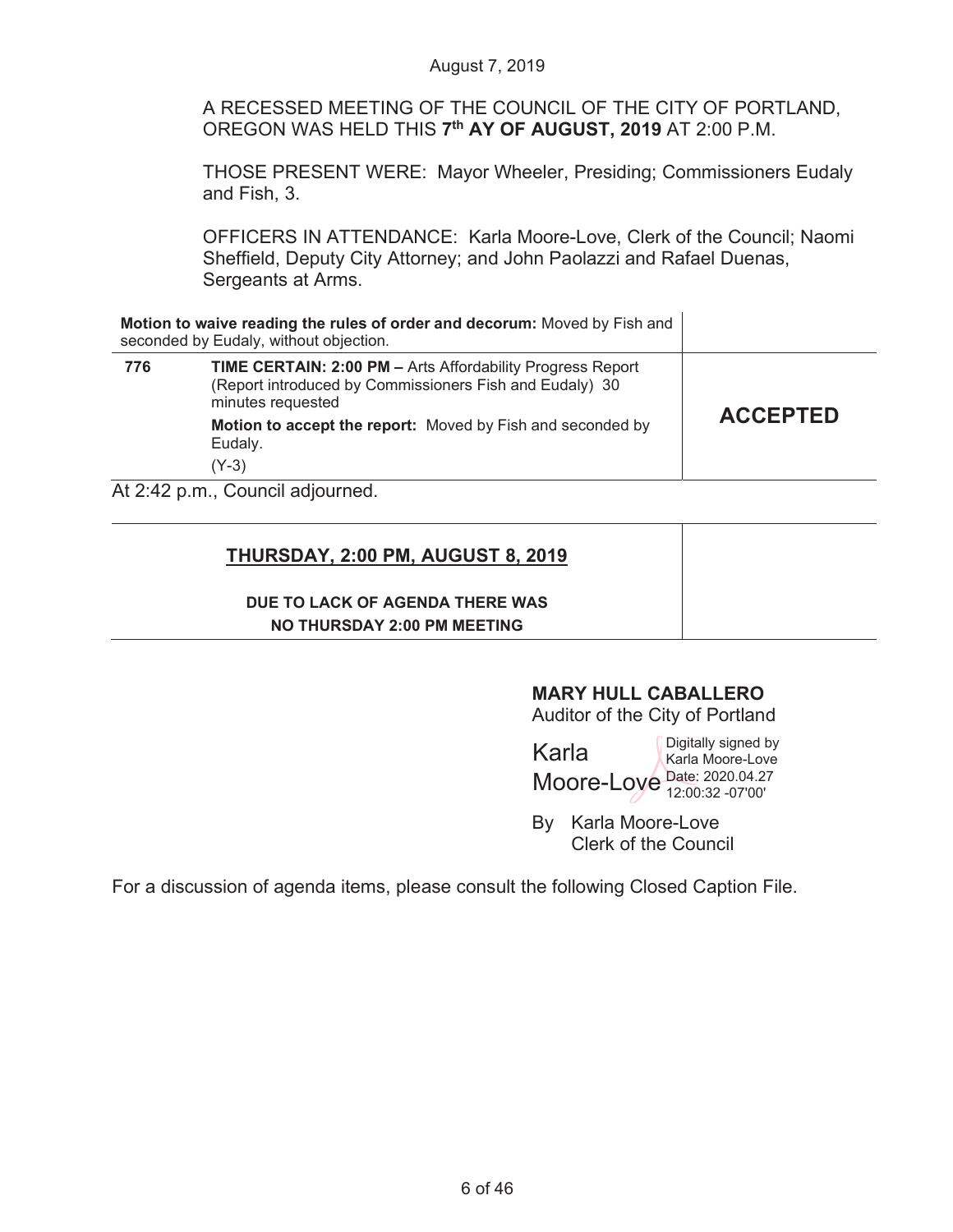#### August 7, 2019  **Closed Caption File of Portland City Council Meeting**

This file was produced through the closed captioning process for the televised City Council broadcast and should not be considered a verbatim transcript. Key: **\*\*\*\*\*** means unidentified speaker.

## **August 7, 2019 9:30am**

**Wheeler:** Good morning everyone this is the August 7, 2019 morning session of the Portland city council, Karla please call the roll.

**Hardesty: Eudaly:** Here. **Fritz:** Here. **Fish:** Here.

**Wheeler:** Here, we'll hear from legal counsel now, good morning.

**Lauren King, Deputy City Attorney:** Welcome to the Portland city council, the city council represents all Portlanders and meets to do the city's business. The presiding officer preserves order and decorum during city council meetings so everyone can feel welcome, comfortable, respected and safe. To participate in council meetings, you may sign up in advance with the clerk's office for communications to briefly speak on any subject. You may sign up for public testimony on resolutions or the first readings of ordinances. Your testimony must address the matter being considered at the time must, if it does not you may be out of order. When testifying please state your name for the record, you're address is not necessary. Please disclose if you are a lobbyist, if you are representing an organization please identify it. If you're representing an organization, identify it. The presiding officer determines the length of the testimony, individuals generally have three-minutes to testify unless otherwise stated. When you have 30 seconds left, a yellow light goes on, when your time is done red light goes on. If you are in the audience and would like to show your support for something that is said please feel free to do a thumbs up. If you want to express that you do not support something, please feel free to use a thumbs down. Please remain seated in council chambers unless entering or exiting. If you are filming the proceedings please do not use bright lights or disrupt the meeting. Disruptive conduct such as shouting or interrupting testimony or council deliberations will not be allowed. If there are disruptions, a warning will be given that further disruption may result in the person being ejected for the remainder of the meeting. After being ejected a person who fail to leave the meeting is subject to arrest for trespass. Thank you for helping your fellow Portlanders feel welcome, comfortable, respected and safe.

**Wheeler:** First up is communications and Karla, it is my understanding the five individuals signed up for today would like to come up together. Is that correct? **Moore-Love:** I believe so.

**Wheeler:** I'm seeing head nods. Call all five, please.

#### **Item 740-744**

#### **Wheeler:** Excellent, thanks welcome.

**Tiffany Conklin:** Thank you so much for having us today we're excited to talk to you a little bit. My name is tiffany Conklin, I'm the executive director of Portland street art alliance. We are a 501-c3 nonprofit organization based here in Portland. Our mission is to empower and support street artists to activate the spaces where we live, work and play. We were founded back in 2012, primarily at first as a grass roots advocacy group. We really wanted to help artists try to find their voices and be able to speak up about things happening at the time, thus we now often act as an intermediary between property owners, the city of Portland and sometimes police. Since our founding, we've evolved quite a bit, and we now provide a lot of educational resources, networking platforms and opportunities to artists in the community. In the fast past two years, we've facilitated nearly \$200,000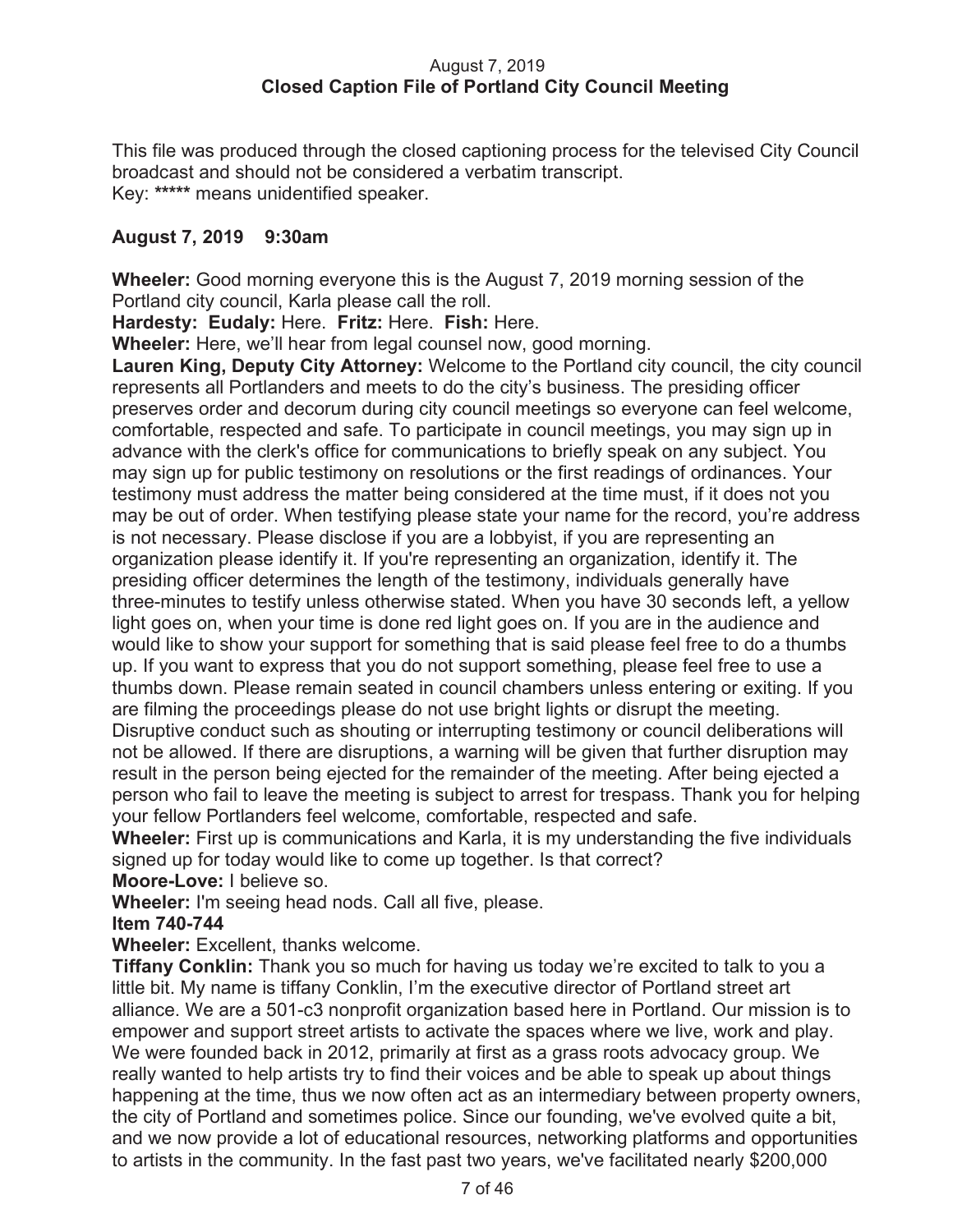going into the hands of hardworking artists in our city. We get e-mails on almost a weekly basis, from emerging artists, parents of artists and visiting artist all looking for easily accessible places in the city to paint, practice and display their art work. They're often surprised that Portland doesn't have anything called what is commonly referred to as a free wall or legal wall. Many of us in Portland, you need a mural permit to paint anything legally in Portland. Our permitting process, admittedly much better than this used to be thanks to hard work of a lot of advocates and people working towards making it better, it is restrictive and it is intimidating for artists to go through that process. It takes about a month to complete that process, so when you think about it try it, when a visiting artist wants to paint that is something hard for them to do without a lot of prior planning and without somebody here doing on the ground doing that work for them. Many cities around the work have designated spaces knows as fair legal walls. have free or legal walls that you can paint with very few barriers so we see this as a gap in our programming here in the city, and a need the city is not currently providing. Providing safe and open spaces for people to paint and removing some of these barriers would go a long way to help ensure our public art landscape is more equitable and accessible to everyone in the city. Thank you. **Wheeler:** Thank you.

**Tomás Valladares:** Hello, my name is Tomás Valladares. I am one of the founding directors of Portland street art allliance and now the board chair. We're here to share with the city council the need for the sanctioned spaces of free expression in our city and we believe a legal wall or free wall would address some of these concerns that are lacking in the community, specifically places to practice and places where artists can learn from each other. As a result of more aggressive graffiti abatement tactics used in the past, we can believe there is a lack of vacuum of leadership in the street art community. An important part of the street art culture is this informal cross generational mentorship that happens in these spaces where emerging artist can learn from the more senior artists for the sort of unwritten rules for the values of the culture. There is fear, mistrust and unease in the artist community about interacting with the city, its permitting structures and graffiti enforcement. For artists used to working outside of that system, having a safe space to paint without risk of persecution or prosecution is something we think is lacking in the community and something young emerging artists can benefit from. After years of digging, psaa realized there was no empirical research or primary data on the subject of legal walls, free walls and their impacts on communities. After speaking to city staff, we realized it would be up to us to do this research and help educate the public and the city about these type of spaces. Other municipalities u.s. ss Spokane, Kennewick, Washington have already reached out to us, interested in this research and we feel it would be very beneficial to making street art and mural art across the country. As a small organization we couldn't do it ourselves, so last year we applied for psu's masters of urban and regional planning workshop and our proposal was accepted and we are lucky enough to be teaming up with a group of six graduate students, some are here today to tell you about the research they conducted. **Wheeler:** Great, thank you.

**Brittany Quale:** Council, my name is Brittany Quale, and I'm a recent graduate of the Portland state university's masters of urban regional planning program and in collaboration with the Portland street art alliance, a team of students myself proposed the legal walls pdx a proposal to make the graffiti and street art community more inclusive and connected by planning for a legal graffiti wall in the central east side industrial district. A free legal graffiti wall is a public space where people are free to legally paint, allowing them to practice and connect with other artists, to develop the proposal, we began our process with research, conducted engagement and finally analyzed and synthesized our findings to produce recommendations. So we researched respected graffiti literature and spoke with graffiti and street art experts, we produced case studies and looked at walls across the country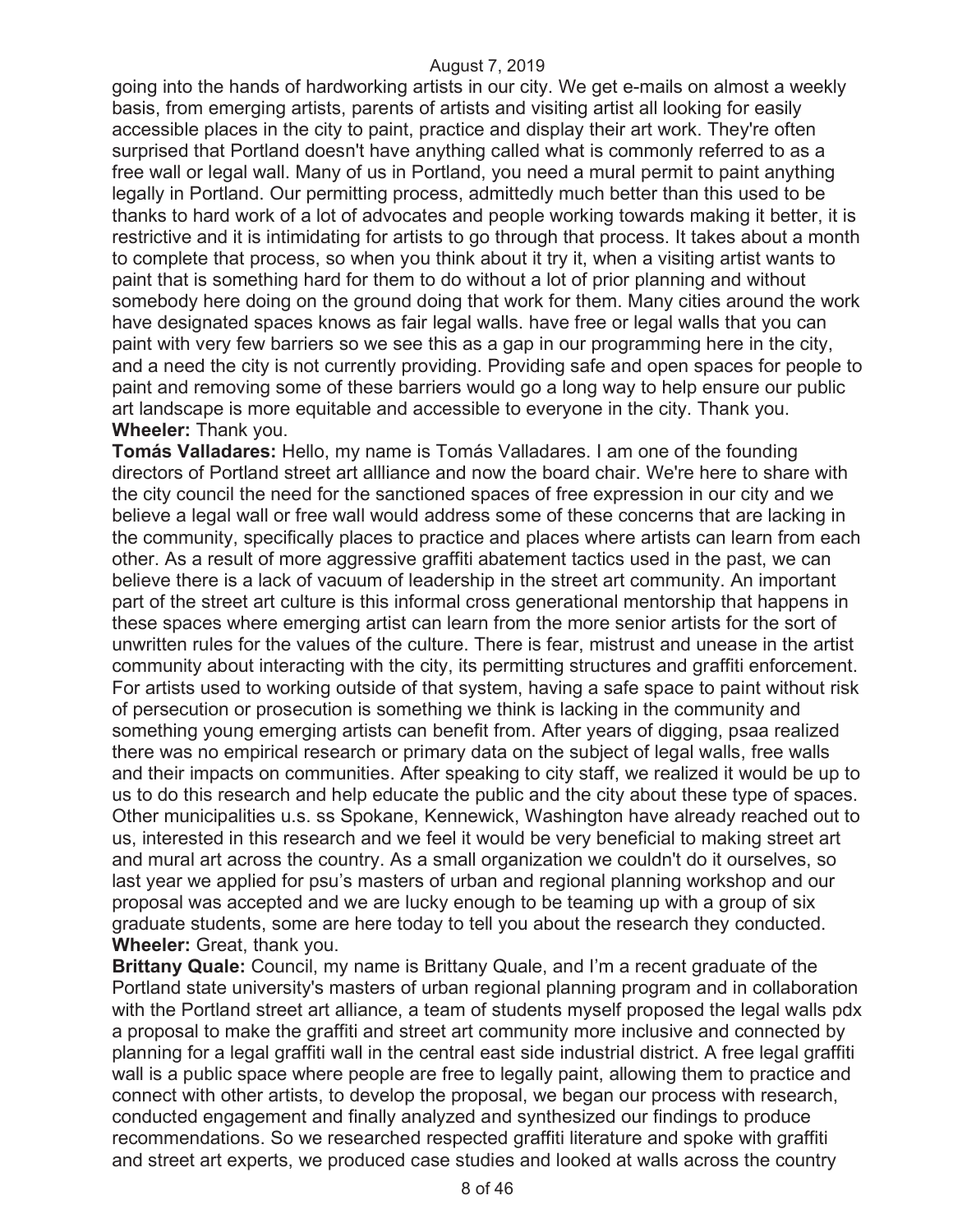and the globe and considered the local context. We utilized the city of Portland bureau of planning and sustainability community engagement manual to the guide the engagement process and as a planning team we framed our approach from an equity lens from the start of the process. We engaged with many stakeholders that represent unique perspectives and form through different lived experiences. We innovate 11 artists and gathered feedback through more than 40 online surveys. We conducted 20 interviews with public sector representatives, we spoke with businesses, property owners and managers. We interviewed a dozen people experiencing houselessnesses in the central east side industrial district, and we had conversations with potential program partners including pear and northwest youth projects. So, sitting here now, I can affirm that this project has immense value for artists, businesses and the community. A legal wall could provide a safe legal space for expression which artists, especially those of historically marginalized identities. An accessible platform for mentorship, for new and emerging artist who become interested in creating public artwork like murals with nearby businesses and a safe place for art, the artist community, to connect, grow and develop new skills. A legal wall could provide an opportunity grow the east side industrial districts distinctive street art infused character, an opportunity develop positive relationships between the street art and business communities and an amenity that will attract visitors and new businesses to the area. Personally, I was incredibly moved to hear the story of a young artist who discontinued their practice on the street because of their undocumented status in this country. A legal graffiti wall could find a safe space for these artists and others who face safety concerns that are integrately tied to their identity. The legal walls pdx plan outlines in detail four categories of recommendations including legal pathways, design, stewardship and programming and partnership which is my fellow graduate joey Williams will describe in further detail. Thank you.

#### **Wheeler:** Thank you. Good morning.

**Joey Williams:** Good morning, council. My name is Joey Williams, and I'm the other masters of urban regional planning graduate on the project. Thank you for having us here today. I will be discussing the findings of our project in more detail. From our research, we came to understand why Portland might benefit from having a free wall, how it should operate in order for it to be successful and what it could mean for communities and emerging and young artists, specifically here in Portland. The reasons for free wall include as my colleagues mentioned opportunity advance equity and safety for artists, a space safe for expression, a platform for developing and growing community, a space for mentorship to improve quality and skills and pass on the codes of conduct, norms and ethics in the street art and graffiti community. One of the first and most frequently heard concerns from property owners in the central east side is the concern for hate speech persisting in the space and the prevailing ethical code in the graffiti and street art community here is hate speech should be first covered when an artist puts up a new piece but this practice needs a space to be passed down new and emerging artists. Lastly, benefits include a developed economic potential. The development of artists can lead to employment opportunities to produce more murals and other creative projects that will beautify our cities, be intentionally more representative and help contribute to the character of the surrounding community. We heard that new businesses have chosen to locate in specific areas in the central eastside for the expressive neighborhood character provided by street art. From interviewing artist, property owners, managers and operators the view of operators of free walls around the world we have determined a set of design and management practices describing how a free wall should look and feel, how to set norms that are free wall, manage waste and how to create a positive, inclusive atmosphere. Our research also provoked opportunities to expand existing programs for young artists and youth experiences houselessness interested in art in Portland. The only thing that is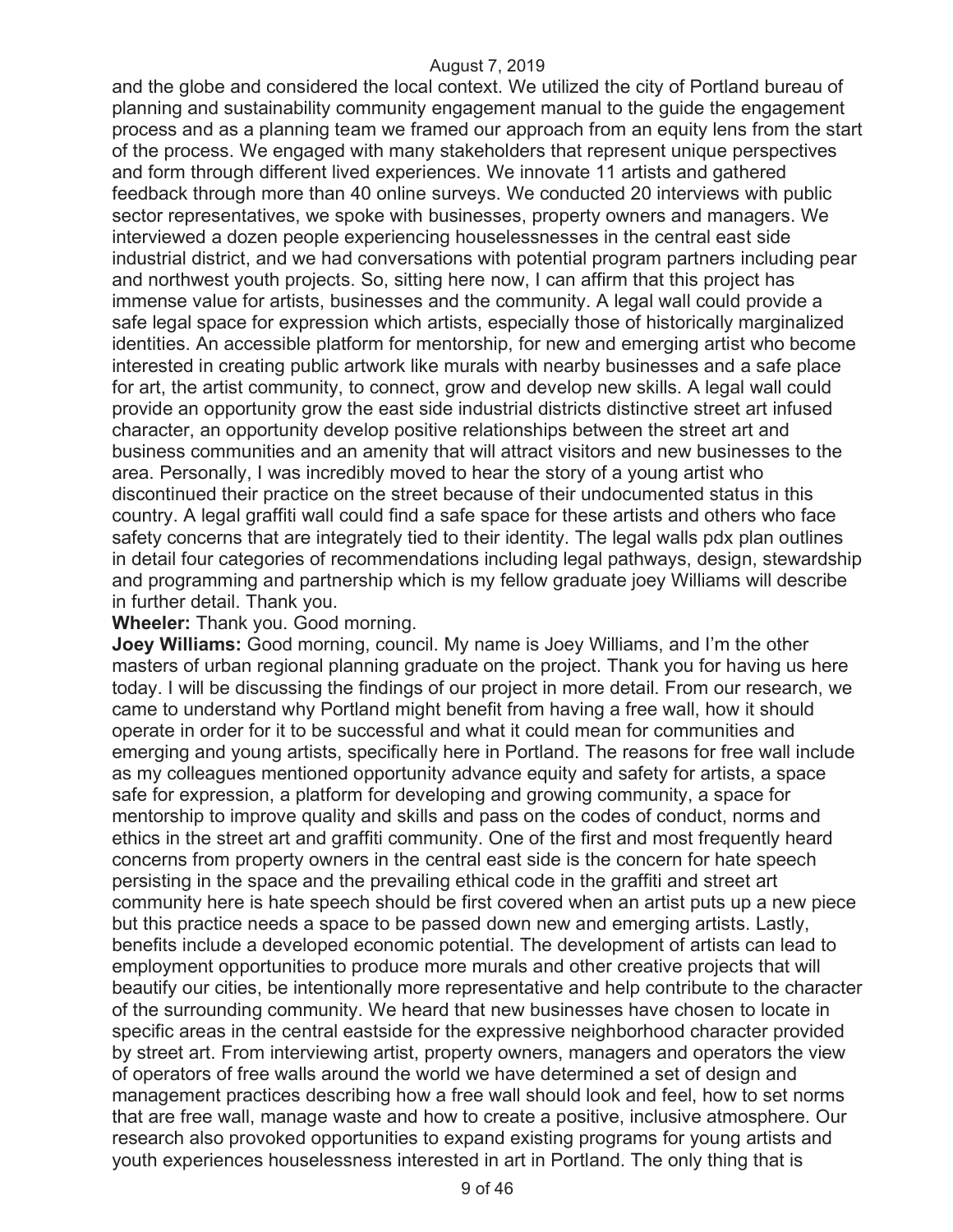stopping all of this from happening is the legality of a continuously changing free wall for inclusive public expression in Portland. One of the ways to make this happen is we discovered through interviews with many city staff involved in the mural code in some way from bds to the office of civic and community life and city attorney is to address the current mural code which stipulates the period of mural type upkeep. Addressing this in some way maybe paired with other solutions to at least allow a pilot for this project. So another avenue that we support is to expand the regional arts and culture council racc to implement a legal wall through the public arts program. However this to happen, we recognize that a implementer, property owner or manager and several parties will have to form an agreement of how the free wall is established and maintained. Our report provides recommendations op these steps and we suggest doing so with the input and buy-in with the surrounding community, artist and law enforcement throughout that process. We encourage you and invite you to read or short form plan which has been provided as well as our summary from a longer form plan. I'd like to hand it over to an artist we spoke to earlier, Quinn the artist for you to hear his insightful perspective on the free wall in Portland.

**Wheeler:** Thank you, is in the report you're referring to?

**Williams:** That's the summary and there is a longer form available online.

**Wheeler:** Appreciate it. Thank you very much.

**Quinn:** Good morning, council. May name is Quinn thank you for having us here. I am an emerging muralist and painter here in Portland and about two-years ago I realized I could paint and paint really big. I started painting walls in my house, the outside, the inside and I realized I just had a passion for it and that led me to contact the psaa Portland street art alliance and contacted them about a mural wall and since then, they've given me my first legal mural inside their garage, and that really allows me to grow. That was the first time I was able to take my time to paint and really enjoy the process of it and in the end it sparked my fashion for painting. Since then, I've been involved in some other mural projects but more so invitational ones and commissioned ones and since they started this project with the legal wall, it is really made me realize that having a legal wall allows your work to first off be 100% you, there is no restrictions, it is a spot to really take your time and feels validating. It is a validating experience just painting and it is more importantly a safe spot to paint. I see it as being a spot where you can take your time and connect with others. It feels very special to be on a mural project, connect with people, as I mentioned I'm a emerging artists and connect with people that have been painting much longer than me and bring my friends along, it is a very communal, a community event. I'm very excited to bring my peers along and people who have never picked up a spray can before and feel that passion. And more importantly, as developing new skills, this is a spot to have fun, really express yourself however you want, and legal too. I remember the first time wanted to paint, I looked outside my house and saw some walls around, but refrained and I'm thankful for psaa as well. As I mentioned in this booklet you guys have, as kids have playground to play and skateboarders have skate parks to skate, I see artists needing a wall to paint and thank you for listening.

**Wheeler:** Thanks for being here. Commission Eudaly and then commissioner Fritz. **Eudaly:** I want to thank you for coming. I'm excited about this and grateful for the work you've done. As I think some of you know I have an ambivalent relationship, one of the ironies of my job is each the commissioner of graffiti removal given I'm a long-term fan and supporter of street art. Not illegal tagging I'll just say that right now, I don't save the e-mails, I'm not encouraging that. This is a beautiful idea and I'm looking forward to working with you guys on it.

**Wheeler:** Commissioner Fritz.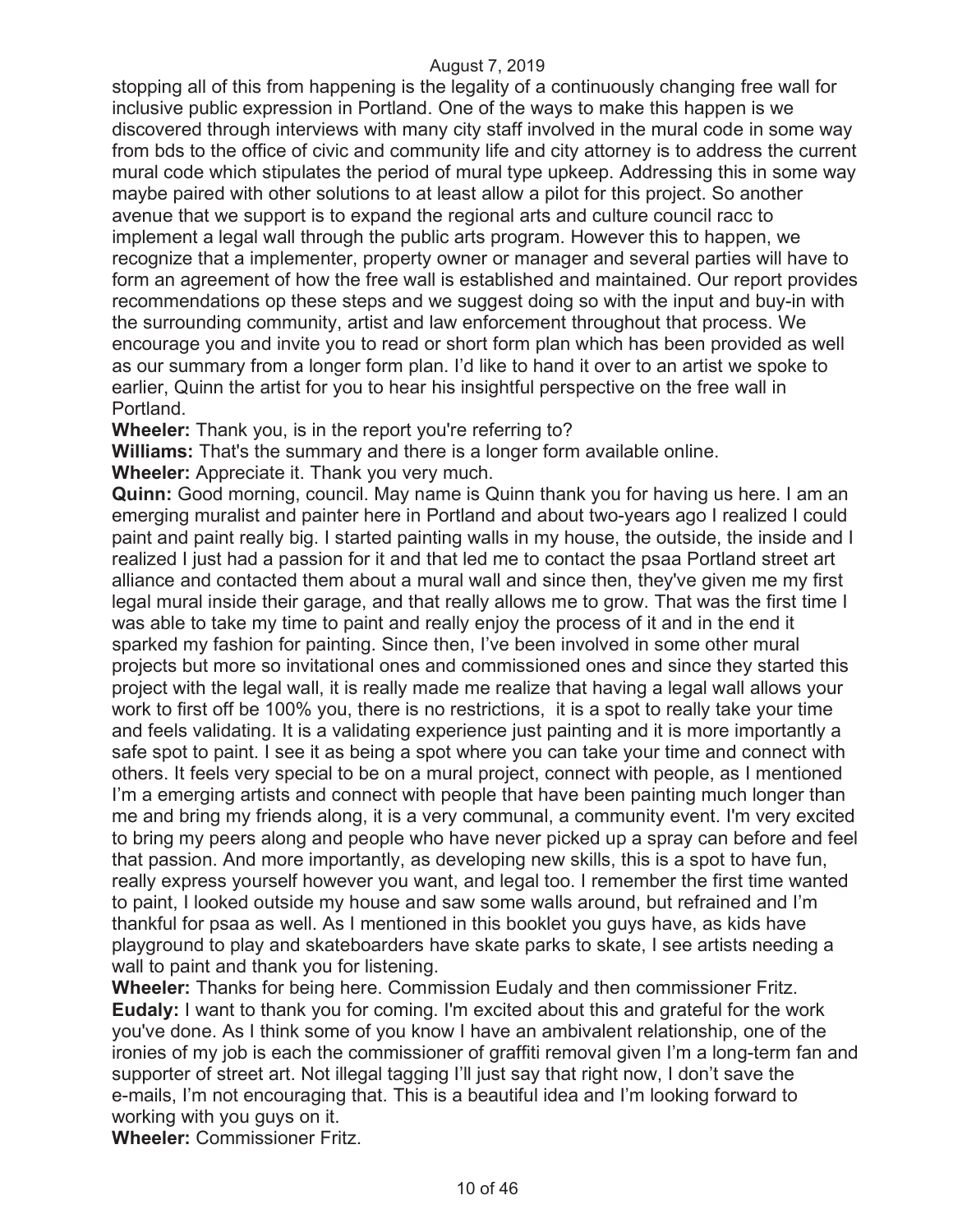**Fritz:** I used to be in charge of the graffiti abatement program and the long time coordinator of that said that the difference between art and vandalism is finishing. I appreciate you coming in and asking for permission to paint the wall. Did the research show having the legal wall increase or decrease graffiti in the rest of the city? **Quale:** I would say it is inconclusive. There is not -- we heard anecdotal evidence for or against that statement, but it is inconclusive.

**Fritz:** And nobody has done any research on that?

**Williams:** We decided it was inconclusive because of the way the data was collected on these incidents, you can't catch everything so directing areas to monitor kind of biases the research. We also didn't want to pose it as an abatement solution. This is more about creating a platform for expression for everyone.

**Fritz:** So you were mentioning the code of ethics and one is you're not supposed to paint over something that is more beautiful than you can do or something like that. **Quale:** Yes.

**Fritz:** Could also be an element of education and training for artists that painting somebody's else's wall as you said you refrained. Artists in the eye of the beholder, so I would be quite upset if somebody chose to paint something of their choosing on my house because I might not like it. So could there be an element of that, if this was set up? **Conklin:** Yes, I think part of the idea here is having a space where everyone can congregate and go would provide those opportunities for connections to be made so a lot of the requests, as well, coming specifically from parents that we get for providing mentorship opportunities for their youth who are interested in this. Basically, we help try making those connections with more established artists all the time, but they have to then first know to come to us to make those connections happen. Traditionally throughout the world when you google free wall legal walls, usally what those are kids are googling trying to find spaces to go connect with the community. So I think if Portland had a designated space like that, it would provide that platform, basically, where youth who are just getting into this idea to that space and other people would be congregated there and they would have that opportunity for at least finding that out. Part of the recommendations is also posting signage on whatever space this was with some of those roles about, like you will said, only tagging over something that is more beautiful, there is a hierarchy on that is encouraged and also, you know, it would provide information about the Portland street art alliance and ways of getting involved in the larger art community. We kind of see this as a focal point and platform for those who really don't know how to get involved and find organizations like us.

**Valladares:** I think that the Tacoma, there was a free wall space in Tacoma that they had posted signage stating the rules and it's not necessarily about what's more beautiful but maybe more intricate, and sort of there is like a skill level that's involved. And, then, Burnside skate park is another example of a signage that sort of states the rules of the space and what is expected of people in that space. So I think those are great examples of what could also be done in a space like this. And we also hope that creating a pilot wall would be a great place to start in doing some of the research and seeing at least if that does decrease some tagging in the area or provides, you know, a way to mitigate some of the unwanted tagging.

#### **Fritz:** Thank you.

**Wheeler:** Great. Just to be clear, so I understand, first of all, thanks for the presentation, I appreciate it and I look forward to reading the research you've done through psu. We're not talking about he will legal tagging, we're not talking about going on people's private property against their will and vandalizing that property and we're not on public spaces either, I want to be clear, I oppose that. It sounds like what you're suggesting is you want to create a partnership either with a public entity or private second enterprise who has a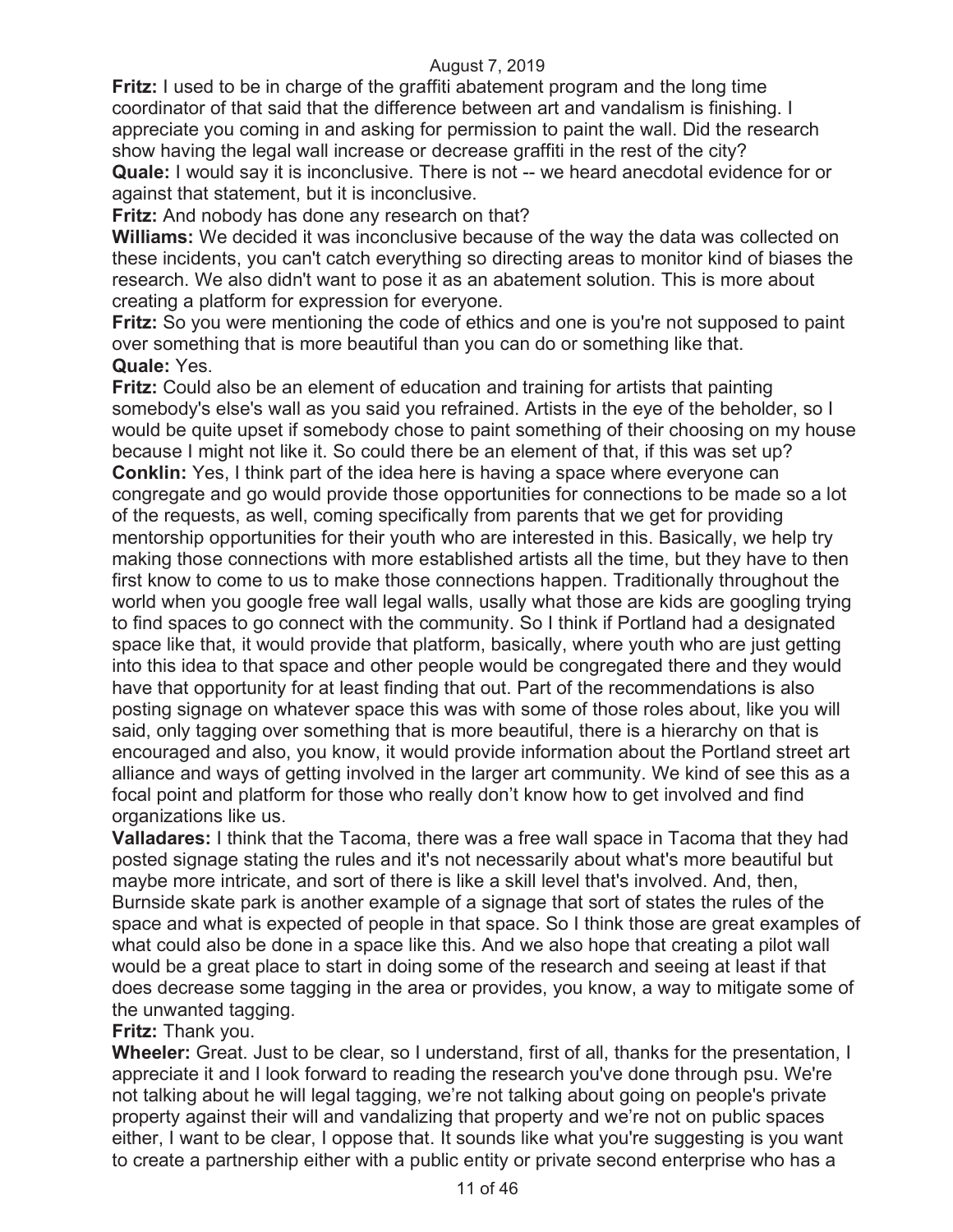wall and reach some kind of community agreement and into a pilot. Am I hearing you correctly?

**Conklin:** Yes.

**Wheeler:** Is there something in our codes that prevents that from happening. **Conklin:** Yes.

**Wheeler:** So what you're asking for is a proposal that will then come back to us for consideration as a pilot when view a private sector partner who is good to go and you feel like you have a viable location. Fantastic.

**\*\*\*\*\*:** Yes

**Wheeler:** That seems like a very reasonable approach and appreciate it. Thanks for coming in it today.

**\*\*\*\*\*:** Thank you.

**Wheeler:** Karla, have they items been pulled from the consent agenda today. **Moore-Love:** I've had no questions.

**Wheeler:** Very good, call the roll.

**Eudaly:** Aye.

**Fritz:** I'm voting aye but I will continue to note the disappointment in getting six-months council minutes for I think 2018 in august of 2019, unfortunately I've not been able to go through six-months of council minutes for meetings that happened last year, but I still vote aye.

**Fish:** Aye.

**Wheeler:** Aye, the consent agenda is adopted. First item is, it is not 10:00 so we will skip the first time certain item. We have a bunch of second readings. Let's go to 765 please. **Item 765.** 

**Wheeler:** This is second reading, we had a good presentation on this and took public testimony is there they further discussion? Please call the roll.

**Eudaly:** Aye. **Fritz:** Aye. **Fish:** Aye.

**Wheeler:** Aye, the ordinance is adopted. [gavel pounding] next item, 766. **Item 766.** 

**Wheeler:** Any further discussion on this item? If not, please call the roll.

**Eudaly:** In passing this item, Portland will join with many other major cities in the country that require simple registration of rental units. The \$60 fee will not fully fund the office, I believe, but should cover the costs of registration and support information referral for landlords and tenants. I vote aye.

**Fritz:** I would have supported this if it had come to us last year, before the other changes. I agree we need a registration program and it needs to be funded, however, on top of all of the other additional regulations we've put on landlord and the fact this fee is not going to help pay for a universal inspections which most registration fees do, also it is regressive and doesn't exempt the really low cost housing, such as manufactured home parks, so regretfully, I vote no.

**Fritz:** I thank the mayor and commissioner Eudaly for their leadership on this, I vote aye. **Wheeler:** Thank you, I'm pleased to support this rental registration fee. This has been a commitment and priority of mine since I took office. This fee will ensure we have the on going resources to fund the office of renter services and establish a system collect more accurate data of the rental market in Portland. I want to add quality data is something that landlords and developers and tenant rights organizations have requested. This is the way we help fund the program to do that. I want to thank the Portland housing bureau staff, especially director Shannon Callahan and Mat Tcshibold, the revenue degrees director, Thomas Lannom who is probably put in more time and more hours on this than just about anything else in the last several months, and I want to thank Thomas for that. And I want to thanks members of my staff who worked tirelessly on this especially Cupid Alexander, my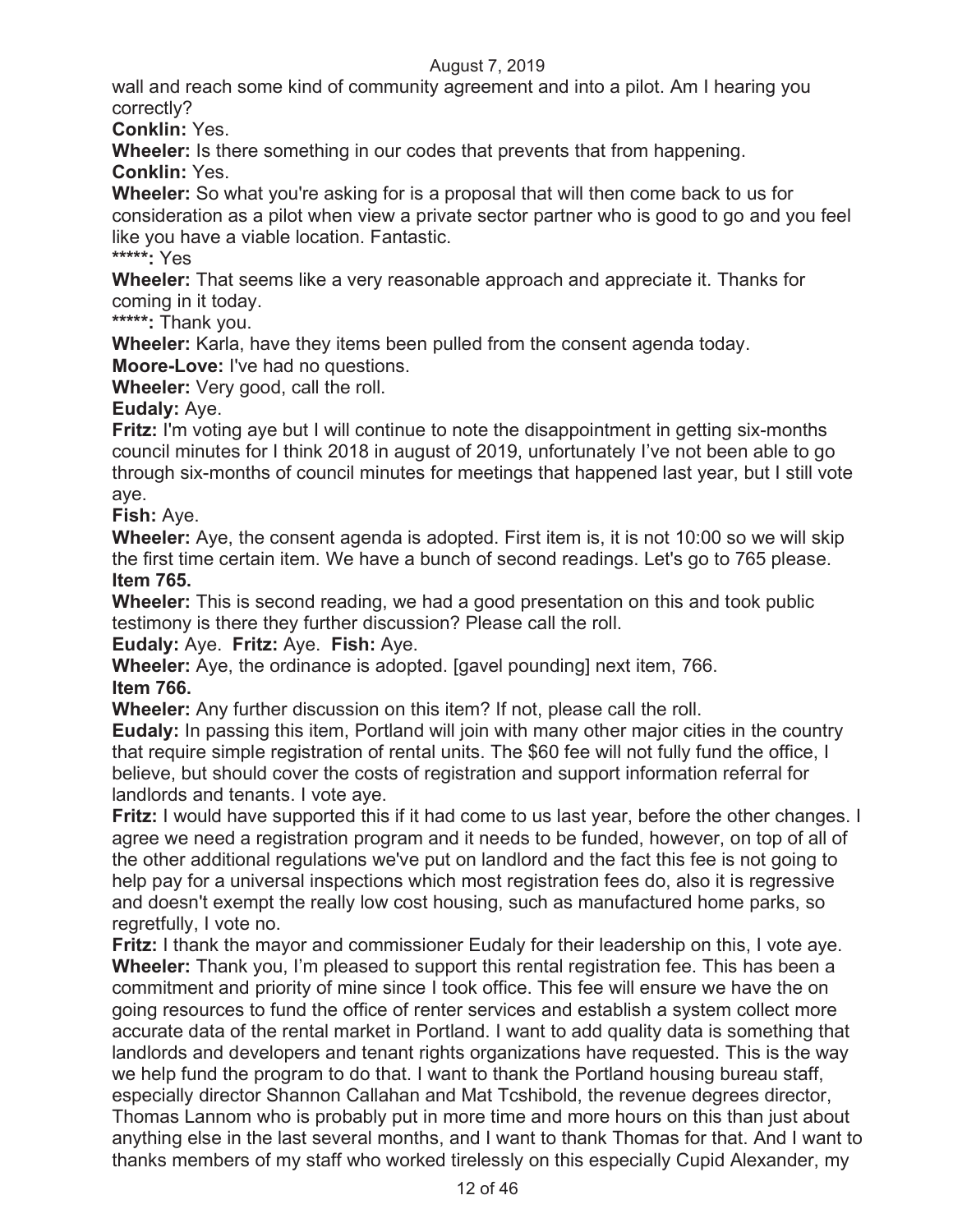chief Kristen Denis and Tia Williams and I vote aye, the ordinance is adopted. The next item, 768, also a second reading.

## **Item 768.**

**Wheeler:** Colleagues, this is also a second reading? Any further discussion? Seeing none, please call the roll.

**Eudaly:** Aye. **Fritz:** Aye. **Fish:** Aye.

**Wheeler:** Aye, the ordinance is adopted. 769, second reading, please call the roll -- read it, sorry, first and then call the roll.

## **Item 769.**

is there any further discussion? Call the roll.

**Eudaly:** Aye. **Fritz:** Aye. **Fish:** Aye.

**Wheeler:** Aye, ordinance is adopted. Second reading 770.

#### **Item 770.**

**Wheeler:** Any further discussion? Seeing none, please call the roll, Karla.

**Eudaly:** Since I lost tracc of where we were and forgot to do my thank yous on 768, I want to say thank you to pbot staff Matt Burkhow and Helen Gemalemota for their work on 768, and as for 770, I vote aye.

**Fritz:** We're getting through the agenda, we have to make long speeches so we can get to 10:00. [laughter] we should read the entire ordinance. No, i'm happy to vote aye. **Fish:** Aye.

**Wheeler:** Aye, the ordinance is adopted. 775, second reading.

## **Item 775.**

**Wheeler:** This also a second reading. Any further discussion on this item? Seeing none, please call the roll.

#### **Eudaly:** Aye.

**Fritz:** Even if I wasn't trying to spin it out for a minute to get to 10:00, I would still say this is one of the most interesting sewer presentations I have ever seen in 10 1/2 years and we all know why it is called slab town. Aye.

**Fish:** I want to echo those comments and thank liz moorhead and nick Neval who did an excellent job of walking through this last week. Very proud of the work my team is doing and we have set a very ambitious goal in the next 10-years of upgrading significantly the quality of our infrastructure, but occasionally we run into unforeseen circumstances like this that require us to come back and seek additional resources. But the team is doing great work and I'm pleased to support this item, aye.

**Wheeler:** I agree with commissioner Fritz, who would've know that talking about the sewer system in our city could actually be a really interesting narrative and a number of mysteries solved along the way. It was interesting as well as gaining a historical perspective, great presentation, good discussion I vote aye. The ordinance is adopted and it is 10:00 on the nose. We will go to time certain, number 745.

#### **Item 745.**

**Wheeler:** We just heard very good testimony in one aspect of public art and this ordinance we have Mieke Keenan with the director of development services and phil Nameny with the bureau of planning and sustainability, they're here to jointly present recommendations to amend title 4 of the original art murals code. The history of mural regulations in the city stretches back more than 20 years, and it is tied to the city's sign regulations and the Oregon constitution and limitations of the government's ability to regulate the content of speech. I'm guessing that's article 1, section 8. In short, the courts have determined the city cannot regulate murals or art work distinct from signs if the distinction requires viewing the content of the piece to make a regulatory determination. In response to the legal limitations, the city developed two procedures for reviewing murals. The first project, public art murals expanded the city's existing public art program to include murals. As a patron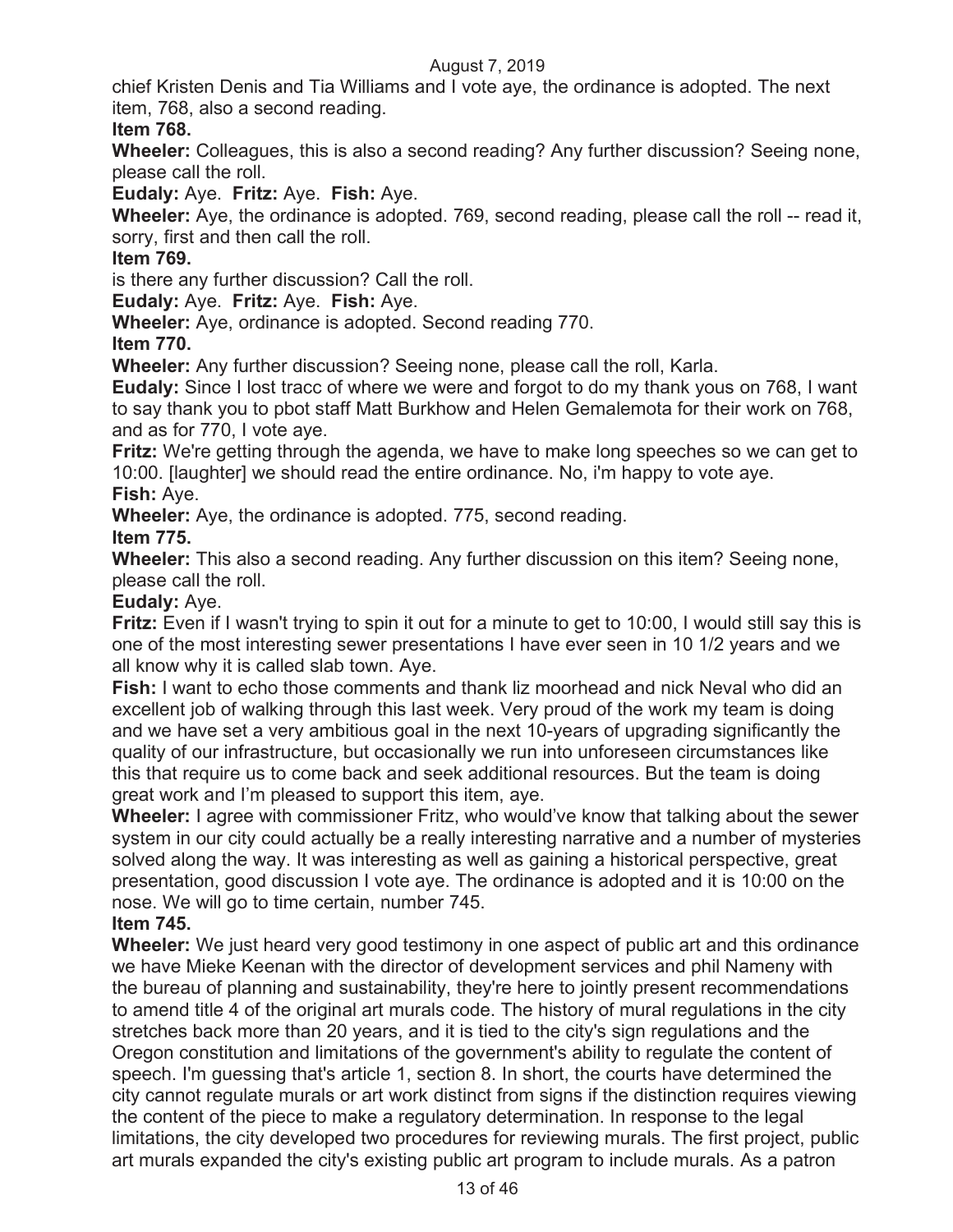funder of the arts, the city through the regional arts and culture council also known as racc evaluates murals for inclusion in the city's public art's program. Second, the city adopted the mural code for smaller scale mural that intend to be a community asset. The mural code provides a legal permitting avenue separate from signs and the racc process this code, this code along with the associated administrative rule allows a applicant to get a permit by meeting minimum criteria for reviewing and approving murals based upon application and not based upon content. These criteria include but are not limited to the height location and minimum duration a mural must remain in place, these regulations have been largely successful. Bds issued approximately 15 to 20 mural permits a year since it was adopted back in 2009. Permit requirements are simple and low cost, \$50 per permit. Staff have found the code relatively easy to apply. The amendments being proposed today are intended to build on the success of the code by loosening some of the exist regular instructions and allowing more places that murals can be installs. I would also like to thank the Portland street art alliance and the regional arts and culture council for working with staff on this important project. With that, I'll call up Mieke Keenan and Phil Nameny. Thanks for being here this morning.

**Phil Nameny, Bureau of Planning and Sustainability:** Good morning.

**Mieke Keenan, Bureau of Development Services:** Good morning. Thank you all for hearing our presentation this morning. My name is Mieke Keenan with the bureau of development services, I'm here with Phil Nameny from the Bureau of Planning and Sustainability from planning and sustainability and Peggy Kendellen from the regional arts and culture council is here for invited testimony.

## **Wheeler:** Very good.

**Keenan:** We are here today to talk about title 4 original art murals and for our agenda, this is a relatively short presentation today. Phil will be reviewing the code history and background, as well as the purpose of the code, and then I will run through an implementation update, code amendment recommendations as well as administrative rule changes and then we will be available to answer any questions you might have. So, with that, I will turn over to phil.

**Phil Nameny, Bureau of Planning and Sustainability: Good morning mayor wheeler** and commissioners.

#### **Wheeler:** Good morning.

**Nameny:** Phil Nameny with bureau of planning and sustainability. I actually have worked on all the different code iterations of the mural projects as it has gone through history, also if you want to know a little bit more about all the legal issues that have come about, Tracy reeve has been there from the start and I'm sure over a cup of coffee she would be happy to explain the details of that. I do want to mention at one point, the city did distinguish murals from other painted wall signs, we actually had painted wall decorations and painted wall signs this was challenged in court by ak media which is now owned by clear channel, and they were successful and their actual intended outcome was to throw our sign code and any code that related to signs out and instead what we basically did was do the inverse and take any reference to murals out or painted wall decorations and so, in 1998, that was when we removed that language. So for a period of time, any kind of mural was treated just like a sign. The reason why this happened is, as mayor wheeler mentioned, the Oregon constitution actually has more -- I don't know if you can say more liberal or more restrictive, but basically how you can regulate free speech is more restrictive under the state constitution than it is under the federal, whereas elsewhere you can potentially distinguish between commercial and noncommercial speech. In the state of Oregon, you cannot make that distinction so you cannot declare something be a non-commercial speech item and something else be a commercial and regulate them differently. So, as a result, murals which tended to be a noncommercial expression were placed under the sign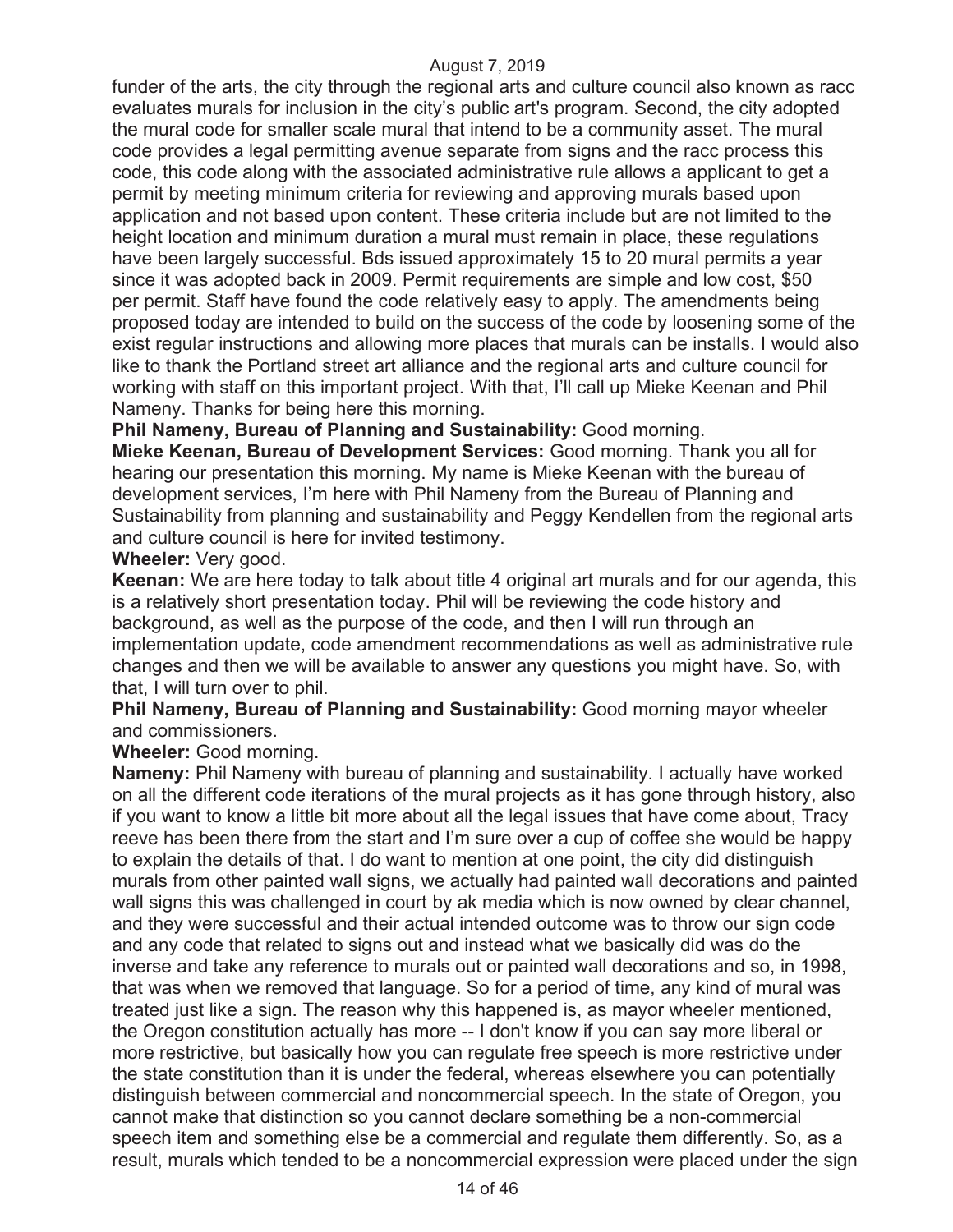code. Our former mayor, mayor Katz wanted to find a way to try to encourage at least some avenue to do, provide murals, and she worked with the regional arts and culture commission to develop what was known as the public art mural program, and what this did is it basically incorporated public art murals into the city's art program. So just like other works of public art, the racc could review and approve and essentially take ownership of a mural as a part of the city's public art program and that passed in 2005. It was a partial solution. It still did not get, at some of those kind of community-driven mural or situations where a school might want to go through with a mural artist and they don't necessarily need funding from racc, they don't really want to be part of the city's public art program, but they wanted to have the ability to prep a mural. While this was all going on, there was still legal remandes and things going on and what we found 2008 it was found that there was a determination that city could potentially regulate a mural without looking at content, if they could look at other things, such as how it is applied, the maybe time, place, manner-type things and out of that came what was known as the original mural, original art mural program which we approved in 2009 because of the history of litigation with sign companies, we took a cautious approach to that. When adopting the code, we limited it to be placed on the exterior walls of buildings. We limited the height of it because we wanted it to be a community asset that was at a pedestrian level and not high up. We did provide a requirement the mural stayed in place for five-years, the idea it being something the community could rally around and something they could identify with. And so those are some of the main things we put on there. I do want to mention, we did create a title for a new title for the original art murals, we kept that title simple and put a lot of procedures into that administrative rule, which is administered by bds, and that gives them the opportunity to make change as they see fit in terms of how the application process works, how the neighborhood involvement is done and things like that. One of the things we did do, I know it was mentioned at the beginning, a series of comments at the beginning of the commission session, the original art mural process does take a little bit of time because there is a requirement in the admin roles to meet with the neighbors around there and kind of present the proposal that's not a binding meeting but it is a sense to try to create dialogue between them. All that takes place in the administrative rules and I think Mieke is gonna go ashead and talk a little about the administrative rules as well although the council is just voting on the title 4. And I think with that I'll send back to Mieke. **Keenan:** Okay, thank you. So I'm going to give a brief implementation update. So, in the past three-years, we have issued 49 permits which is consistent of the average of 15 to 20 since the code was adopted in 2009. There's objective standards in the code, which people have found easy to apply and the standards are relatively easy to meet. The code is easy to administer and there is a low barrier to entry. So we have a low permit fee. We do ask for a public notification, and this is really intended to pull the community into the conversation and get them engaged with the artist and an original work of art. So they have to post the site where the mural is going to be located 30-days in advance of this meeting, as well as let the neighborhood association know. It is really an invitation for an open meeting and dialogue so that posting needs to be up no shorter than 21-days. So that is where that time lag comes in it, is just for this public notice requirement. So, when we started looking at scoping this project, this really is the first policy change that we're looking at to the code since 2009 and what the on going conversation with the artists in the community was, you know there's really some overly restrictive areas of this code, and because it has been largely successful, we've had a lot of murals installed, let's see if we can expand some opportunities and create some more locations for muralists to install their work. While we are at it, we said there is also confusing restrictions or confusing overlaps and language we could update, as well and reducing the five-year administration rule which falls under the umbrella of expanding opportunities for muralists. So,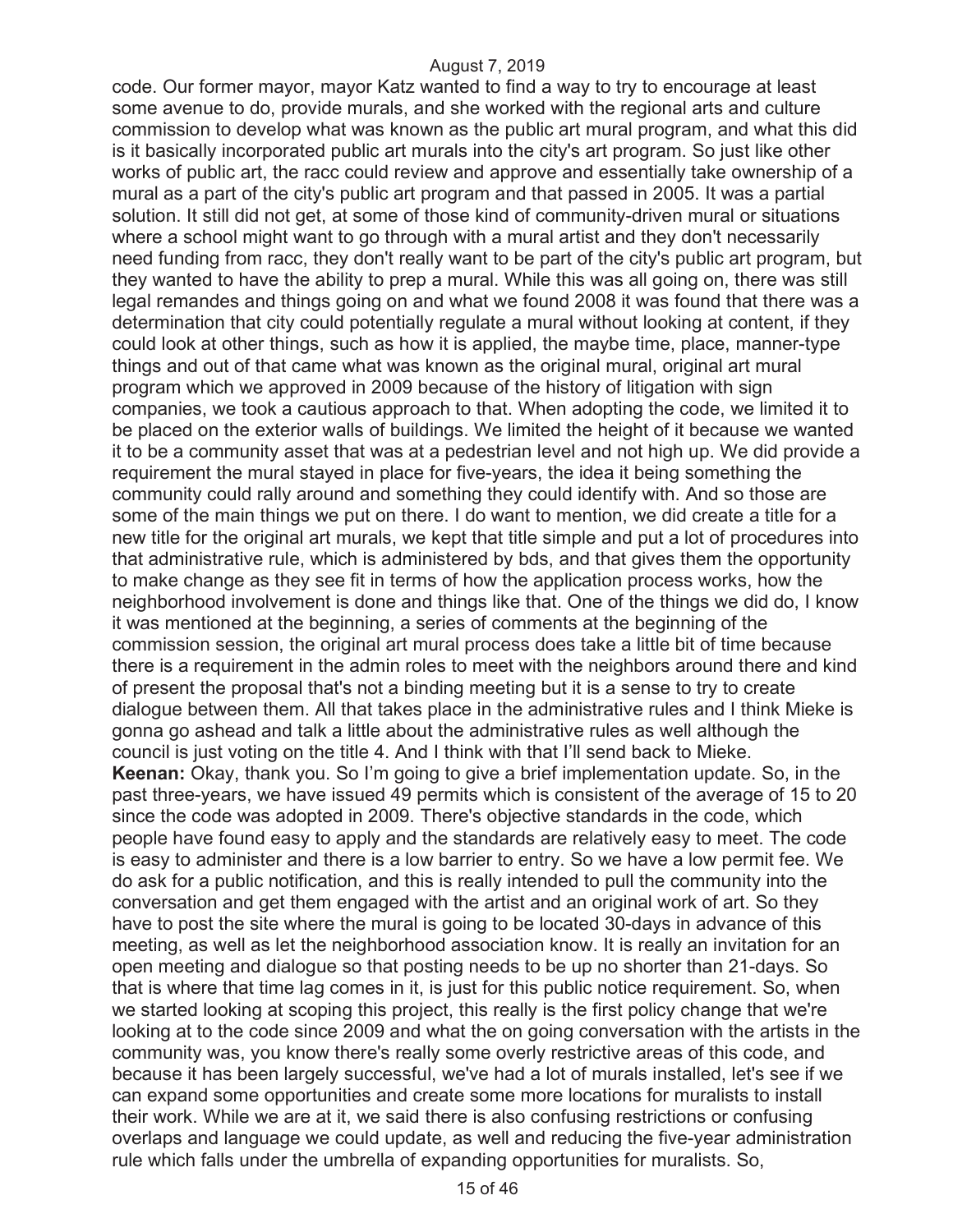stakeholder involvement, once we came up with this original scope of the project, we assembled a technical advisory committee, with I includes the bureau of planning and sustainability, the bureau of environmental services, the Portland bureau of transportation as well as the graffiti abatement program with the office of community and civic life, as well as racc and the Portland street artist alliance and Multnomah county for ideas on how to expand opportunities in the city. So, for the code changes, the simpler changes were really some clarifications and update, and we wanted to clarify where the code applies. As the code is currently written, you're not allowed to have a mural in the right of way, and we added a section that says if a mural begins on private property and encroaches into the right of way then that's allowed, so if its on a fence or a building that may encroach into the right of way then that would be okay. We also updated the definition of grade, so grade is where a building meets the ground, and that is where we measure the height of the mural from and that definition matches the Oregon structural specialty code definition which has changed since 2009 so we wanted to update that, as well. And the primary policy change for title 4 is really to expand the locations where murals can be installed and we did this by changing the definition so by definition a mural must be affixed to the side of a building. This is the actual definition you see in the code and that underlying pieces were adding two words, "or structure." This really is going to allow murals to be located on more structures and a structure is anything that can be built in or on the ground, it includes retaining walls, flag poles, buildings decks, anything of that nature and it doesn't include landscaping and it doesn't include paved areas, so this really creating more opportunities on private property. Then we have a handful of administrative rule changes as phil mentioned, so the code amendments really go hand in hand with these administrative rules. Removing the height requirement in the design overlay zone, title 4 currently has a height restriction at 30 feet, which is to keep murals as community asset. We want to make sure they are accessible to a community and this also limits the attractiveness of potential advertisers as an avenue to get a permit, if they often want to see, you know, a lot of visibility and things up high. So this keeps it as a community asset. Reducing the minimum duration from five two-years. Right now a mural must be maintained for five and we're proposing to reduce that to two-years, which might make it more acceptable or attractive to a building owner who is a little resistant to having a mural for five-years and maintaining it. Two-years might be something that would, you know, make it more feasible for them. **Wheeler:** Can I ask you a question on that? We heard testimony about free walls and the like, and the two-year minimum would not work with that strategy or would it? **Keenan:** It would not work with this strategy.

**Wheeler:** First off can you give some ideas about why the minimum exist and number two it sounds like a pilot project the council and work with racc and work with others and potentially put together some idea or a pilot project that council could consider at a later date. What is the core reason for having the minimum duration, and does this in any way tie back to court rulings? I'm trying to figure out what -- because I understand the admin aspect of it, but why is there a minimum at all?

**Keenan:** There is a minimum duration that ties back to the standards in place in the design code. This is something we can regulate without looking at the content. If you have no time requirement I would say there's two things, it reduces the community feel too it in creating this sense of place if something can be changing on a daily basis. It is not something everybody in the community is participating in it is more of a revolving project. It also would open the door to allowing revolving advertisements. So because we can't regulate content, an advertiser could come in and potentially have rotating advertisement on a wall. **Wheeler:** But the council makes specific carve out exception, for example if we did a free wall, and we're really early in on this conversation, I'm just hypothesizing. If we did it, could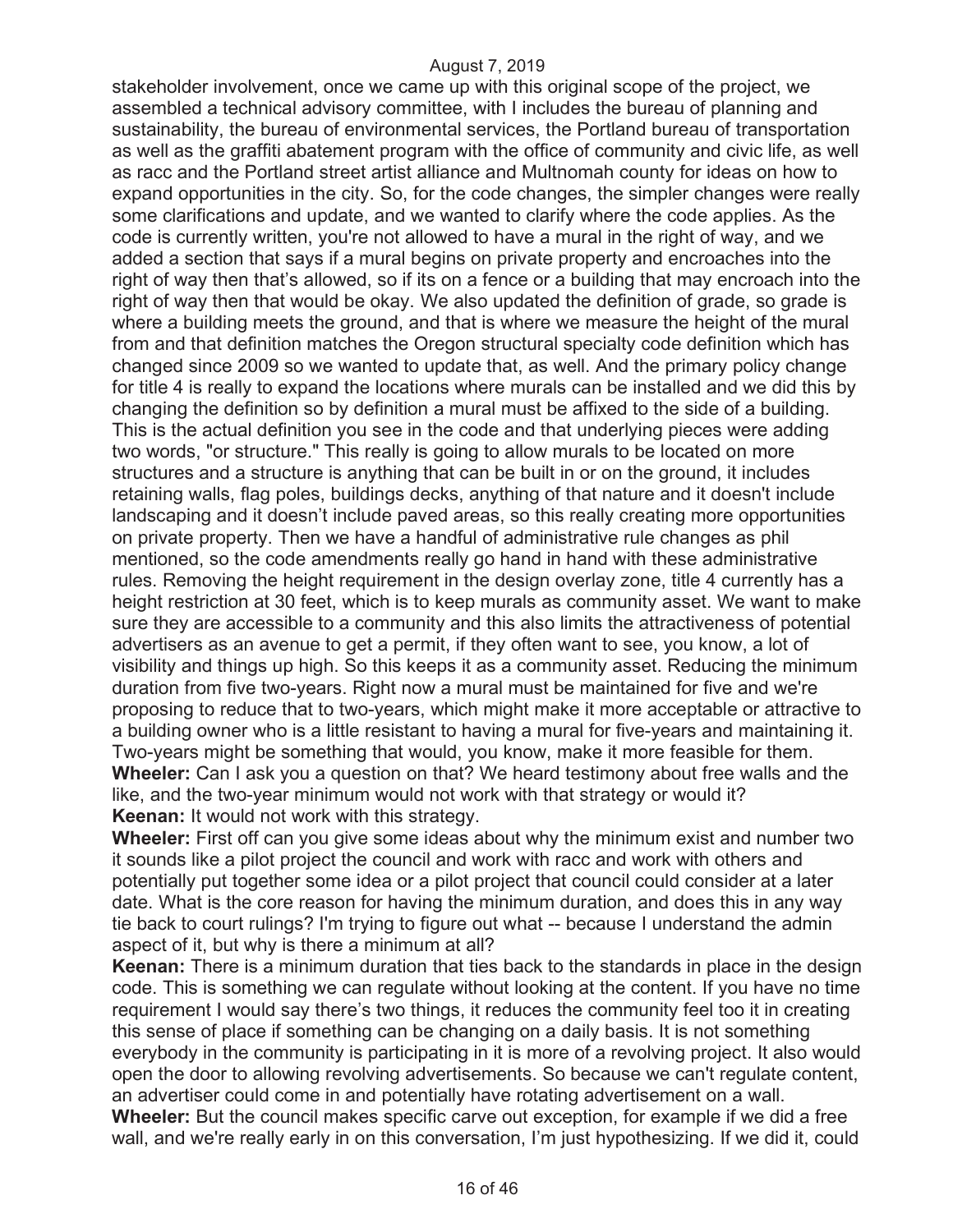the council make a carve out for a limited exception in a specific location? Do we have the ability to shape this further?

**Keenan:** We do have the ability to shape it further. My suggestion would not be to change the code for a single project, but I think that there are other opportunities to support this project and make it happen. I think we're looking at some other avenues through racc. I don't know if you have anything you want to add to the history?

**Nameny:** I think one of the things, when you talk about a specific location that lends itself to something that is a partnership with racc how I would see it because racc could possibly help with the management, they could maybe organize if it is going to be a free wall that provides if its an incubator space or things like that it could even be tied into future art kind of thing. The thing that we're always cautious about removing that entirely is the idea that even though our code does say the building owner can't get compensation for displaying the mural, there are potentially other work arounds for a sign company could say, you know, they've not a wall that is a graffiti problem, they could say we'll take care of the wall, we'll maintain it if you let us revolve the sign so that's the one thing. Unfortunately, there is a lot of similarities between the desires of a sign company or an advertiser and a desire of, you know, other forms of expression. Visibility is important. Having the ability to, you know, make changes is important, and those apply equally to both of these situations. So that's tough.

**Wheeler:** I agree with that, and that was my concern and I'm glad we have racc and others working on this question because there is a balancing act here. We will definitely don't want to open the door for revolving signs all over the place. I remember that debate and this discussion many years ago, I think, at this point. Commissioner Eudaly. **Eudaly:** I appreciate your thoughtfulness on this particular item. We are inundated with

advertising at every turn. We do not need to provide corporations with more opportunities to bombard the public with advertising. This is about art, so thank you for that.

**Keenan:** To wrap up the last pieces, 4,5 and 6, we're updating procedures to be consistent with our current practices and these are just some permit procedures that we made. We're adding a definition of "structure" since we're expanding the location from building to structure that it would be helpful to have a definition in there as well and that's the same definition as the zoning code so there is consistency there. And we're looking for general updates to make sure that the administrative rule in title 4 are consistent. So in summary, we're looking to expand locations where murals can be installed through code amendments and administrative rules. I did pull some of the murals from our permitting database just to show a couple of examples of some of the work that's been permitted through this program and this is a tile mosaic on the side of a school building on Iowa street. This is a painted wall mural on southeast belmont street, you can see this includes some text of more of a personal nature and this is also a mural that functions more as advertising. And, then this is also a tile mosaic on the side of a building northeast martin luther king, jr. boulevard. And, then, this is a racc-approved mural on alamar restaurant, and this was done with some students from david douglas high school. So, the options today for council today to adopt the code amendments as recommended and direct bds to update the administrative rule, adopted code amendments with modifications and direct bds to update the administrative rule or to deny the recommendations and maintain the existing code. At this time, I would like to invite Peggy Kendellen with the regional arts and culture council to come up first and invited testimony.

**Wheeler:** Thank you both, good presentation. Good morning.

**Peggy Kendellen:** Good morning. Good morning, mayor and commissioners. I'm Peggy Kendellen, senior public art manager at the regional arts and culture council and manager of the public arts mural program which was officially launched in 2005 under the leadership of mayor Vera Katz. Needless to say, racc is excited that the mayors office has brought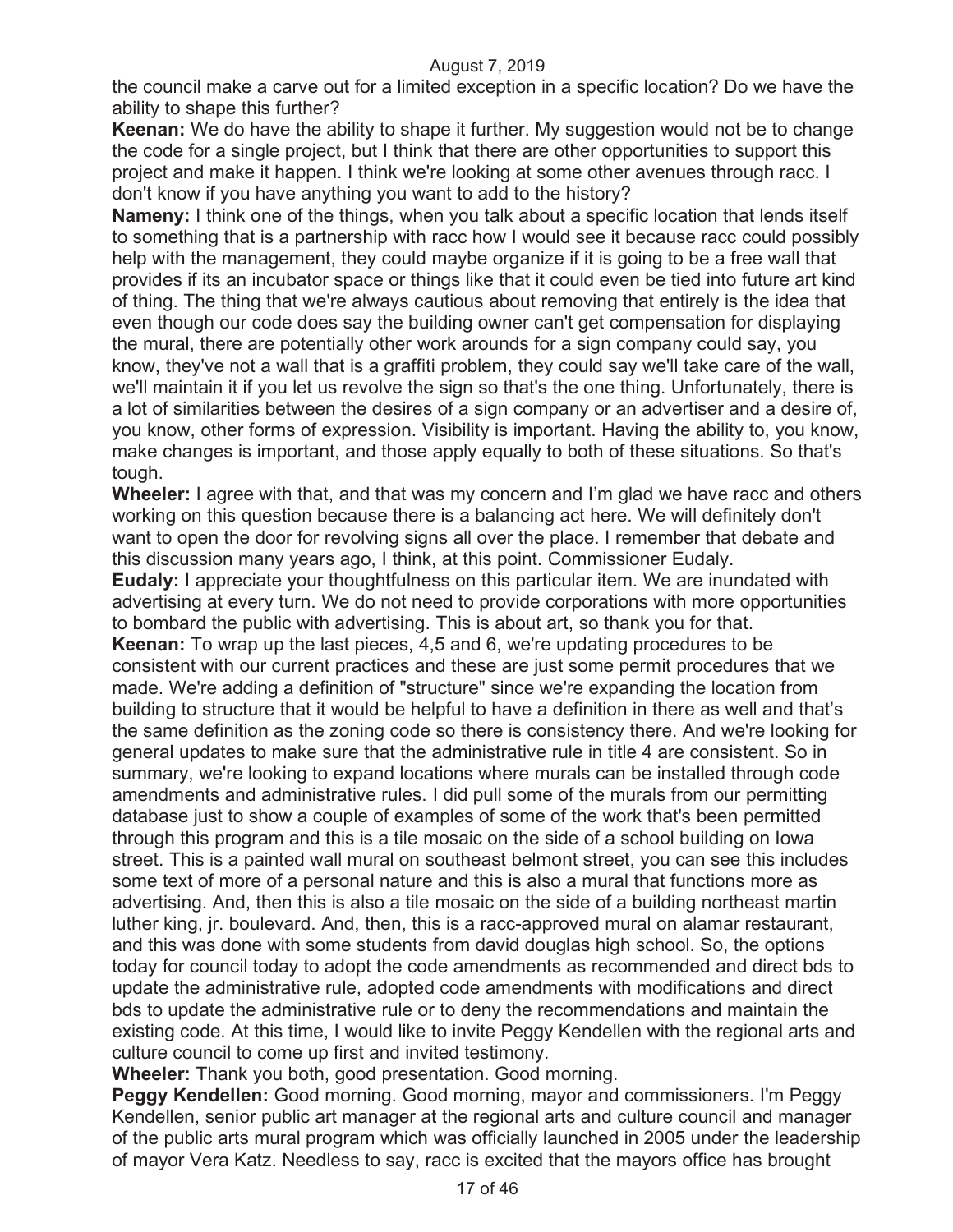forward the proposed changes to title 4 and thank you for all of your continued support. I was part of the murals working group that designed the city's original art permitting program in 2009 which we're talking about today and then discussions resurfaced in september of 2017 in commissioner eudaly's office with her and psaa and other city staff at the table so it's been a long discussion, we're here in august 2019. So, racc supports the changes to title 4 presented today. These ideas for change have been simmering over the past several years as we witnessed an increase in artists, neighborhoods, businesses and property owners wanting more murals. Community benefits are real when it comes to public murals. They benefit artists, neighborhoods, business, property owners and tourism. The guidelines for the city's permit were beginning to make it more challenging for the longevity and location these are simple changes that align with the original intent to the code and should encourage more arts and community's to bring more art to urban landscape. We've all seen the positive impacts of murals in our city and how they supported the creative economy and by putting dollars in the pockets of artists. Portland street alliance, forest for the trees, trimet and racc have all commissioned or sponsored hundreds the artists. Murals become way-finders, they identify neighborhoods and businesses, and they bring tourism dollars into the local economy and they often mitigate vandalism. I want to mention the Portland's innovation quadrant group the Portland iq and emerging collaborative ecosystem that one of their interests is to feature murals as one of the ways to make the central eastside industrial district a tourist destination. Wouldn't it be great to see a vivid rotating outdoor gallery of mural that promoted both local and visiting artists. To address the presentation made earlier by psu and psaa, I commend them for doing the important work that has been needed to bring the legal discussion to the next level here at city council. It is impressive and passionate work and it adds value to our current work with murals, which are always evolving. Racc would love to work with them to figure out how to bring the idea of a free legal wall into the temporary public art program that we're already doing. An example of that is our fresh paint initiative which started out and a pilot project in partnership with open signal at mlk and grand, this pays a stipend to artists of color to paint a temporary exterior mural which goes back to the benefit of supporting artists to expand their skills. Each mural remains in place six-months and along with giving artists the opportunity to learn new techniques, the project also increases public awareness about their work. In fact, the first three artists in that program have gone on to do some permanent, important commissions in the city. A legal free wall could be viewed as complementary to this already-existing program. It would create a safe space for the artists to create and learn, as was mentioned earlier. So if artists have anything to say about it, the murals and artist voices aren't going away time soon and please continue to count on racc support for you in this work.

**Fish:** Mayor I have a couple questions.

**Wheeler:** Commissioner Fish.

**Fish:** That for your testimony, is your recommendation that we adopted code change as proposed but come back with a pilot with psaa?

**Kendellen:** I think that's a good idea, I think we could work on establishing a pilot for the temporary legal wall.

**Fish:** Do you have the capacity to do that at racc?

**Kendellen:** We would have to look at the current capacity and how we would roll that into the current programming with time and money.

**Fish:** What's the current budget for the public art mural program?

**Kendellen: \$**50,000 that has been the budget from the beginning in 2005 and it stayed that way.

**Fish:** So you may end up having a request for some additional dollars to do a pilot? **Kendellen:** We can look at that at racc.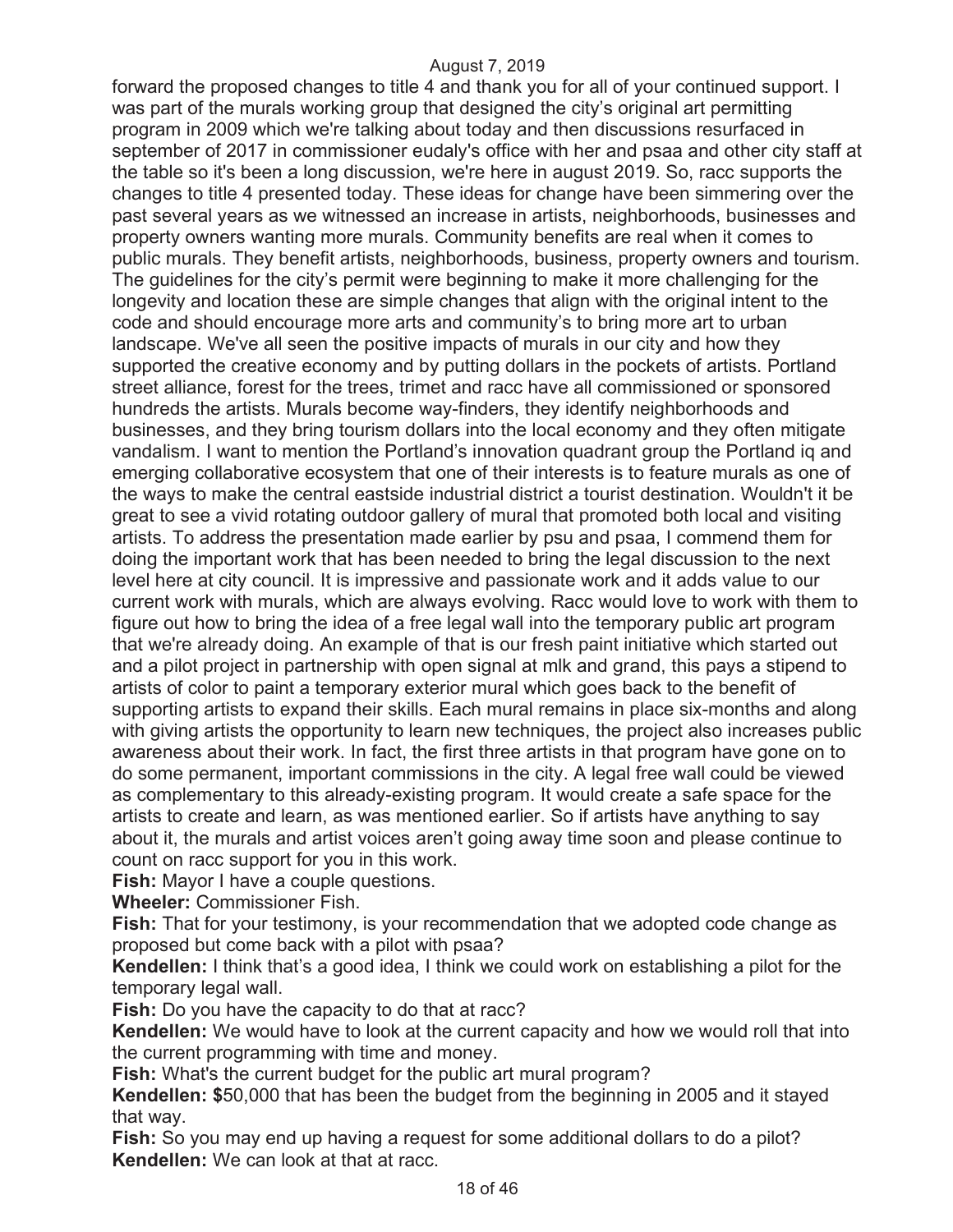**Fish:** Thank you.

**Wheeler:** Great, thank you for the presentation. Outstanding. Karla, how many people do we have signed up for public testimony today?

**Moore-Love:** We have eight people.

**Wheeler:** Great, three minutes each please, name for the record, the microphones slide around and they work best if you keep about six inches a difference between your mouth and the microphone. And I'm being reminded, again, please stay focused on the subject at hand today, we would appreciate it. Thank you.

**Diana Gutman:** Good morning, mayor and commissioners. My name is Diana and I'm very moved by this agenda item, item 745 in regards to the Portland art murals. Based off the public testimony we received in communications I think it is very valid and I see it can definitely benefit the city Portland, it can connect communities together, it can connect people who are looking for work and also provide a safe haven and safe way for people to express themselves, to use their voice and talk about things that maybe we don't always think about as a general public. I love the city of Portland, and my husband and I go on many, many outdoor walks and one of the things that I love about the walks is the murals that are painted around my neighborhood and then just within the inner cities. I am a fan of art. I think that being able to express yourself creatively is very important, and to be able to see that nurtured in our city is vital. My only question is, when they are talking about informing the community, I know for myself I've seen a lot of new murals go up but I've never been informed on those things so I want to know how they go about informing the public or the neighborhoods with building structures that are going to have beautiful murals painted on them because for myself, I would love to see that, you know, unfold and I would love to be a part of that. The another thing is that I really, I do think one thing to be consider is the timeline for how long murals can stay up because I do think that if we could have them evolving it gives more opportunity to local artists here and the city of Portland. And based off the public communication this morning, that's really what it is about. Local artists are wanting to have a free space, a free wall to paint and express themselves and so havings contract come down from five to two-years I think is a really good start and if we can even bring it down a little bit more than that, so more artists can have the opportunity to circulate creatively, I see that being a really beautiful thing. So I'm 100% in support of this and I hope that you guys support it, as well. Thank you.

**Wheeler:** Thanks for your testimony, appreciate it.

**Shedrick J Wilkins:** I'm Shedrick J Wilkins, can this turn into a provision against a mural being pornographic art and have a pornographic art wall in Portland where is there any supervision about the content of the mural? When I was little kid, there was a standard insurance building with a picture of two women, a statue with two women and two men in a bathtub and they're naked. I could take a picture of that and draw it on a mural. Strangely enough that statue has always been there, but its not been expanded either, its not like every plaza has something like that, so that's kind of weird. Maybe objections would regulate that sort of thing, and people would allow it at some places and not others, but it is strange, seeing that when I was a kid, looked at it and I think there should be some review on that topic because it is controversial. I've actually walked by the building and with little kids, and the parents are going this way and I'm going that way, so it is kind of funny. **Wheeler:** Morning.

**Lightning:** Good morning my name is Lightning, tualt pellet on the on the east side, they need a wall. So did my friend Walt, they will probably be talking to you. I'm surprised psu hasn't stepped up, I would love to paint on the side of your buildings. Psu, you are a bunch of worthless idiots over at psu, the upper level administrators. Now, moving on, this title 4 is a bunch of garbage, should be thrown in the garbage can. You want to restrict the creativity, the free flow of ideas, what the artists can do. You know what, why don't you go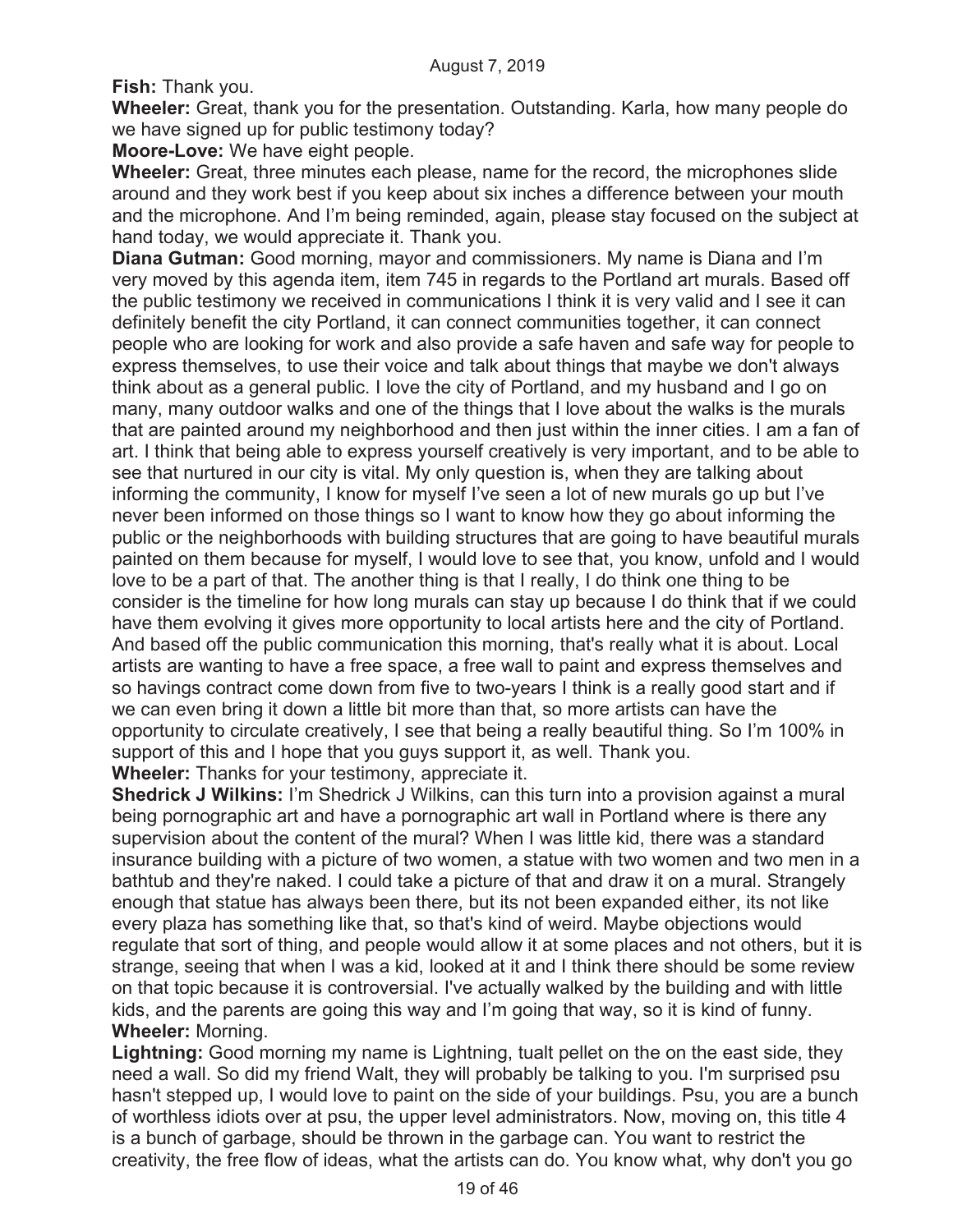restrict yourself and you know to call it content neutral is just to allow more ways of not -- the public coming after them if they go content based on this to go after them through court cases and just to allow the government not to stand there and say you know what if it doesn't meet our purposes and our needs as the government, we're not going to allow that to happen. Well, guess what, who cares. Who cares what you want. This is art, free flow of ideas, imagination, what they want to do, you start restricting these artists in the manner you're doing, you won't have artists in this city. This is pathetic. Pathetic. And, by the way, if you want a wall, get together with some of these private entities, buy the building and by the way uber and lyft and all of you beginning to buy the buildings, these artists want to paint on the side of your building and I know you're going to allow them to do that. Here's the deal, artists don't need to be restricted. This is pathetic. Pathetic. And my idea, my view on what an artist is. An artist needs to be free. An artist needs to have the ability to create. Free flow of ideas, create great art, what they think is great, not what you think is great. The artist has that right, and that ability, until they sign these contracts and give it all away to racc, to the city of Portland. I don't think so take your title 4, take all of this and throw it in the garbage can. That's where it belongs because the private sector will allow murals to go on their private buildings which will be considered fixtures which we consider the property of the artist and they will not allow to you restrict it, period. This is an outright joke, to me. By the George Schnitzer, they want a wall. Do we want to have a discussion and give them a wall? Yes, let's do that. I'll get together with you sometime next week and get all these artists a wall. Quit allowing yourself to be restricted, controlled and take away everything you are, which is the artist. The artist to create, ideas, do what you want, have a little edginess to it.

**Wheeler:** Thank you, your time is up.

**Lightning:** Be an artist. They want to control everything in the city.

**Wheeler:** Good morning, thank you, again.

**Tomas Valladares:** So we feel very lucky to be --

**Fritz:** We lost our quorum.

**Wheeler:** One second, please. Why don't we take two-minute recess. There she is. Never mind. Lightning I want to remind this is a disruption, contrary to council rules. If you don't stop, you will be asked to leave.

**Lightning:** Freedom of speech, freedom of expression.

**Wheeler:** You don't get to interrupt other people's freedom of speech.

**Lightning:** That's art, f-you.

**Wheeler:** No, it is just obnoxious, good morning.

**Valladares:** I just wanted to make some statements about the mural code changes. We feel very lucky, as an organization, Portland street art alliance, to be at the table as community representatives for the examination of the mural code and its been a long time coming and we honor the history of all those who worked to get us here specifically Portland mural defense, advocates that got up us to this point and we support the propose the changes to the mural code, but we also feel like there's something not being addressed through the city code or through racc currently and that's outside of the free wall is we're also looking at ways to have rotating art spaces. Though the proposed changes to move from 5 to two-years is a step towards that, we actually do think that there should be a minimum duration because it does protect artists and it protects work that we want to keep in the public sphere for longer and we also understand that that helps deter advertising, as well. However, we are seeing in chronically tagged or vandalized properties one way that we've seen that works very well is invite well-respected artists that work in graffiti style writing and they are able to paint freely, with time with some budget, but that also opens it up to be a curated rotating space that if something were to get tagged it is much easier, quicker, cheaper to have someone else come and paint something new over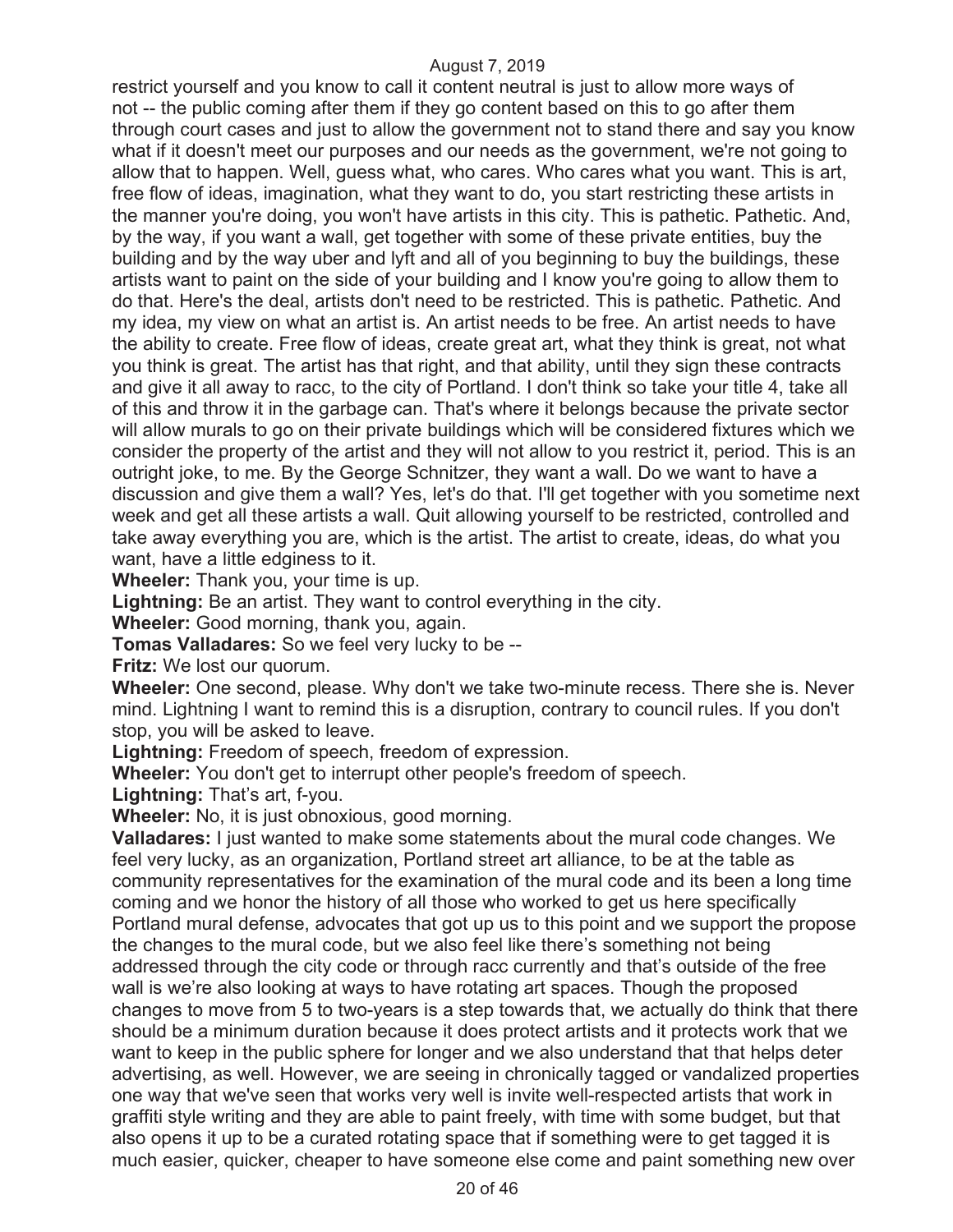that space and so we're proposing or asking for the council to direct bds or the office of civic life to find new way or new avenues outside of the potentially other mural code to allow for rotating spaces for artists that could be something that could be temporary, six-months, three-months. So we hope we can find a way to do that while still preserving the protections for artists and preserving the code that deters advertising.

**Wheeler:** Very good. I could ask you one follow-up question, then I will get to commissioner Fritz. Could you be a little more specific when you say rotating art spaces. Could you talk a little bit briefly about what you mean?

**Valladares:** Sure. We see that there are opportunities for artists who paint murals for a limited time. So we've worked with particularly buildings that are chronically tagged or vandalized, often times these are vacant spaces or spaces that will be demolished so they're temporary spaces that are only there a year before they have redeveloped. So in those spaces we propose to bring in artists to paint and then invite artist to kind of continually rotate and change out those spaces. So it's spaces that sometimes are not there for two or five-years.

**Wheeler:** Got it, thank you. Appreciate that clarification. Commissioner Fritz. **Fritz:** There is an exception if the building is sold, so you don't have to keep it two years. I was on multiple committees about this for many years and it has to be content neutral so we can't say if we like it or not, you can probably do that, if it gets tagged over you can repaint the original art but not put different art up. So maybe that could be a training experience, too. If you have a really great artist who puts up the first one and it gets tagged and novices come in and you try copy great master works of art, tray to restore it to its original glory.

**Wheeler:** Thank you. Thanks for your testimony.

**Valladares:** Thank you.

#### **Wheeler:** Hello.

**Charles BridgecrAne Johnson:** Good morning, commissioners. For the record, charles bridgecrane johnson and it is interesting we have these discussions with no anecdotal cites to facts. I don't know if the Willamette week has Alex here or if Hannah Chen, some are aware there is some concern about how the mural work is handled with the montavilla co-op farmers market. In the bigger context, there was a brief mention of mural tourism and it strange that we have been able to in this long consent you know, there is mural alley in san francisco. In Seattle the tourism was I think an alley with gum on the wall if you could think of something a little better than that. Hopefully, we can do something better than that, but the person that testified just before me, I would encourage you to take the suggestion about interbureau cooperation. I don't know exactly how you catalog structures or buildings that are part of code 29 to 40, I don't know if that's accurate going by. I'm also quoting the daily mail, this time I'm quoting one of the southeast examiners newspaper, the local southeast examiner says it is code 29.40 that particularly rates to a mural art site at 26th and Belmont in that story from last year. So, I was surprised to hear the racc mention there were 40 official, or 49 I think they said official collaboration murals and I'm not a super patron of street art but it would have been interesting to know what resources are out there besides just telling everybody google it for yourself about Portland street art, which is probably some great googling. Is there any kind of process, it was, you know, it is ironic we have Portland state presenting here and I can't any commissioned, regulated ordinance sanctioned mural work going on the Portland state campus, maybe because they're throwing \$800,000 at the booted president. When we want things, we need start in our own backyards so I hope that that will invigorate people at Portland state to also bring us some great street art just 10 blocks south of here. I'm not a street artist, I can't tell you if you should vote yes or no. I don't know if you will be happy if you're split on this, but let's up the level of conversation and bring these artist, this is one of the great things that Chloe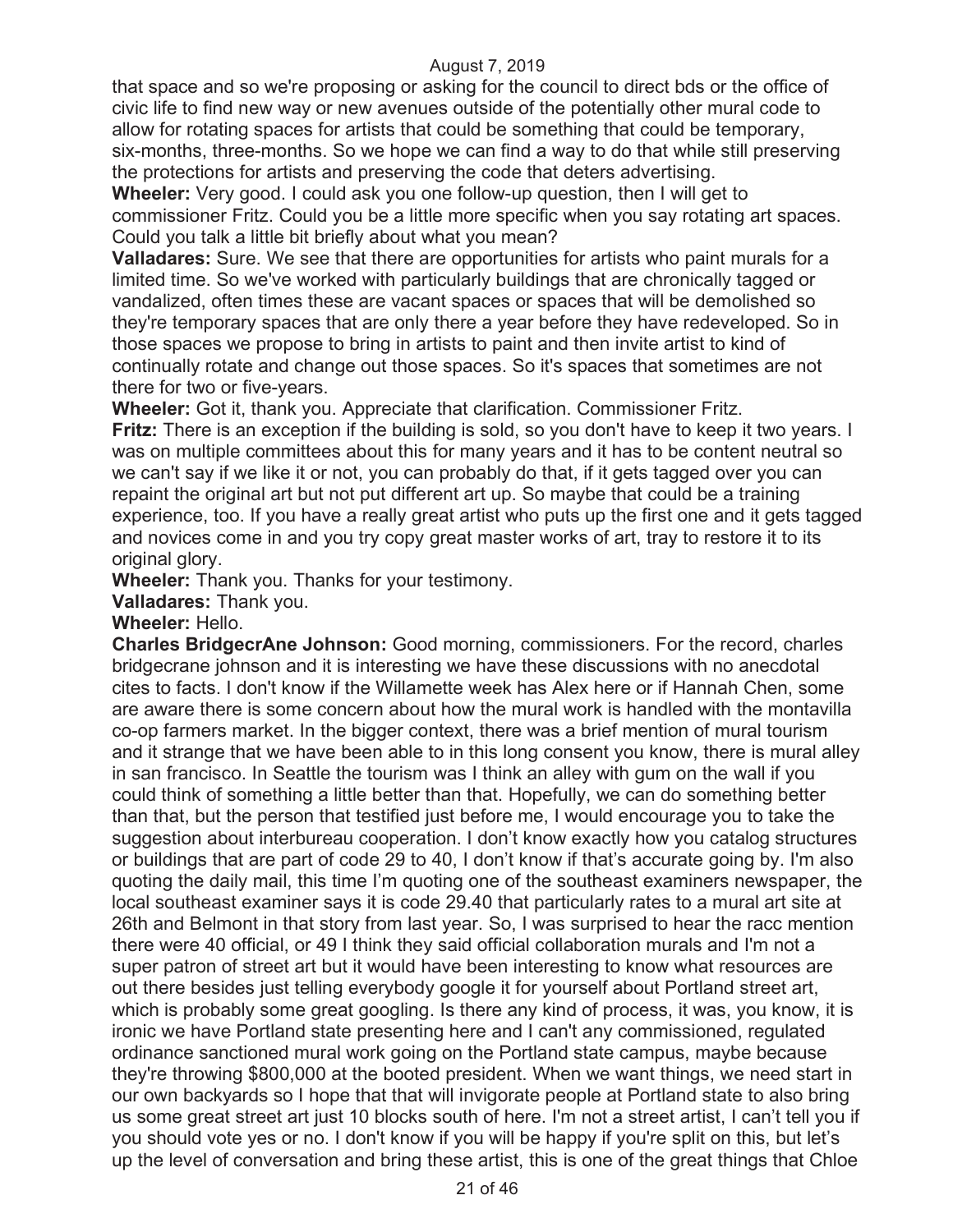Eudaly has as commissioner. There's more vibrant dialog and a variety of art flowing through this building, so get more art in the lobby of this building area. Thank you very much.

**Wheeler:** Thank you. Good morning.

**Maggie:** Good morning. If you're wanting to do this, fund this street art or artists coalition or mural art for artists, because you're wanting to get rid of unsightly tagging, one of the reasons people tag, and I'm not an artist, I'm not a street artist, I don't tag is due to the lack of free speech and democracy and the lack of representation they find right here in this room. And, you know, the northwest examiner editor, allen clausman said, you know, the best cure for the lack of democracy is more democracy. I clearly went there and they didn't respond to her well.

**Wheeler:** So Maggie, again, I know I say this every week, I seem like a broken record, this is on a specific ordinance.

**Maggie:** I'm talking about democracy here.

**Eudaly:** It is whether you are for or against this item, once again.

**Maggie:** I would like to see homeless artists engage in this. I would like to see them invited in because they are traditionally excluded from all these art projects and I would like them to do an art project that is about the disempowerment of everyone from hud to their contractors to their representatives to their bureaucracies, all the way on down, making it some terrible big secret about the way things operate regarding housing and health care. **Wheeler:** Thank you, appreciate it. And that last suggestion is a good one, and when we heard the folks for communications, I think they explicitly raised that as an important possibility with the pilot in the central east side, so I'm sure we will hear more on that, as well. Thank you. Next three.

**Moore-Love:** The last two who signed up.

**Wheeler:** All righty, come on up. Good morning.

**Jeanne Connett:** Good morning. Jeanne Connett for the record. There is this lovely mural across the street from where I live and it changes ever see often, I don't care, the but they're kids and they come and they create a beautiful mural, I think there's been like two or three since I've been there, I've only lived there since March  $9<sup>th</sup>$  of 18. I'm very happy to hear you are supporting this. I also think, oh, trump, here is your line, we need more wall. Okay, guys? We just need more wall. If you think about how many artists are in Portland, Oregon, yeah, we don't have enough wall, but I do appreciate it. I love that mural, I get up every day, I walk out to the elevator and stop on the balcony floor and look at it and it cheers my day, so thank you guys very much.

**Wheeler:** Thank you, good morning.

**Stan Herman:** Good morning my name is Stan Herman, I just want to add a little bit, I have a building with a mural, the famous women of Portland, and it got tagged a couple times in the last 15-years. I think the quality of the art, the artists respect it. And what I'm going to offer is, I've got, if you want to do a pilot project, one 200-foot wall with 10 sections, they're about 14 by 20 wide, it would be a great pilot project, right here on interstate avenue, the light rail goes by it. You should see all the visitors that come to town to take picture the wall that I do have and so, just offering that if you need a pilot program, just one more thing on the famous women of Portland my three dollars of pictures are up there too. I don't know if you've ever seen on Harding and interstate.

**Wheeler:** I have and it is wonderful.

**Herman:** You come down interstate avenue, hit Russell and you will see 1200 square foot mural there famous women of Portland.

**Wheeler:** Thank you, stan, appreciate it. Does that complete public testimony on this item, Karla?

**Moore-Love:** That is all who signed up, yes.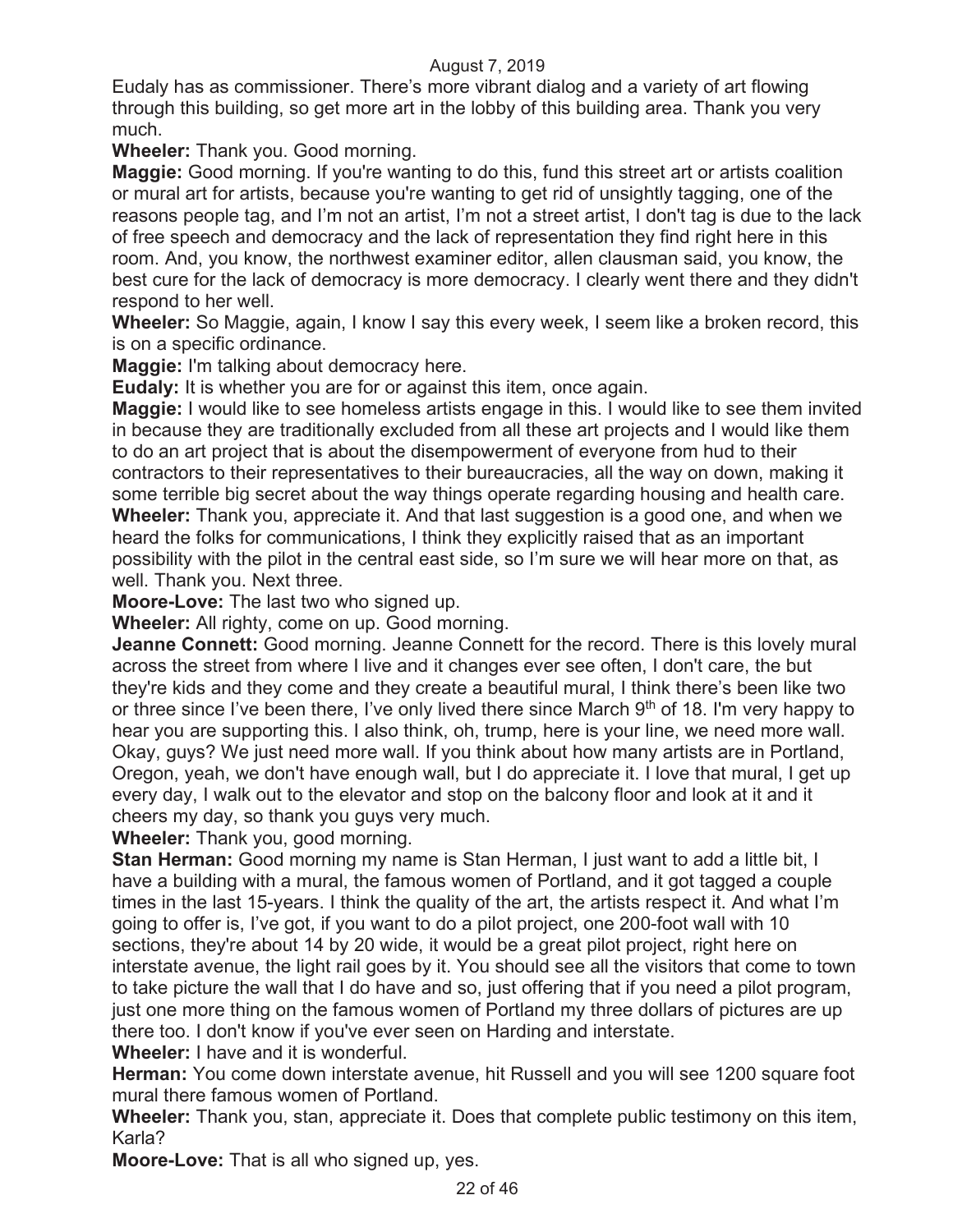**Wheeler:** Very good, any further questions colleagues? This is the first reading of a nonemergency ordinance it moves to second reading. Thank you for your presentation and for your testimony today. The next item, and we're on schedule, is item 746, time certain. **Item 746.** 

**Wheeler:** Colleagues, 2019 marks the tenth year of investments made by the city of Portland into the summerworks internship program which connects youth, specifically youth of color, and youth who come from economically disadvantaged backgrounds to internships within our own city bureaus. The city increased its investment in 2014 to include dedicated slots to support the black male achievement, the bma, initiative. After that investment we created a program in 2015, the summer youth experience with the aim of removing both systemic and individual barriers to create the participation completion of internship by young black males in our community. Since 2010, city funding has supported 1,550 summer jobs, creating opportunities for youth in our community to learn more about local government. The city is leveraged its summer works investments for the Portland means project initiative. A few highlights this year approximately 45 african-american young men are participating in summerworks and the summer youth experience. The young men who identify as black, african-american, who participate in both summer works and summer youth experience have consistently and successfully completed their summer works internships more than 90% of the time since 2015. I'm grateful to the staff, a black male achievement who identified some of the policy and procedural barriers that black african-american young men face and want to recognize the coordination with our partners at works systems in immigrant and refugee community organization, otherwise known as irco, to address these issues. Youth who participate in summerworks have shown higher high school graduation rates, have higher rates of post secondary education than similar groups. In addition to internships with the city, we can also share slots with disadvantaged minority women, emerging small business nonprofits across the city which add another important layer of partnership to this highly successful program. I would like to thank Tiffani Penson of omf, cj Robbins who I'm going to turn it to, in just a moment, from the office of equity and human rights, Barbara Timper of work systems and Nicole Grant from my office for their commitment to this effort, I'm going to turn this over to CJ Robbins.

**CJ Robbins, Office of Equity and Human Rights:** Good morning, council, I'm excited to have another opportunity to have a conversation with you all directly. My name is CJ Robbins as mayor wheeler stated there, I coordinate the black achievement for the city of Portland from the office of equity and human rights. The city of Portland part is drowned into me so you will have to excuse me I know you all know that, besides that, I just wanted -- I'm here to introduce our partner, I just want to take quick second. My hero passed away today in Toni Morrison and I want to bring out a quote that is apropos for this moment and presentation from her which is just remember that your real job is that if you are free, you need to free somebody else. If you have some power, then your job is to empower somebody else. I believe that that very much fits for our investment in summer works as a city and for our specific investment when it comes to black male achievement in black young men and some who would also consider themselves boys at 15 and 16, as well. So, as mayor wheeler shared some of the statistics, I won't go into those, I will say this year we had another opportunity to connect directly with young men that we otherwise would not have an opportunity to know and to help grow and guide. And, we have found specific opportunities where we can improve our partnership and engage year around on that so without further adieu, I would like to introduce Barbara Timper, the youth services manager for work systems who will share a brief presentation and who I work with directly to improve those outcomes in summer works.

**Barbara Timper:** Thank you cj. I do have a presentation. Did you get -- okay, all right, I'll wing it, I guess, since we don't have the presentation queued up. Thank you mayor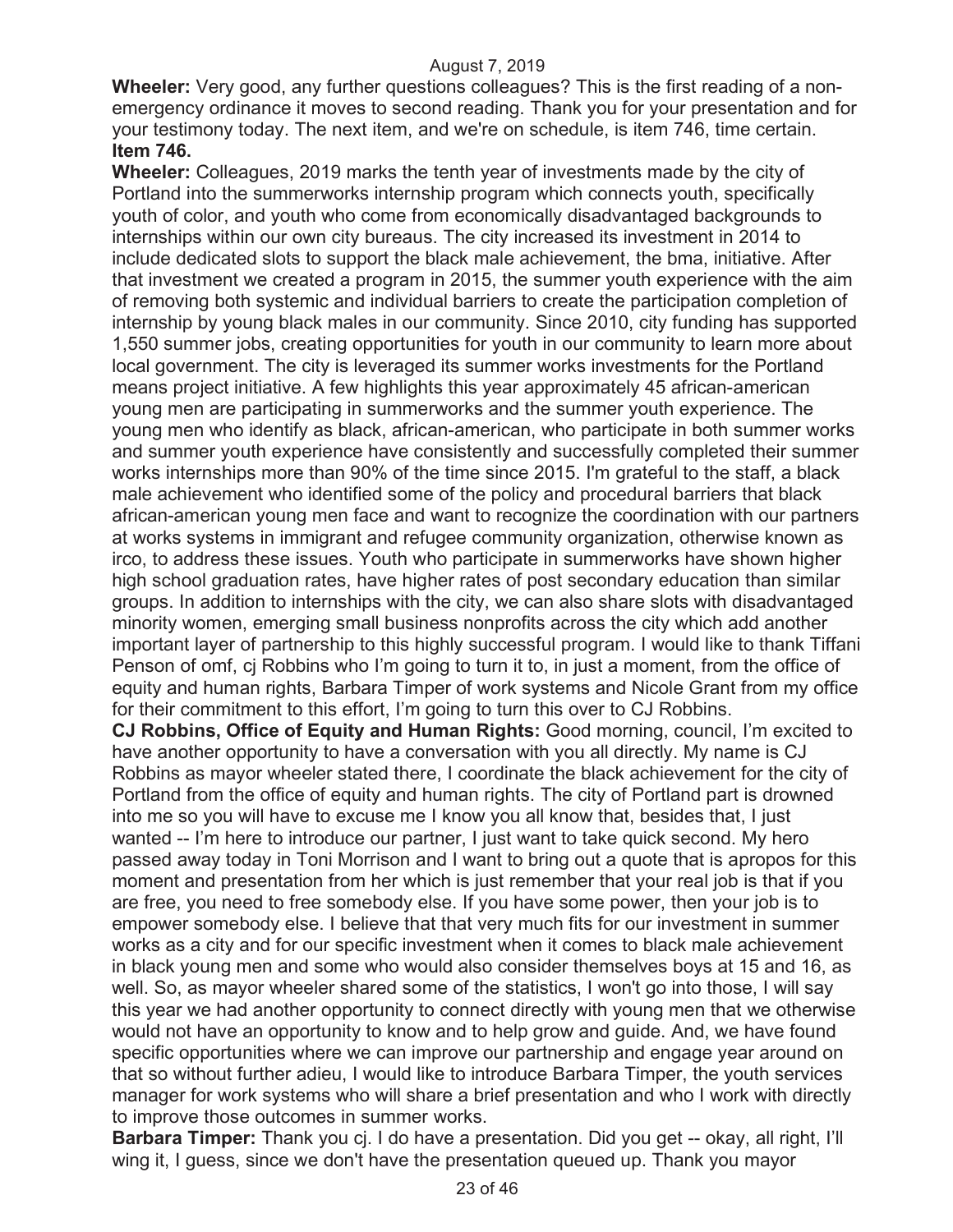Wheeler and city commissioners for inviting here today to talk about summer works. It's a program that is near and dear to my heart as I was there at the very beginning in 2009. So as I've been introduced my name is barb timper and I'm the youth manager at work systems. I want to do an overview of our program and think about, like, from the beginning, where we started, as mayor wheeler said, this is the tenth year of the city's investment in summerworks, and our program started at the height of the recession when youth unemployment was well over 30%, it was a crisis. So our response and the evolution and creation of summerworks was really get as many youth working as we can, provide essential work place skills, give youth an opportunity to apply classroom learning to the real world of work, get money into the local economy and provide a positive summer activity as a bridge back to school in the fall and I feel like we've met that goal year after year after year after year. The city's investment as it was pointed out, this year the total investment is what brings us to supporting 1,550 summer jobs. Over the past 10-years, that investment has resulted in over \$2.5 million of gross wages paid to interns through our program we've developed a referral network of over 170 school community-based and faith-based organizations that refer young people they work with into our program every year. We serve on average, 79% of youth identify as a person of color, and on average, 90% of the youth that we serve are also economically disadvantaged, either receiving public assistance or are eligible for free and reduced lunch. The program design overview is a little bit hard without the slide, but okay. Our program is fairly straight forward. We outreach to the community in spring time to ask our referral partners to target youth who are under represented, motivated, really are interested in having an opportunity to work but maybe don't have the resources, social networks, family networks to really help them make that bridge into the world of work. Even in today in our economy where there are lots and lots of jobs, the step of actually applying, waiting, maybe getting called, not getting called is still fairly intimidating for a lot of young people when it is their first time out. So summer works helps to create success and build confidence for young people. So youth sign up, we provide them with some essential work place skills training. They work a 180-hour internship and they're paid whatever the current minimum wage is. They receive support such as bus passes or appropriate work place clothing or tools they may need to be successful in their work site and we provide a success coach. The coach is there to help the youth be successful, as well as support our work site supervisors that provide that opportunity for youth. After the program is over, we have youth are returning to high school, moving on to post secondary, returning post secondary, getting jobs or enlisting in the military. We have probably every year less than 10% of the youth say, I don't have any plans. So youth are taking this opportunity and moving forward into other positive activities in their life. Summer works really is a critical piece for youth development because young people who are employed are more likely to graduate from high school. Early work experiences help youth become more confident, responsible and self confident, discover new interested and build skills, boost financial awareness. Oh, here we are. Build positive and professional social networks. In conjunction with the slide, let me see if I can move us forward quickly, this slide actually and the graphic on it came from a presentation or some information that's provided by j.p. Morgan chase and I'm happy to be able to share in summer 2019, Portland became one of the cities nationally the j.p. Morgan chase foundation is supporting with summer jobs by making a \$300,000 commitment over the next three years to support our summer programming. So, that's a little bit about what summer works is about. Sort of where are we going and where have we been going. Summer works, we, every year, get more applications, more interest from youth than we have the ability to fund. As you can see, over the last four-years, we've had more than double the number of applications than we've really been able to provide work sites. So, two-years ago, we started an initiative called "connect to careers." and "connect to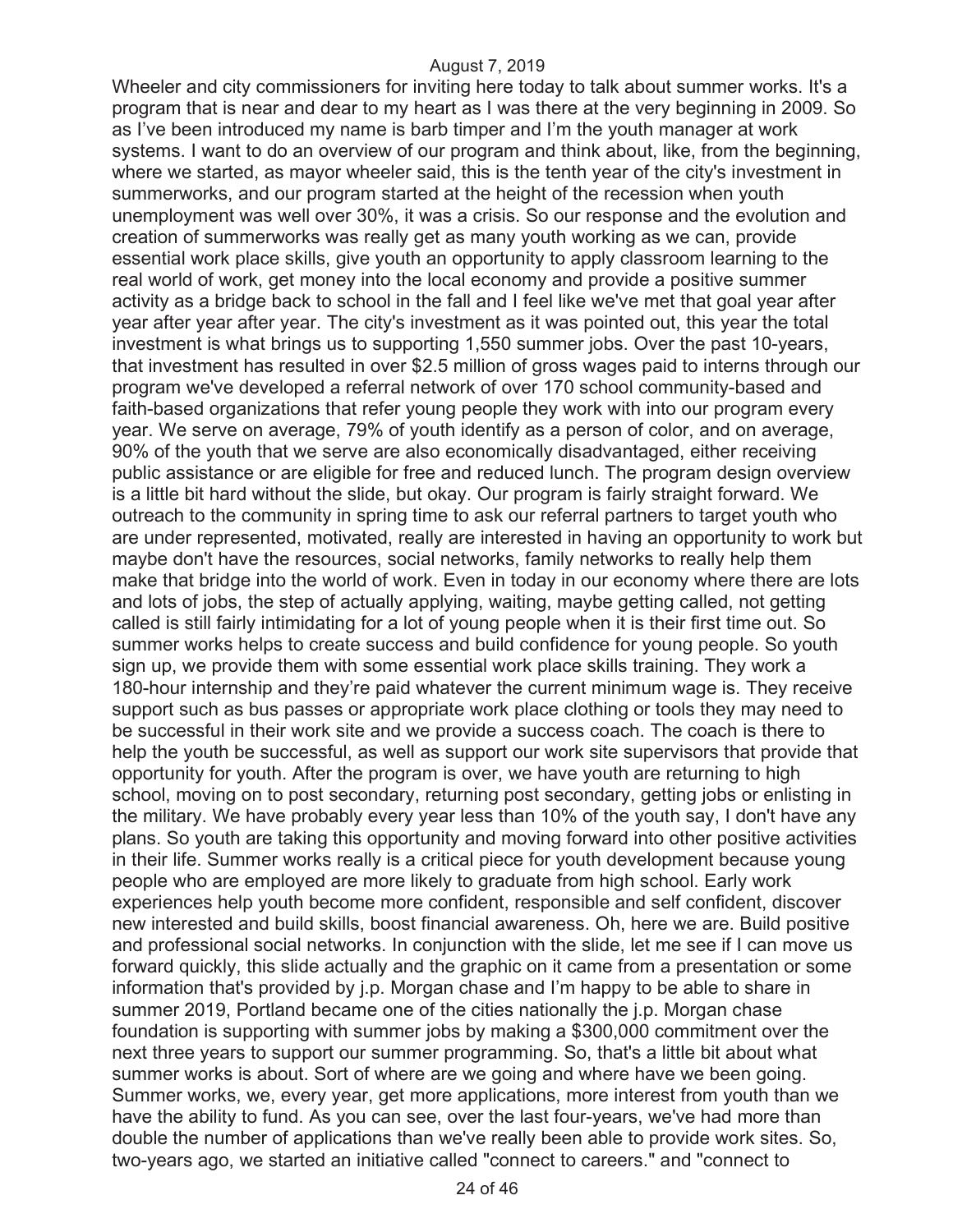careers" utilized the same platform and the same process as summerworks, it just is an opportunity for young people to get support in making the transition to get that first employment opportunity where they're being hired actually by the business. We provide the application, work readiness training, a peer coach verses an adult success coach to help support youth through the process of interviewing and applying and that process. Having the c2c program, also it is a year around program, it is not just in the summer so it is a place for young people to be able to come to look for jobs, find help in securing jobs, getting mock interviews, resume support so they can be successful to compete on the open job market. Having the year round programming also that's allowed us to have infrastructure year around, work experiences which also is key to supporting the Portland means progress goal around youth work experience.

**Wheeler:** A shout out for the job fairs, they've been extremely we'll attended. **Timper:** Thank you, they also two years ago added the youth job fairs and they've been a great opportunity, as well. Thank you. So summer works, this is the 11th summer of summer works and we do kind of every year at the end of the summer take a step back and say what worked well, what doesn't work well and try to make program enhancements and improvements. Cj talked about how can we do better. This year we introduced a new front end application process, and it would be an understatement for me to say we haven't gotten a lot of feedback about that and so I do want to acknowledge that there have been some challenges, but we are taking a look at that over the coming months. Summer works is still really needed. Young people, especially the 16 to 19-year-old age group, are still struggling. Their unemployment rate is above 12%, for youth of color particularly young black men and brown men the unemployment rate is even higher, its more of a struggle particularly in that age group. So, summer works is still needed, the ability to provide young people work experiences still very needed in our community. So, part of the next steps process in our act plan due check is that we are looking to convene and give the community an opportunity to have input so our funding partners, our community partners, youth to help inform us about how do it better, what more is needed. We're looking to expand our community-based partnerships. We're looking to have a broader adoption of our essential skills training by k through 12 as well as cbos. If the essential skills training is happening during the school year it means youth are ready to start working in the summer sooner.

#### **Fritz:** What is cbo mean?

**Timper:** Community based organizations, I apologize, I get caught up in jargon sometimes. We're looking to increase our private sector involvement and of course we'll continue to partner with the city and other public local and state government for support. Some of the things that we'll be looking at in terms of potential modifications to our program would be year round paid work experiences in the same way that we have summer, looking to create connected experience for more highly varied youth so there's a continuum of service. Create earn and learn opportunities so paying youth while they are learning skills. Then looking to have some stackable experiences that could lead to apprenticeship or entry level career track jobs. These are all ideas that we have and want to be able to work together to bring that to fruition if that's the direction we all think we need to go. I just want to thank you. The city's support has been tremendous and our program would not exist in the way that it does without it. So thank you. **Wheeler:** Commissioner Fish.

**Fish:** I have a couple of questions. Thank you for an excellent presentation. You have ten or 11 years of data tracking participants in the program.

## **Timper:** Yes.

**Fish:** How many of those young people have received offers of employment from the city of Portland?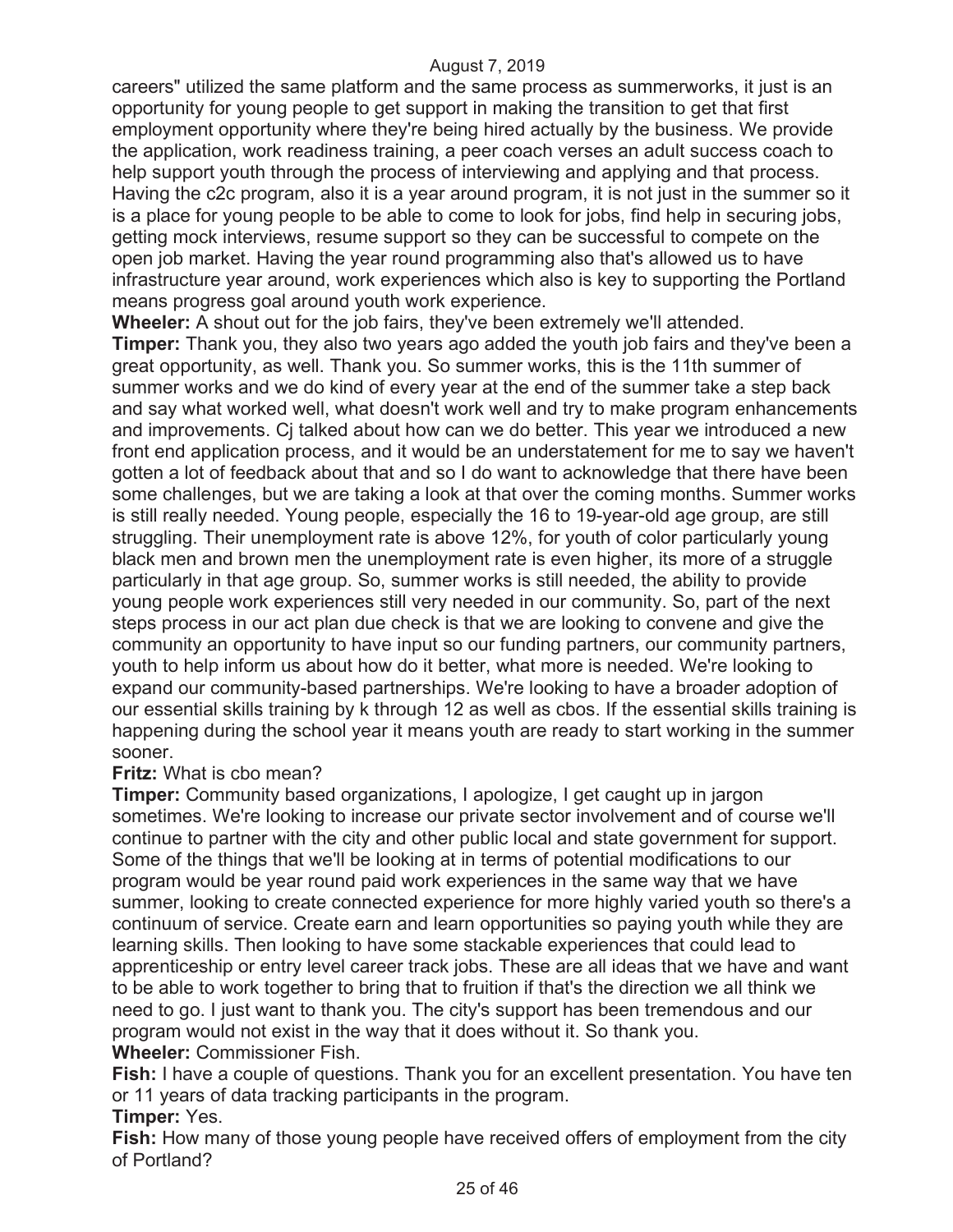**Timper:** That's a really great question that I don't have a solid answer to. I know that we have a number of youth who are actually working for the city that started as summer works interns, but I will have to get back to you. We have never done that cross-check of who on our list from ten years is now an employee of the city.

**Fish:** Is it fair to say that should be one of our goals?

**Timper:** It should be one of our goals and it is something that we have been talking about. We have been talking about working collaboratively within h.r. department as well as the unions to see if we could create a sort of entry level apprenticeship type of position at the city where youth would have an opportunity for summer works work experience connected with specific educational classes at high school that would qualify them for that kind of an apprenticeship or opportunity to be considered for entry level employment at the city. **Fish:** We're looking at an enormous number of employees who will be retiring.

#### **Timper:** Yes.

**Fish:** There's tremendous opportunities. Mayor, we should find a way to be more intentional about tracking opportunities that these young people have to come and work for the city, the county, local government. These are fantastic entry level jobs with benefits. I look forward to getting that data.

**Wheeler:** I want to acknowledge my summer works intern, Caleb berg who just started. Caleb can you give a big wave so everyone can see you? I don't know yet because he's new enough that I can't tell you whether he's found the experience valuable but I'm pretty sure he's not been bored yet. Glad to have you, Caleb. We're glad to be able to leverage this program. Commissioner Eudaly.

**Eudaly:** I would also like to recognize my summer intern, ocean eel, he's in the back here. We have summer works interns every summer. They are always invited back. Sometimes they come back, but sometimes they move on to more prestigious internships. I'm happy to be a stepping stone. Really love and support the program.

**Timper:** Thank you.

**Eudaly:** Thank you for the Toni Morrison quote. I have been at a loss for words to express how I feel about her passing. So, it was nice to have acknowledgment in council. **\*\*\*\*\*:** Thank you.

**Wheeler:** Commissioner Fritz.

**Fritz:** Is there any reason we can't put an emergency clause on this ordinance? For the purposes of getting the money out the door as quickly as possible?

**Lauren king, Deputy City Attorney:** If you add --

**Fritz:** Move to add the emergency clause.

**Fish:** Second.

**Wheeler:** We have a motion from commissioner Fritz and second from commissioner Fish. Any further discussion on the motion? Call the roll.

**Eudaly:** Well, I think I -- [speaking simultaneously] aye.

**Fritz:** Aye. **Fish:** Aye.

**Wheeler:** Aye. The motion carries. Amendment on the table.

**Fish:** Has anyone signed up to testify?

**Moore-Love:** Two people.

**Wheeler:** Thanks for the presentation.

**Robbins:** Before we wrap up I think there's a tremendous opportunity, commissioner Fish, when it comes to sharing of data and to understanding the young people better. I think that is a significant growth age for us. It will take work both on the city side and on the summer works and some agreements as to how we'll share data and I think we can do that. **Fish:** I'll give you an example. In my office we have enormous success hiring from the women's leadership program at Portland state university. They have annually a group of graduates of the program. We have hired three or four distinguished graduates of that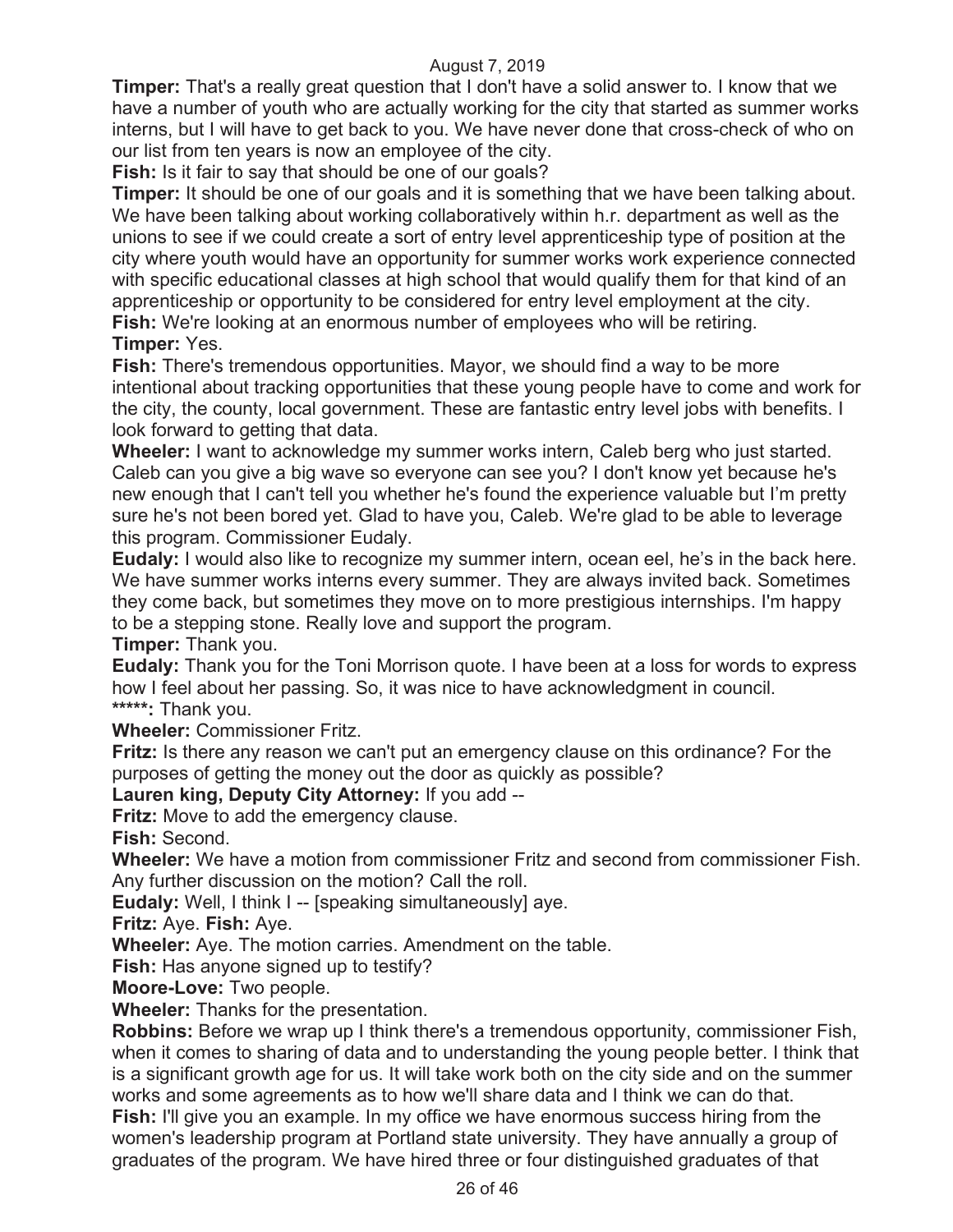program. They are referred to us. We have regular openings in my office because all my best people get stolen, by bureaus, by the governor, by the mayor, other offices, by other employers, which goes to the point you made when you quoted Toni morrison about empowering people. It's a double edged sword. You hire great people and they are lured to other jobs. That's part of our job is to give them the chance to succeed then that becomes visible and they are recruited for other jobs. I would urge you to talk to Asena Lawrence on my team about the success. I think if we approach this from the point of view we got to have an intergovernmental agreement, set of protocols and rules we'll spend a year and won't get far. If we approach it from the point of view there are existing networks that are highly successful in planting graduates in city jobs through their own informal networks I think that's a first start. If this program can be as successful as the women's leadership program at psu in giving people opportunities, we'll be hiring more people. **Robbins:** I appreciate the direction, leadership and advice. We always lose either by the peak school of development which says we're always going to lose our best people. I lost

one of my best interns this year. Not lost, I would say it's flourished, to the mayor's office and Caleb Berg.

**Wheeler:** I see how this conversation started.

**Robbins:** It's where he needs to be to grow and so I'm grateful for that and appreciate that as well. Thank you.

**Wheeler:** Thank you, c.j., on behalf of my team. Caleb came ready to go, he's hit the ground running. That's all of our -- this is our compact to each other, I suppose. That we're all going to continue to help leverage and lift and encourage and coach and council. That's where the real value is.

**Robbins:** Thank you.

**Wheeler:** Public testimony. Two people signed up?

**Moore-Love:** Maggie and Jeanne Connett.

**Jeanne Connett:** Jeanne connett.

**Wheeler:** Can you pull the mike closer to you?

**Connett:** Is that better?

**Wheeler:** Or it will actually move.

**Connett:** If I get closer I get a voice that went over dad's race car in the garage. This is a wonderful program. I wish you could get it to apply to the children at holiday park who really need something else to do other than we're a gang and we'll kill you. I recently found out again that the shopping in lloyd center, the rates are going down. A couple more years and they will probably lose the building and quit everything because of the problem in holiday park. Aside from that, I think you are all doing a wonderful job and I really appreciate it. Mayor ted wheeler, I have a request. After whatever if you have time at some point, would you walk around the city with me? I would like to point out some of the art that is not murals but put into the buildings as they are created so we can get a handle on this rat box. Thanks for making me famous. I work down the street now and everybody is like, oh, wait, you go to council. I got this problem. I got that problem. Thanks for making me -- **Fish:** Next you'll be asking for an office.

**Connett:** You're dang right, Thank you guys very much.

**Wheeler:** Thanks for being here. Anything else, colleagues? This is -- actually we're going to vote on the motion cause its been amended. Please call the roll on the motion as amended.

**Eudaly:** Thank you for the presentation. Thank you for your hard work. Congratulations to the interns in particular. Happy to support this program. I vote aye.

**Fritz:** The summer works and summer youth experience program is an cultivation of the black male achievement initiative which aims to enhance opportunities for black men and youth in the areas of education, family life, employment and the criminal justice system. I'm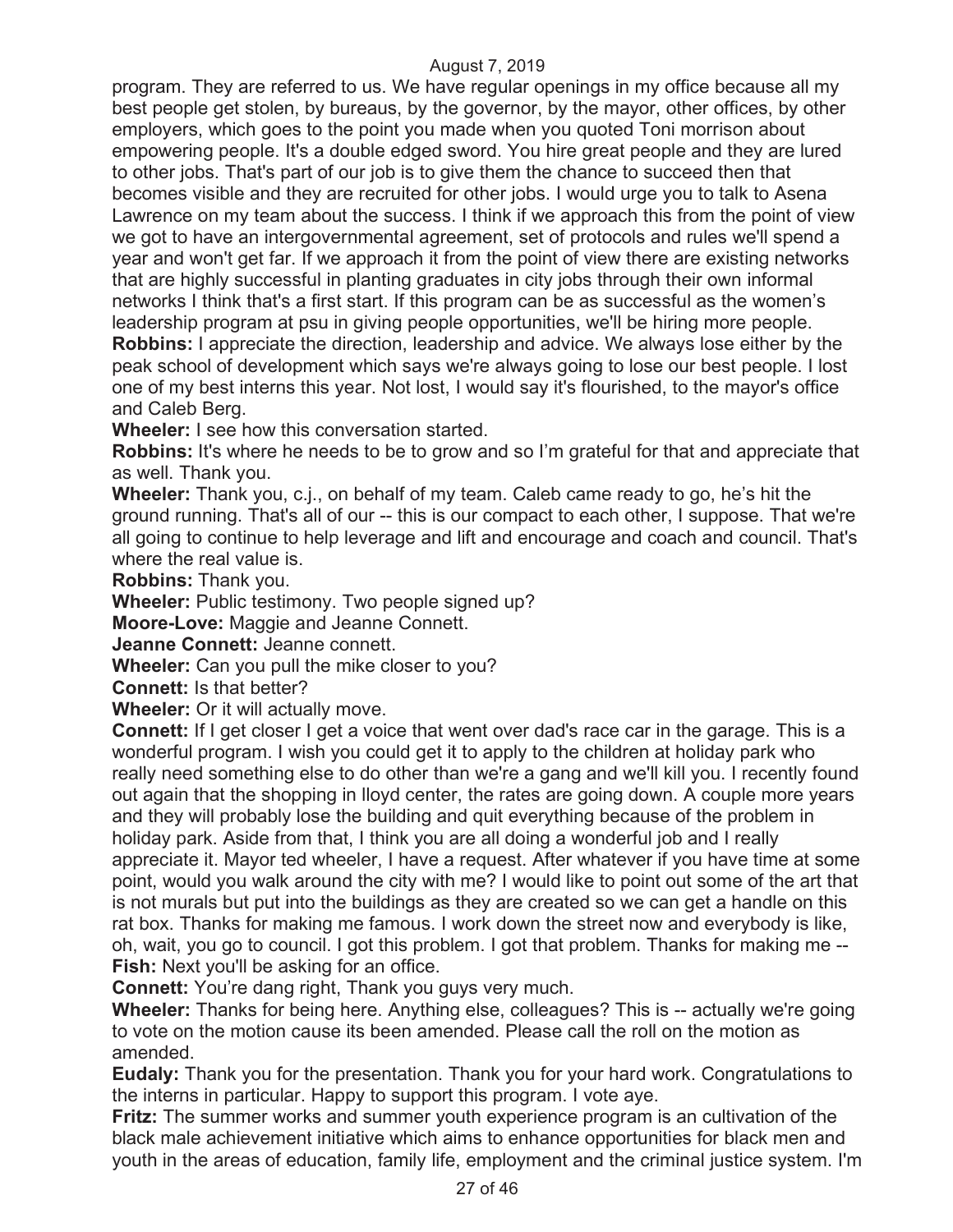pleased progress that the partnership has made, I'm also pleased that you're doing the evaluation process cause I think we would all agree there's always some improvements that could be made, particularly if we have adequate funding for them. I would like to be involved in those conversations. Thank you for that. Thank you, c.j. Robbins, dr. Markisha Smith in the office of equity and human rights, your work is crucial and meaningful and I appreciate you being here today to give this presentation. Thank you, Tiffani Penson in the office of management and finance, who was not able to be here todaay, for her steadfast championing and coordination of this process. I believe this is a Sam Adams this was a mayor sam adams along with colethal madd and Tiffani Penson who got this and the future connect program going and I echo commissioner Fish's request for us to do tracking and maybe in your annual reports to tell us how many graduates of the program have been employed by the city of Portland. We asked the future connect programs to tell us that when they presented last year. We really do want everyone to know the city of Portland is looking for good, qualified people to at all different levels of our government so we can truly reflect the beauty and diversity of our communities. Thank you, Barbara Timper from work systems, inc., from our partners at the immigrant and refugee community organization. I was hearing about the workload of some of the coordinators yesterday. I was just -- wow. How young people in coordinator positions are doing an amazing job as well. Maybe next time bring one of those folks to come and talk with us as well. Happy to support this, aye.

#### **Fish:** Aye.

**Wheeler:** I again just want to thank c.j. and barb for being here today. It was an excellent presentation and Tiffani Penson from omf has been very engaged in this program in the community and of course nick grant from my office. I just want to acknowledge them and thank them for their hard work, obviously this is a great program. I'm happy to continue to champion it and I look forward to some of the areas that were mentioned as future potential areas for this program to evolve towards. I support each of those items listed on the slide. Aye. The ordinance is adopted as amended. Thank you.

**Connett:** I left out one thing, mayor, I finally got a cop to say he gets to do his job and things are getting better.

**Wheeler:** Thanks for passing that along. I appreciate it. Now we go to the regular agenda, 761, please.

#### **Item 761.**

**Wheeler:** Today I'm requesting council confirmation to appoint three new members to the river community advisory committee. Dan Carlson, Tom Lisch and Bryrick Shillam and reappoint two existing members Karla Devine and Jesse Fox. It's a privilege to recommend such qualified members of our community to provide guidance on floating structures to the bureau of development services. Dan Carlson, who is a floating home resident for over 25 years, has built four floating homes, held multiple Tomahawk island community board positions and served on the board of directors for the park place condominiums, he currently serves as a board member for the waterfront organization of Oregon. Tom Lisch, a floating home resident, brings over 30 years of experience in the construction industry building various kinds of homes including those that are on the river. Last but not least our recommended new appointment is Bryrick Shillam, an accomplished floating homeowner, contractor and realtor. Thank you, Karla Devine and Jesse Fox, for your service to the city of Portland and being important contributors to the committee since October of 2015. Both of you have brought insights to these floating home communities and helped inform the council on the unique aspects of these communities. The bureau of development services and I are confident that these two individuals will continue to be very important to our work going forward. David Tebeau with the bureau of development services is here to answer any additional questions we might have. I would like to thank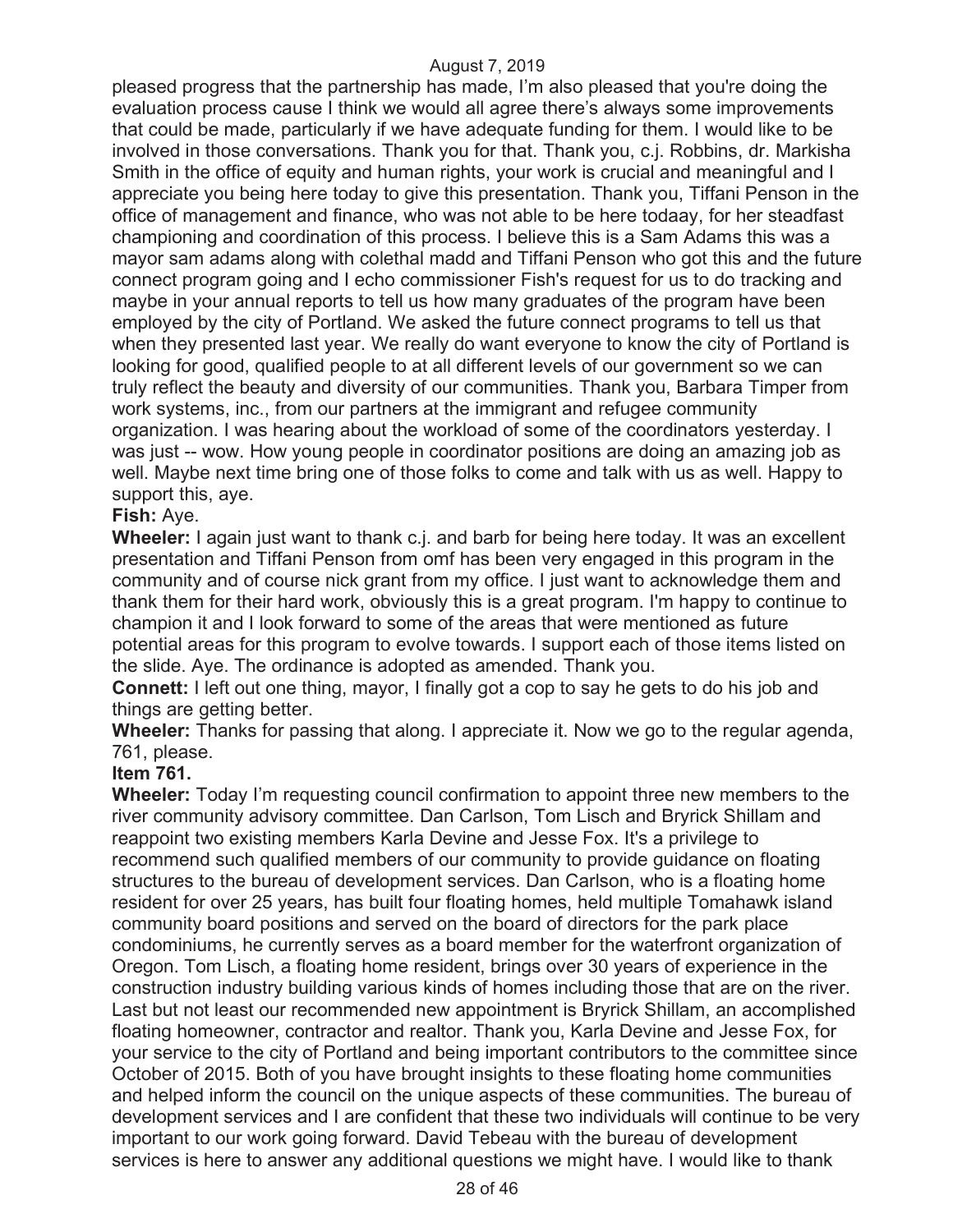David and his colleagues for a very successful recruitment process. Thank you sir, welcome.

**Dave Tebeau, Bureau of Development Services:** Thank you, mayor. I'm here to answer any questions you guys might have regarding the rcac, which is an acronym for the river community advisory committee.

**Wheeler:** Were any of these individuals able to show up today?

**Tebeau:** Dan Carlson and Tom Lisch showed up. Bryrick had something come up and he had a conflict.

**Wheeler:** No worries, gentlemen thanks for being here, we appreciate it and maybe can just give us a couple of sentences of what we think the main issues will be going forward? What should we as a council keep our ear to the ground or, or in this case to the water on? **Dan Carlson:** I would suggest one of the main reasons we're here is with regards to permitting process that comes to front on the waterfront versus some of the differences between the waterfront and land-based residences. So that will be a big part of it. We're also looking at what's to be done with the homeless boat situation on the river. We want to be involved with that. Something needs to be done. There's a lot of expenses involved in that. Another thing we discovered this morning being part of river community a couple of weeks ago I saw a boat stranded out in the middle of the Columbia river. I went over to -- I was in my boat with my wife, went to offer assistance, ended up towing them in and that person turns out to be the one sitting next to me today. [laughter] we didn't know we were coming in here.

**Wheeler:** Aren't you glad you didn't just motor on past, that would've been awkward. **Carlson:** It's true of everywhere in life. What goes around comes around.

**Fish:** Mayor, I'm trying to remember the last time the river community advisory committee came before us with recommendations or we got a letter of some sort. I know that your primary responsibility is to advise the bureau of development services, but the issues you just described cut against many -- cross-jurisdictional. I had the honor for example of being in charge of bureau of environmental services, Portland parks and rec and superfund. So we get a lot of emails from people concerned about derelict boats. The problem is the public doesn't generally understand and I can't say I understand from memory which dock is controlled by what entity. We have private docks, we have public docks, we have docks licensed by the state, we have a whole mishmash. It's not as easy as saying here's a vessel sinking at a dock. We have to determine who manages the dock, who is responsible. Some of these derelict boats you're referring to are also at risk of releasing sewage and in addition oil and gas and other things into the water, which certainly goes against our cleanup goals. I just want to encourage you, if there are recommendations for how we do a better job in any of the areas that you're responsible for, I would ask you to think broader than just advising the bureau of development services and you certainly have the right as an advisory committee to cc other bureaus if you want us to hear about your recommendations.

**Carlson:** Thank you. I'm also a board member of the waterfront owners organization. The waterfront organizers organization is very involved in that and speaking with a lot of different bureaus that have influence on the waterfront. The Multnomah county, Clackamas county, the sheriff's departments, the bureau of land management, marine board, on down the line, they all have a hand in managing our riverfronts. So we're again we're very interested and willing to work too. And we'll forward you --

**Fish:** I think helping people understand there's a complex regulatory stew of federal, state and local. You mentioned marine bored, you didn't mention the coast guard. People complain about bridges when they come up of course we needed the county we have anything to do with that, but the more we can let people know who is responsible for what activity on the river I think the better. The more we are getting real time recommendations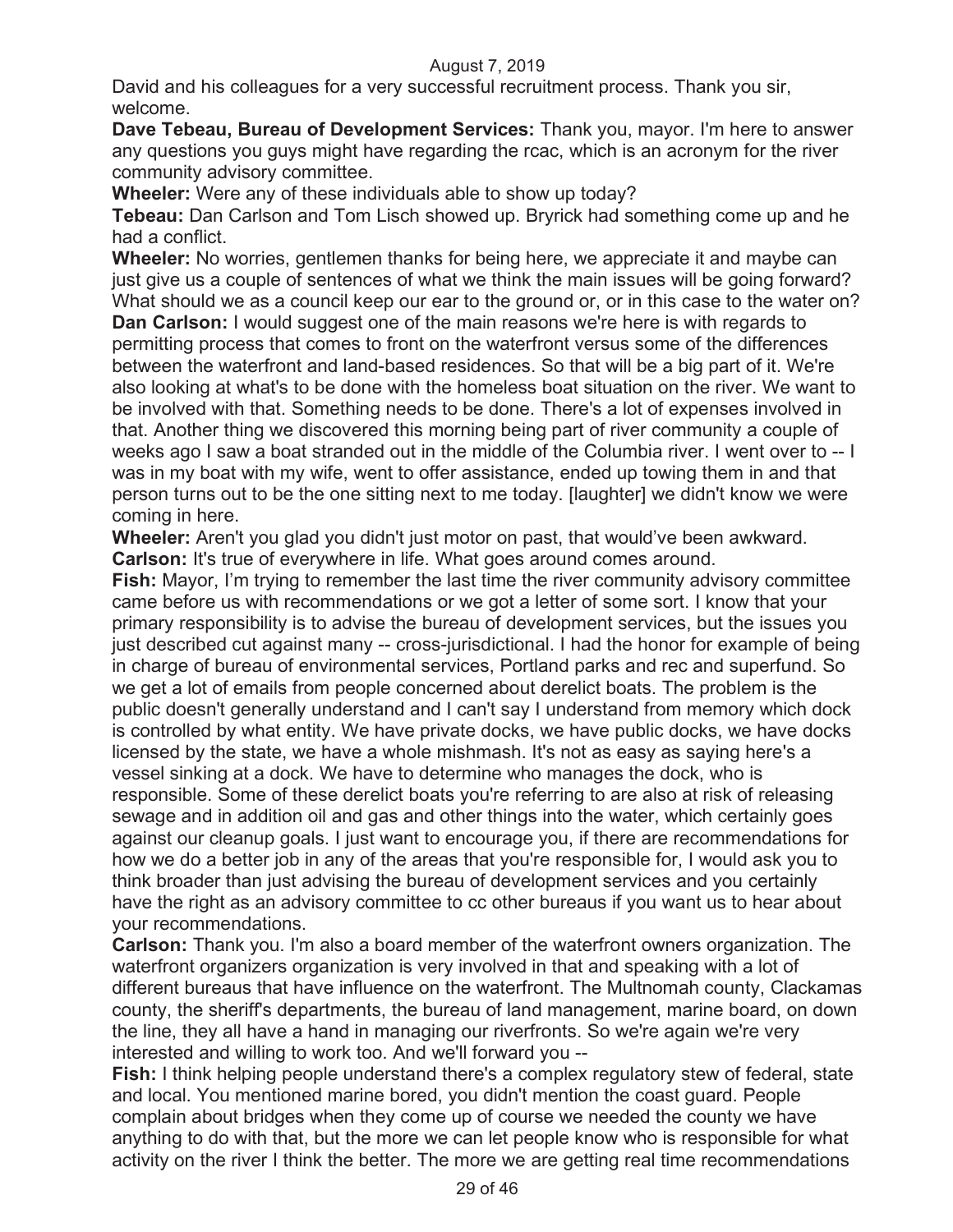from you as to things we should be thinking about the better as well. I encourage you to cc other bureaus.

**Wheeler:** Thank you for your service. Does anyone have further discussion? Thank you for being here. What do you think are some of the big issues, do you concur those were the right issues?

**Tom Lisch:** He took all my ideas.

**Wheeler:** Good. Good.

**Lisch:** From a slightly different angle.

**Wheeler:** Can you state your name for the record.

Lisch: I'm sorry tom lisch. A lot of the stuff that's involved with this group focuses on the residential part of it, I'm hoping to bring commercial use into it. For example right now my company we're working on several of the fire stations and police stations on the river doing upgrades to those to pull that together, not just the residential, there's also the commercial side of it. One thing that's big now like dan said, it's not just derelict boats, it's the homeless living on the side of the river just, you know, sinking boats, creating some issues

that we're trying to get in, learn more about. Figure out the best people to contact. **Wheeler:** It is a complicated issue having one served once served on an arcane but really important board called the Oregon land board I learned more than I ever want to learn in my entire lifetime about submerged and submersible lands. I know that the department of state lands has also been actively engaged in this conversation. The marine board has been engaged to some degree into this conversation. I believe there's recently a fairly significant action by the state with regard to some abandoned and derelict vessels on the Willamette river. This is all a complicated and thorny issue, but it's an important one and I appreciate that we have people that are keeping their eye on this process on a regular bases.

**Fish:** Mayor I think we have wonderful appointees I move the report. **Fritz:** Second.

**Wheeler:** We have a motion from commissioner Fish, a second from commissioner Fritz, any further discussion? We appreciate your being here. Please call the roll.

**Eudaly:** Thank you for stepping up and being willing to volunteer your time and expertise. Aye.

**Fritz:** Thank you for your service. Aye.

**Fish:** I join my colleagues in saying thank you. You're busy people with lots of things you could be doing but to provide this kind of public service says you're deeply committed to your city and the region and we're grateful for that. Aye.

**Wheeler:** Thank you for stepping up. We appreciate those earning reappointments today. Aye, the appointments approved. Thank you. Next item, 762.

#### **Item 762.**

**Wheeler:** Thank you we have Lester Spitler. Lester are you starting off the conversation today?

**Lester Spitler, Chief Procurement Officer, Procurement Services:** Yes.

**Wheeler:** Thank you both for being here.

**Spitler:** Good morning. I'm Lester spitler chief procurement officer, I have Jana, the project manager for this project cpo report. So council approved ordinance189158 on September 5, 2018 to authorize us to competitive solicit for the project. Facilities services within the office of management and finance managed this project for a fleet. They had a construction estimate of \$5,571,005. The confidence in that estimate was high. We issued an invitation to bid and bids came in July 2 of 2019. Unfortunately we only received one bid. We did, however, have six contractors show up at the pre-bid conference. Two submitted a pre-qualification because of the nature of this work we required contractors to be pre-qualified before they submitted the bid, so we had six pre-bid, two submit for pre-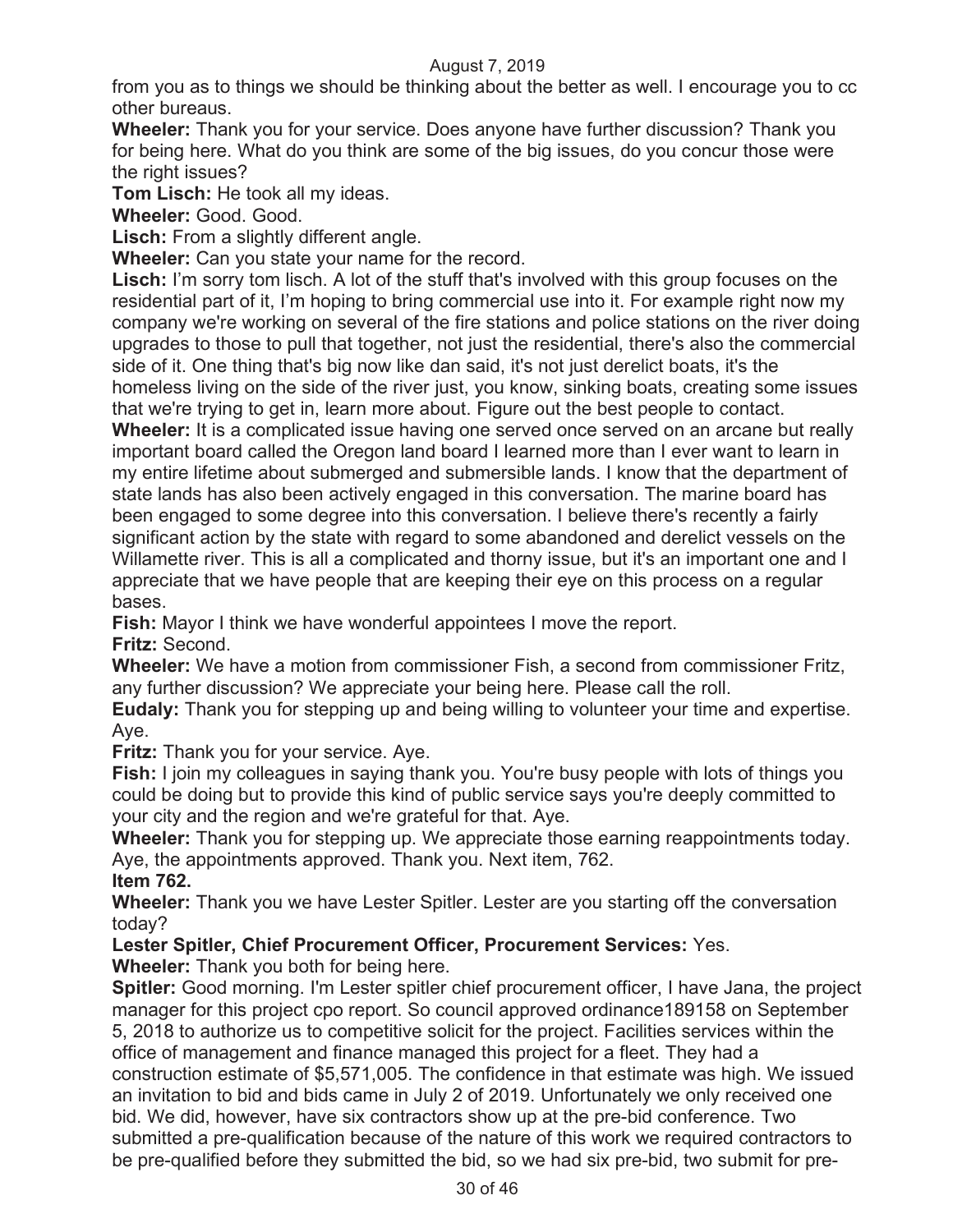qualification and, we only had one bid submitted. There was the second contractor who was pre-qualified submitted his bid late so he had intended to bid but didn't get it in on time. That's important information for council to know even though we only received one bid, it was a competitive opportunity. We identified an aspirational goal of 20% utilization of certified contractors and suppliers for this project. Anderson environmental contracting llc is a state of Oregon certified service disabled veteran business enterprise however we typically don't count the prime contractor's self-performance of work towards our subcontractor goals so even though the prime is certified they also identified additional contractors and there's a table in the cpo report that shows the subcontractor, their certification, area of work, ownership and amount they are expected to receive. That certified sub-contractor utilization only amounts to 3.11% but again the prime contractor is certified. There's a table in the report that shows noncertified subcontractors that will perform work as well. Anderson environmental is located in Kelso, Washington. They are in compliance with all the city of Portland's business tax registration and with that we recommend acceptance of the report and authorization of the contract.

**Wheeler:** Colleagues, I'll entertain a motion unless there is any further questions. **Fritz:** In the report to council thank you which you have made really clear for us it says don hughes truck sales is dmwesb, but then it says the ownership is Caucasian male. **Spitler:** That must be a typo. I can get back to you on that. That can't be right.

**Fritz:** You don't know which it is?

**Spitler:** They can't be a wbe.

**Fritz:** That was the give-away. My question is are they not certified or is that identification of the ownership incorrect?

**Spitler:** They are certified. The identification is incorrect in the cpo report. I will follow up. **Fritz:** Minor details. I appreciate you giving us all these details so I can nitpick them. **Wheeler:** Good catch, commissioner. Any further discussion? I'll just put the obvious statement on the table. I hope the day comes when we don't have to maintain or replace these stations. We're trying as you know with our fleets to move towards electric vehicles and alternative fuel sources. I understand that with some of our larger vehicles, particularly first responder vehicles, we still need to have these facilities therefore they have to be up to code and they have to be safe and they have to be environmentally sound. I want to acknowledge that we want to continue to move towards alternative clean sources of fuel and energy. I vote aye. The report is accepted.

**Moore-Love:** We didn't move or second it.

**Wheeler:** Oh I thought somebody moved it, I'm sorry that was the last one, I was reading the wrong thing.

**Eudaly:** Motion to accept the report.

**Fritz:** Second.

**Wheeler:** In retroaction we have a motion from commissioner Eudaly, second from commissioner Fritz. Please call the roll. I apologize. I think I have ruined the suspense. **Eudaly:** Aye.

**Fritz:** Thank you for the work that goes into this and for a nice presentation. Aye. **Fish:** Aye.

**Wheeler:** I'm going to keep you hanging here. No. Thank you for your hard work. I appreciate it. Thank you, commissioner Fritz, for actually identifying the inconsistency. It's important we get that right for the record. I vote aye. Thanks for your hard work on this. Next item. We're going to read two together. Could we read 763 and 774 together, please. **Item 763.** 

## **Item 774.**

**Wheeler:** Commissioner Fish.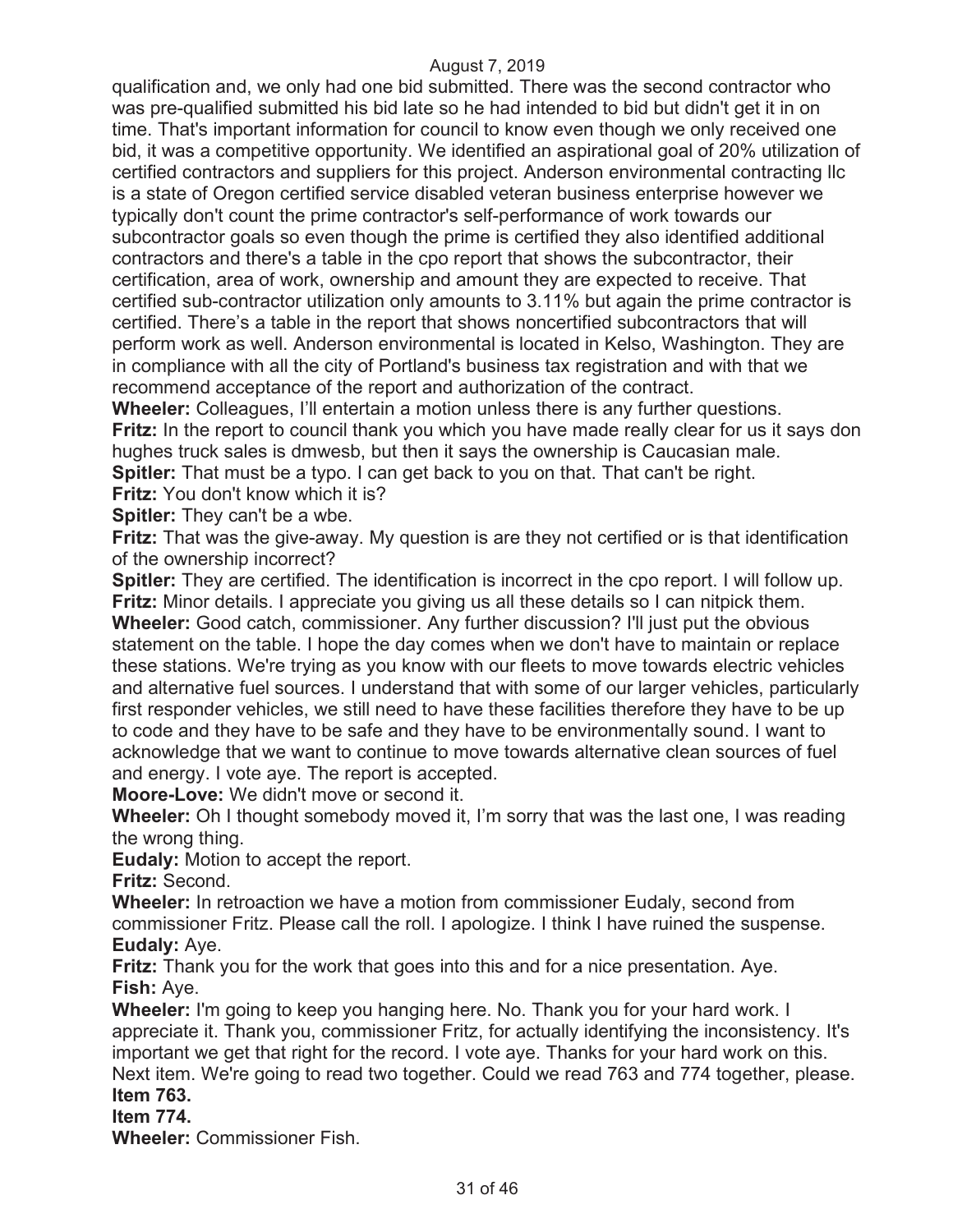**Fish:** The bureau of environmental services manages the city stormwater and sewer infrastructure including 99 pump stations. Those pump stations help ensure that sewage is conveyed to the Columbia boulevard wastewater treatment plant. In March city council unanimously authorized a contract with the lowest responsible bidder to upgrade the northeast Broadway pump station because of its deteriorating condition. Today's ordinance, 763, amends the contract amount and corrects a scrivener's error. We'll first have a report from Lester spitler chief procurement officer, and Paul suto, bes engineering manager, then we'll take up 774.

**Lester Spitler, Chief Procurement Officer, Procurement Services:** Good morning. Mr. Spitler, Paul Suto. As commissioner Fish said on March 27 council approved the ordinance 189438. We subsequently issued a competitive invitation to bid for which the estimate was \$1.2 million at 90% design, the confidence level was high. Bids were opened June 18. We received two bids, the lowest responsive bid was from Stettler supply company dba Stettler supply and construction. We applied our 20% aspirational goal to this project and Stettler supply was able to achieve the subcontractors that are listed on the first page of the report. It lists subcontractor, certification, looks like these are all correct, area of work and ownership and amount of each subcontract. The total, however, is on 10.2% of the overall amount. Stettler is also subcontracting 36% to noncertified subcontractors listed on the second page of your report. They are self-performing 58.6%. They are not a certified contractor. They are in Salem, Oregon, they are in compliance with all of the city's contract requirements. I have Paul Suto here if there's any questions. Otherwise we recommend that you accept this report and authorize execution of the contract. **Fish:** Anything to add?

**Paul Suto, Bureau of Environmental Services:** I can speak to the scrivener's error. The original ordinance approved in March 2019 did not have that error, so it didn't authorize the procurement officer to facilitate the competitive solicitation onto the bids for this project so the amendment in 774 is intended to basically clean that up. The other thing I wanted to mention is that original ordinance also had -- it fixed the contract award amount to the engineer's estimate of \$1.2 million but as Lester mentioned the bids that came in higher than that and I wanted to make a couple of comments about that. About why we believe they were higher. What we're noticing on the bidding climate is extremely competitive. Meaning we're not seeing many bidders on projects, in this case we only had two that were very close, within 1.5 % of each other on bids. We did have six contractors attend pre-bid meeting. We are trying to track some of what's going on with our peer agencies nearby and we note recently with a neighboring utility they had a similar experience where they only had two bids and came in 43% over the engineer's estimate. I want to offer that. **Fish:** Colleagues, we had a similar experience recently with leach botanical gardens. We're seeing a pattern with bidding on bureau of environmental services contracts. I also spoke in the last two weeks with a major construction company in town that said that they are booked for the next two years with work, and that they are at maximum capacity. What we are seeing is less competition because companies are already very busy. So these are nice to have contracts, they are not need to have contracts. We're seeing labor shortages which in turn bids out the process and we're seeing uncertainty as a result of the tariff debate, which is causing certain materials that we rely on, the price of which to go up, we saw that at leach botanical garden with steel, we see it with our other projects. We are seeing higher bids come in. This is a good news-bad news scenario. Obviously we would like to see as much competition as possible and bids as close to the engineer's estimate as possible. On the other hand, it validates what we're hearing from the cbo and from our finance team at the city, that the local economy continues to roar and that will be to our long term benefit. Good news-bad news but that helps put in context why we're getting bids above our engineers' estimates.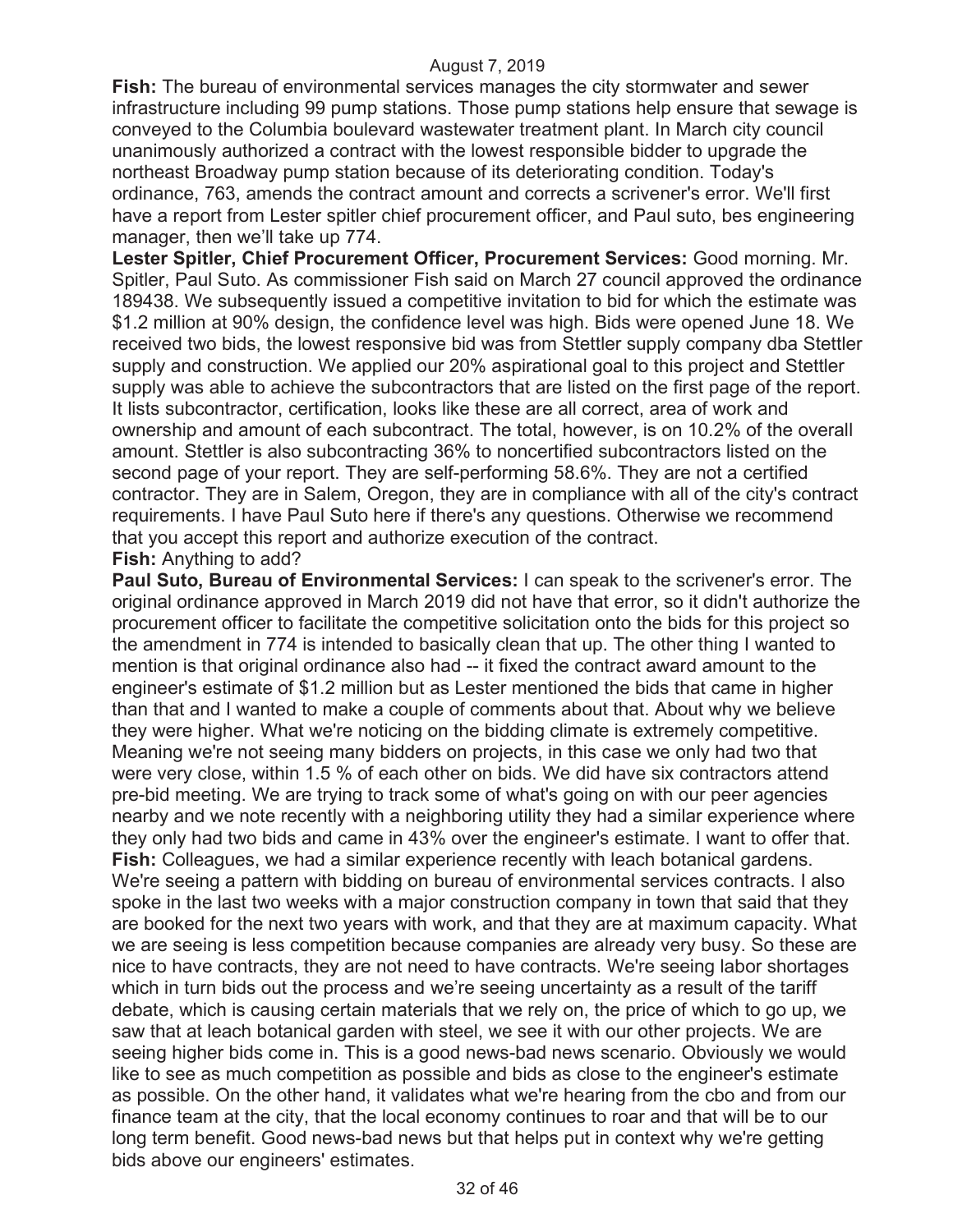**Wheeler:** Thank you. That makes sense.

**Fish:** I move the report on 673.

**Eudaly:** Second.

**Wheeler:** We have a motion from commissioner Fritz and a second from commissioner Eudaly. Any further discussion on the report? Seeing none Karla, please call the roll. **Eudaly:** Aye.

**Fritz:** Thank you for your presentation. Aye.

**Fish:** Aye.

**Wheeler:** Aye. The report is accepted. To the ordinance commissioner Fish.

**Fish:** This is not an emergency. This just goes to second reading.

**Wheeler:** Any further discussion on the ordinance? This is a first reading of a

nonemergency ordinance. It moves to second reading. Thanks for the presentation. Next item 764 please.

#### **Item 764.**

**Wheeler:** Commissioner Fish? Sorry, commissioner Fritz.

**Fritz:** Thank you, mayor. This is really good news story. Good work from the staff in water and revenue and our debt service management. It's a refinancing which they will explain. It will provide a net debt service savings of about \$6.1 million. Basically like refinancing your house. It saves a boat load of money for the ratepayers which will provide savings in future years.

**Matt Gierach, Revenue and Financial Services:** I'm Matt Gierach, debt manager in the bureau of revenue and financial services. Good morning commissioners and mayor Wheeler. By approving this ordinance the city's debt management division on behalf of the Portland water bureau will be authorized to issue up to \$160 million of bonds to finance water system improvements and additions. Some of the key projects being funded include the bull run water filtration plant project, the Washington park reservoir project, the Willamette river crossing project and the corrosion control improvement project.

Additionally this ordinance will authorize existing refinancing of existing water system revenue bonds with the purpose of obtaining debt service savings or other favorable term. The refinancing authorization is expected to refund the series 2010 a bonds in the amount of \$55.7 million. This is expected to result in approximately \$6 million of debt service savings on a net present value basis. These bonds are currently scheduled to sell the week of October 7. I'm happy to answer any questions.

**Wheeler:** Just to be clear you're saying the \$6 million will be derived over the life of the bonds?

**Gierach:** That's correct.

**Wheeler:** These are 20-year term bonds?

**Gierach:** They're 25 term year bond when initially issued. Since we're hitting the call date on these they will be 15 years remaining.

**Wheeler:** This is one of the smartest, easiest thing we can do to actually help save budgets in out years. This doesn't necessarily derive a lot of benefit for us here and now but will make a difference over the long run. I appreciate it. Thank you for bringing it forward. Any discussion on this before I move it over? This is -- sorry, Karla, any testimony?

**Moore-Love:** Maggie and Jeanne signed up but I think they both left.

**Wheeler:** This is the first reading of a nonemergency ordinance, it moves to second reading. Thank you. Next item is 767,

**Item 767.** 

**Wheeler:** Commissioner Eudaly.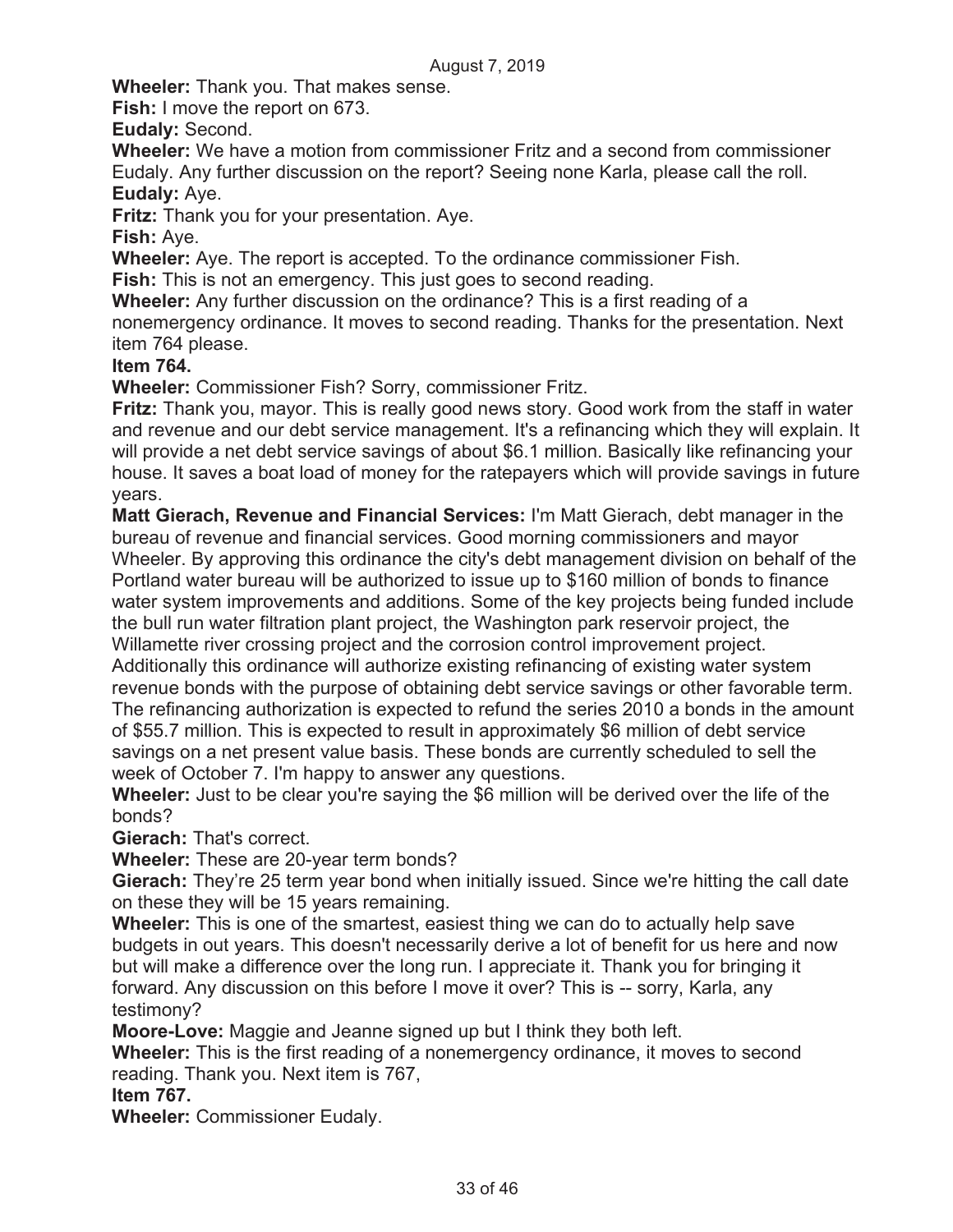**Eudaly:** We're bringing you another street vacation this time for several parcels in southeast that would allow bes to use them for flood plain control. Lance Lindahl right of way agent with pbot is here to explain. Welcome Lance.

**Lance Lindahl, Portland Bureau of Transportation:** Thank you, commissioner. I'll get started by showing my slides for this presentation, before you today is a street vacation, one of the last steps in completing the foster flood plain restoration project. This vacation has been a collaborative effort between the bureau of transportation and the bureau of environmental services and proposed are portions of southeast 106th, 108th and 110th streets, southeast bybee boulevard and southeast duke street south of southeast foster road. These streets are no longer needed for street purposes and approval of vacation will consolidate bes control and operations of the project area. The area proposed for vacation is in yellow, its all on the south side of foster road between 106th and 110th. The planning commission -- planning and sustainability commission reviewed this proposal has recommended it for city council approval. All streets within the vacation area have been removed as part of the environmental restoration process. No pbot facilities or improvements are currently located there and shown here on the slide are a couple of pictures showing both 106th and 108th at foster road looking south. You can see the restoration project taking off, trees, native plants in the area now and the city has put in sidewalks along both this portion of foster and some of the other surrounding roads to improve public access into the restoration project area. This slide shows some of the other streets to be removed. The first phto is southeast 110th at southeast cooper street looking north. The second photo is southeast duke street at 110th drive looking west. That picture is taken directly behind the plaid pantry store that front on to foster and I heard from plaid pantrys property manager and they are very supportive of this project and that it allows them to manage their property better as well. Only one city bureau responded with condition of approval. Bureau of development services determined a majority of abutting parcels will lose their legal street frontage as a result of this vacation. Typically lot consolidations are required by bds when this occurs, however in this case all parcels affected are already owned and fee titled by the city of Portland and they were recently rezoned as open space as part of the comp plan update. This is something bds has discovered, with an open space city code doesn't require it to have a public right of way frontage. That's all the information I have.

**Fritz:** I think that's very funny to have a condition of approval saying the condition is met. [laughter]

**Lindahl:** They raised it out of prudence to make sure bes was confident. Very thorough. **Wheeler:** Thanks for the presentation. Any testimony on this item?

**Moore-Love:** I believe she left.

**Fritz:** You are very good at what you do as well. Thank you for your very clear report. **Lindahl:** Thank you.

**Wheeler:** This is a first reading of an non emergency ordinance. It moves to second reading and the next item is 771. Also the water bureau. Do you want them read together? **Fritz:** I think so. Yes, please.

**Wheeler:** Please read 771, 772 and 773 together.

**Item 771.** 

**Item 772.** 

**Item 773.** 

**Wheeler:** Commissioner Fritz.

**Fritz:** Colleagues, these are three contract amendments necessary to move forward with the Washington park reservoir improvement projects. Some general background on the project, in order to comply with state and federal requirements we have been working to construct closed storage reservoir located below ground at Washington park. When the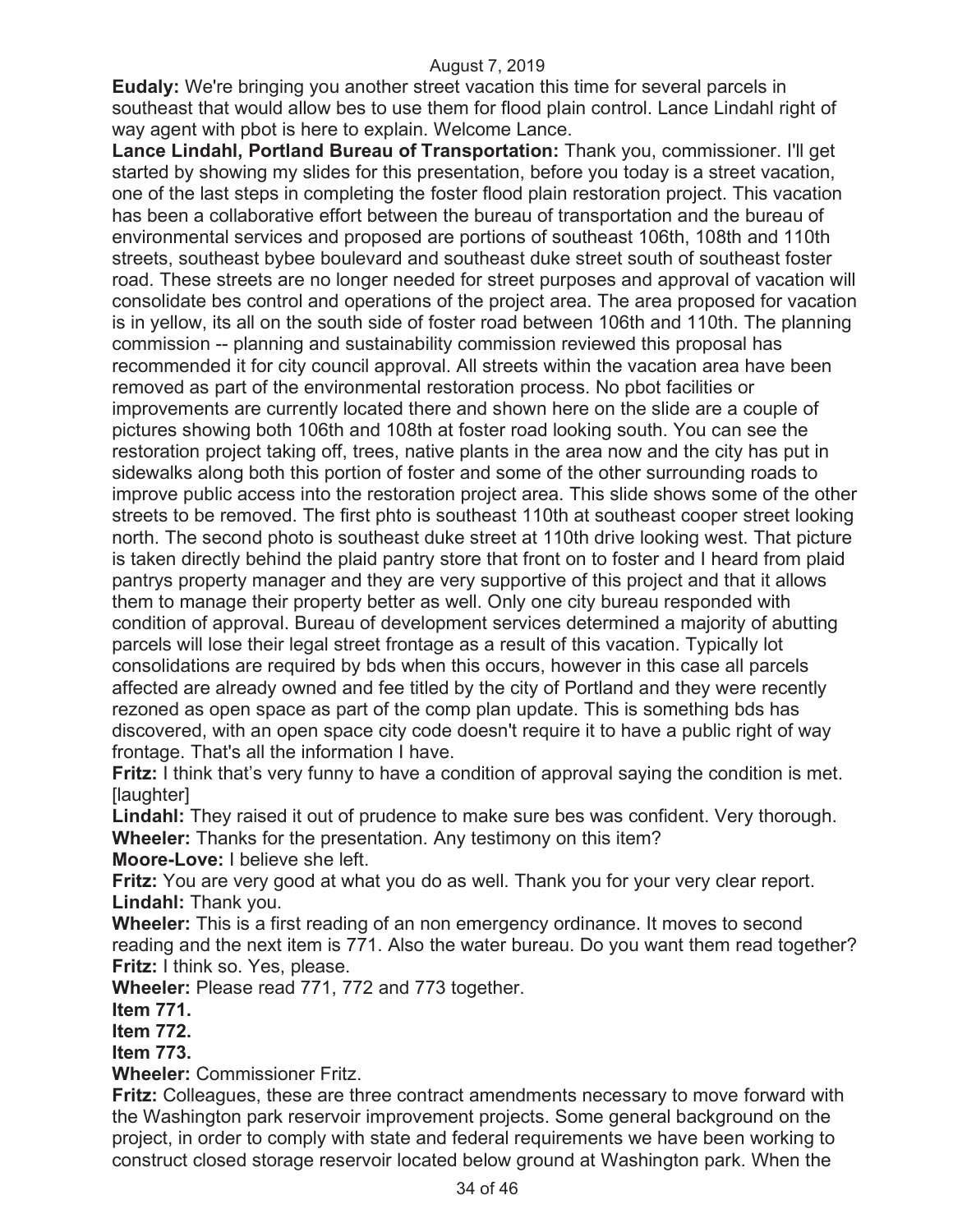project is completed we'll have a new 12.4 million gallon reservoir that is seismically reinforced and can supply water to 360,000 people. My staff and I toured the site several months ago. I have been told much progress has been made so I'm looking forward to another tour. I would like to invite you to take a tour of this reservoir. Commissioner Leonard led me to the bottom of the Powell butte reservoir when he was in charge of the water bureau several years ago. It was fascinating. It's something to tell your grandchildren should you ever have any, which I don't as yet, that you stood on the bottom of a reservoir that's going to be filled with water.

**Eudaly:** I can attest to the progress has been made because I was at Washington park for some parks events last week, and there is a giant hole in the ground.

**Fritz:** We're going to start filling it in. The chief engineer Teresa Elliot will give you a personalized tour as she did along with mike Stuhr for Powell butte for me. I digress. These contract amendments are all within the already approved \$205 million project budget. The chief engineer Teresa Elliott and deputy director Gabriel solmer will walk us through the details of the amendments.

**Gabriel Solmer, Portland Water Bureau:** Thank you commissioner, my name is gabriel solmer. Good morning, mayor, commissioners. We have three items as commissioner Fritz mentioned. Three different contract changes. So two amendments and a new contract. I'm joined here by chief engineer Teresa Elliott. We'll walk you through the three contract changes. The three requests that we have involve the aecom contract, a west fields contract and a cornforth contract. We'll step through those. First a little bit of context for these projects.

**Teresa Elliott, Portland Water Bureau:** I'm Teresa Elliott, chief engineer, for the record. You're welcome to come for a tour of the Washington park. It's fascinating. Water bureau supplies drinking water to nearly 1 million people in the Portland region. The large capacity reservoir at Washington park is an essential part of our water system serving the areas west of the Willamette river, most of which are by gravity up to Washington park's vacation then we pump from there to all of the upper regions to comply with federal and state mandates and to ensure healthy, resilient water system in 2015 city council approved our \$205 million, eight-year construction contract to update the Washington park reservoir site. The project consists of a new underground reservoir in the san angelo footprint as reservoir number 3 with a reflecting pool on top. The lower reservoir 4 basin and slope on the west side are providing landslide abatement and the slope will be restored to its prereservoir condition. The reservoir 4 basin about be converted to a bioswale, overflow basin and reflecting pool against the historic dam and gatehouse. When complete it will continue supplying water on the west side and serving more than 360,000 people including all of the downtown businesses and residences, Oregon zoo, over 60 parks, six hospital complexes and 20 Portland public schools on the west side of the river. Just as a reminder for those that weren't aware of it, we have been working on these projects since 2009 to comply with the u.s. environmental protection agency's drinking water requirements to take care of the open reservoirs. In 2012, we authorized the design services geotechnical services and the alternative procurements for the contracts on Washington park, and that time we expected that the construction would go from 2016 to 2021. In 2015 we had council work session we revised our project total to \$170 million and in 2016, we realized that construction needed to go rather than ending in 2021 that it would need to go through 2024. So our contracts for aecom expires in 2021, therefore I need to do something. That's why we're before you today. This slide is just to show you that we have two compliance deadlines coming up in 2020, and we'll meet those. Those are related to reservoir construction and being online itself then reservoir 4 being completely disconnected from the public water system, which it is. We're in compliance with the total project, though, will not be completed until 2024, 2025 but it has nothing to do with the reservoir. It's all the features on top.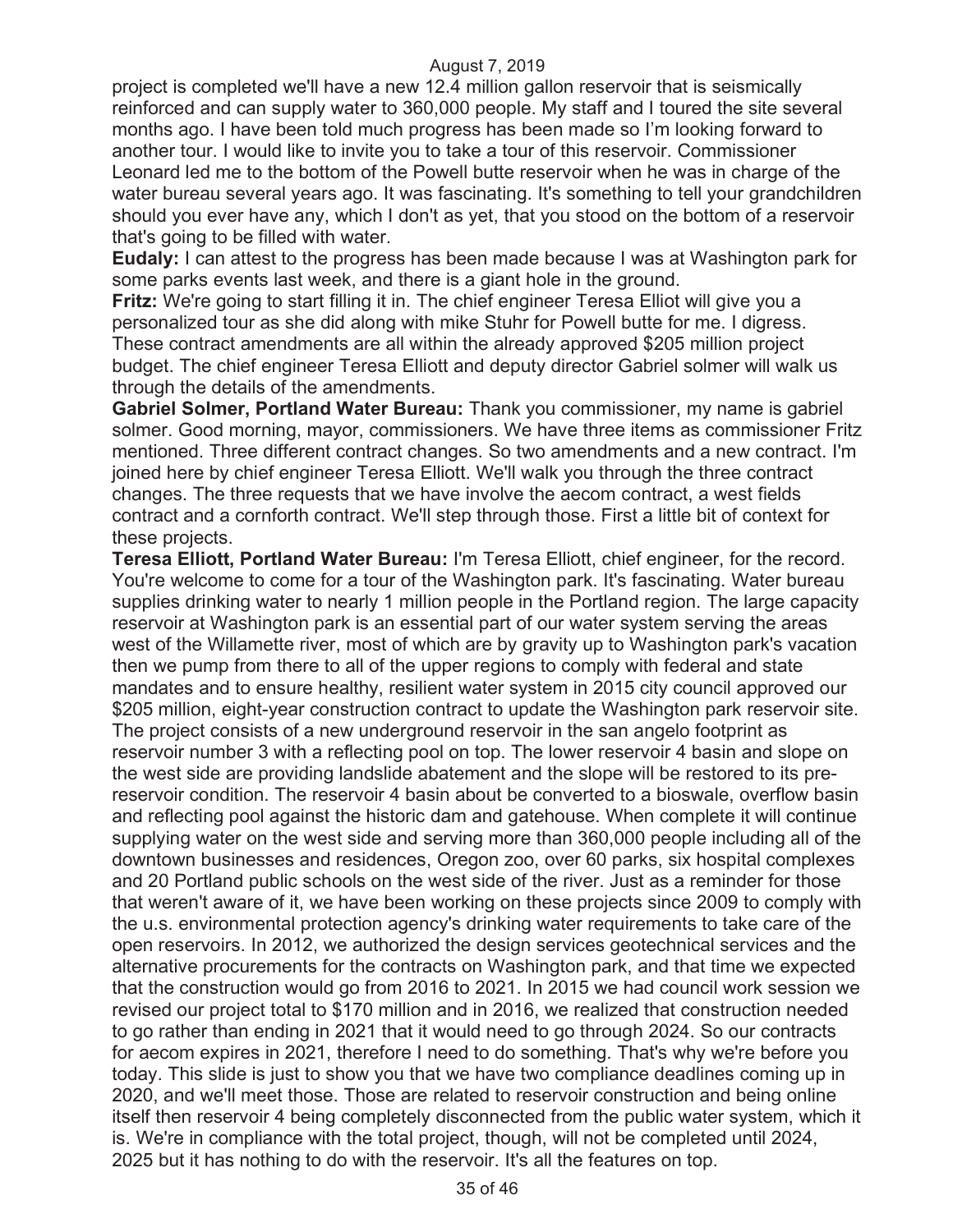**Fritz:** Go back to that slide. The settlement. It has to just sit?

**Elliott:** It has to sit for two years once the reservoir is completed itself, the site around the reservoir sits for two years so that it settles, then we can build the features on top. If we don't do that the geo techs are telling me we would have about a foot of movement in the areas outside where the reservoir is out. We want to give it two years to settle. Then we can build the whole reflecting pool on top of it. So now into the more specifics about the three canceled items, we would like you to amend aecom's contract. They were the primary design consultant that we hired. Due to some changes that have happened in their corporation we have moved all of the project management services to their consultants, and aecom's role has been reduced to just providing engineer of record duties and design clarifications regarding the reservoir structure itself. It's necessary for us to keep aecom on board as engineer of record so we're complying with our building code requirements. This work is necessarily to be done in 2021, and that happens to coincide with their contract ending. The current contract ending date for them. Engineer of records, they're code requirements and permanent requirements, they are responsible for the design and construction of the infrastructures and then they are responsible for performance once in operation. So the next council item we would like to -- I need to do some kind of contract change in 2021. I'm requesting to do sole source with west yost and primary for all the construction support services going forward to the end of the project in 2025. We have worked extensively with the city attorneys and decided that this is what the consultants and decided that this is the best time to implement this sole source and move them out of being subcontract. We're asking for a sole source contract in the amount of \$6,000,200.The third is a contract amendment with Cornforth Geotech's, they provide our geo tech design and construction services on this project. It was an extensive if you walk out to the project, which I hope you will, it's a very intensive geotechnical work because of the ancient landslide there because of the topography at the site. So we have chosen to employ a geotech firm that's very familiar with Washington park and with the landslide that is there and the geology we are concerned about. There services end in 2021 e would like to extend their work to 2023 to make sure that all the geo tech work being done, they are monitoring and watching that and that we would like by doing that like to add \$830,000 to their contract. Just a construction photo of what it was looking like about maybe three weeks ago. It's a very big hole. There's a lot of equipment there. We are presently working on floors and walls. We have the foundation in and we're getting ready to start on columns as well.

**Wheeler:** Can I ask you a question?

**Elliott:** Sure.

**Wheeler:** I was looking at this the other day trying to envision it. Is the floor that we're seeing here, is that the floor of the new underground reservoir?

**Elliott:** Everything you are seeing is underground.

**Wheeler:** In the months ahead we'll see the casing for the underground reservoir constructed?

**Elliott:** That's correct.

**Wheeler:** Thanks. I was trying to get my bearings.

**Fritz:** Do they get the trucks in and out with cranes?

**Elliott:** Actually, we have until we closed last wall section they are able to drive in at the north end by sherwood boulevard. Once we build that last wall section they will have to be loaded in and out by crane. Right now we have two big tower cranes on site moving material back and the forth.

**Wheeler:** We don't want to see any mr McGillicuddy's down there.

**Elliott:** We don't.

**Eudaly:** That was before my time.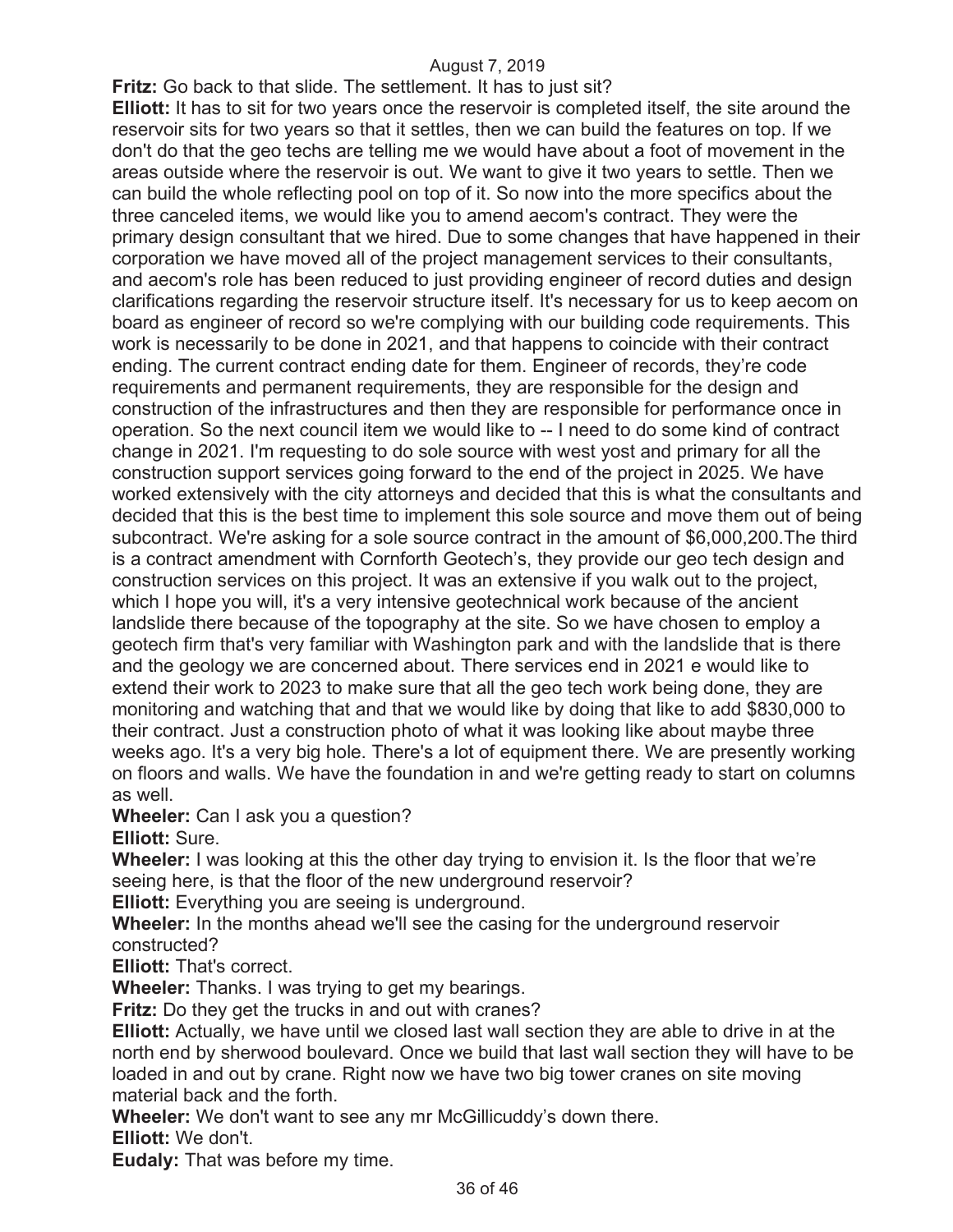**Wheeler:** It probably was. [laughter] you guys remember that. That was funny. **Eudaly:** No one is going to tell me?

**Wheeler:** Mr. McGillicuddy and his steam shovel. It was a children's book. They got stuck in the basement so they burned the steam shovel into the boiler.

**Eudaly:** I'm familiar with the book. I must not have ever read the ending, though. I thought this was Portland lore. Okay. [laughter]

**Wheeler:** The whole point is I don't want it to become part of Portland lore.

**Elliott:** No, we don't. With all contracts we like to provide you an update year round with the various dmwesb participation and I just wanted to show you that, originally aecom committed to doing 28.4%. They are completed 19.4% and the rest of their work falls into the majority now falls into west yost. For the next four years west yost is committed to doing construction support services at 18.8% mwesb. West yost has a dmwesb requirement so going forward we'll be seeing 18.8%. Aecom, cornforth have an mwesb requirement in regions small business requirement has whereas west yost has the disadvantaged requirement as well. To today we have done 18.4% and 10.6%. As Gabe and the commissioner mentioned all three changes falls within city council's approved - current approved budget funding of \$205 million. We're just moving money around within that 205 by using a similar contingency. With that I'm asking you to approve the two contract amendments for aecom and cornforth and approve the new sole source contract and we're here for questions.

**Wheeler:** Any further questions? Is there public testimony on these? **Moore-Love:** I believe he left. Yes.

**Fritz:** I want to make a final comments. Thank you for your diligence on this tremendously complicated project, long term thing, you'll note the reservoir comes online December 31, 2020, which is my last day, so I'm hoping that we keep to the timeline. I need to mention looking at all those trucks you can see what a massive project this is. The neighbors have been fantastic working with us and our communications team, in recognizing it has to be done and we have worked diligently to minimize the impacts. Obviously you can't do something this size without the neighbors noticing. Thank you to them and to your team. **Wheeler:** Commissioner Fritz, I remember when we approved construction contracts in 2016, we had quite a few neighbors in here who were very, very concerned about the impact particularly the trucks coming through the neighborhood would be. I believe you have lived up to your commitment to make sure that the needs of the neighbors are address and the communication remains open. I Just want to acknowledge that and thank you for that.

**Fritz:** I have to thank commissioner Fish got this started and set the bones of how this is going to move forward. Thank you.

**Fish:** One of burdens of serving on this council for ten years we remember when the chambers would be full around a hearing like this. Times have changed. The bureau enjoys a different level of public confidence. This project is going to be a home run for the neighborhood. I just want to acknowledge that last Saturday over 2700 people came out to the rose garden to enjoy a free concert in the park. When this project is complete, that will be another amenity which will draw people to that area. It's fantastic.

**Wheeler:** Worth the wait for sure. Thank you. 771 is a nonemergency ordinance, it moves to second reading. 772 is a nonemergency ordinance It moves to second reading. 773 is also a nonemergency ordinance, it also moves to second reading. Karla, have we completed everything?

**Moore-Love:** I believe we did

**Wheeler:** We're adjourned until 2:00 p.m.

#### **At 12:01 p.m. Council recessed.**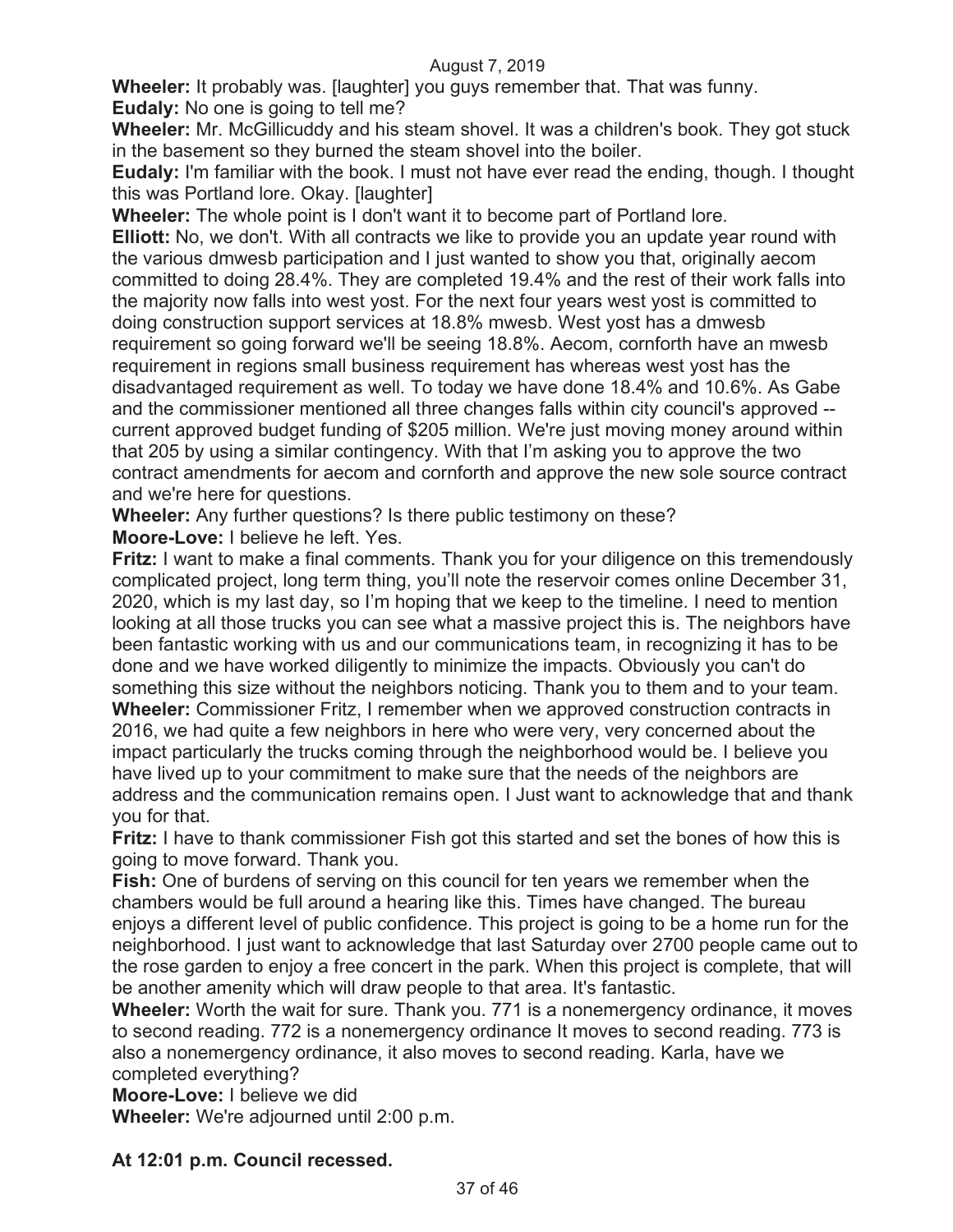## **Closed Caption File of Portland City Council Meeting**

This file was produced through the closed captioning process for the televised City Council broadcast and should not be considered a verbatim transcript. Key: **\*\*\*\*\*** means unidentified speaker.

## **August 7, 2019 2:00 p.m.**

**Wheeler:** Good afternoon everyone this is the august 17, 2019 afternoon session of the Portland city council. Good afternoon Karla can you please call the roll.

**Hardesty: Eudaly:** Here. **Fritz: Fish:** Here.

**Wheeler:** Here and now to the rules of order and decorum.

**Fish:** Mayor can move reading of the rules.

**Naomi Sheffield, Deputy City Attorney:** You can definitely move them. Sorry -- **Wheeler:** By popular acclaim we'll waive reading of the rules. **Item 776.** 

**Wheeler:** Commissioner Fish.

**Fish:** Thank you, mayor and colleagues. In February of last year, the council adopted an arts affordability plan. I have a copy in my hand. A set of recommended actions to protect and preserve the arts and artists who make Portland special. In the almost 18 months since then, we have been hard at work turning the recommendations into action. Joining us this afternoon are Jamie Dunphy, senior policy director in my office, Tracy Schreiber who is completing a 11 month arts affordability fellowship focused on implementing the plan, and Pollyanne Faith Birge arts and culture policy director for commissioner Eudaly. **Jamie Dunphy, Office of Commissioner Fish:** Good afternoon, my name is Jamie Dunphy. It's a pleasure to be back in front of you today. 18 months ago I sat in this chair and outlined 24 recommendations to preserve Portland's art scene. Those recommendations were not aspirational. They were a road map. Since then we have tackled many items in this plan. We have been opportunistic when new ideas were presented and we have learned a lot. We're so thankful to the 100s of artists, nonprofits, developers, businesses and leaders across the city who share our values and who have partnered with us. Before we share the outcomes of our work I want to flag three important things that have happened in the arts in the last year. First last summer the auditor Hull Caballero released the first audit of the regional arts and culture council. Her report gave us guidance on how to strengthen the city's relationship with racc, clearer goals, clearer lines of responsibility, clearer accountability and clearer leadership from the city. The audit's recommendation aligned with our arts affordability agenda and we worked with the mayor to quickly add the role of city arts manager in the office of management and finance or omf. This position will be key to ensuring the continued success of our work with racc. Second as part of his bureau reassignments last september the mayor asked commissioner Eudaly to serve as arts commissioner. Polly and the commissioner's office have been very collaborative partners. Third and finally racc announced last November that Madison Cario would be the next executive director. Madison has been a great partner in our early work together. What have we been up to and what have we accomplished? We have a number of exciting updates for you today. Our first victory came before the plan was even adopted, during the hearing last February, commissioner Eudaly as bureau of development services commissioner in charge announced the creation of a small business and arts liaison team tasked with getting to yes. The team would help small businesses, artists and other small organizations navigate their way through the city's permitting requirements. It was really heartening to have one of our recommendations checked off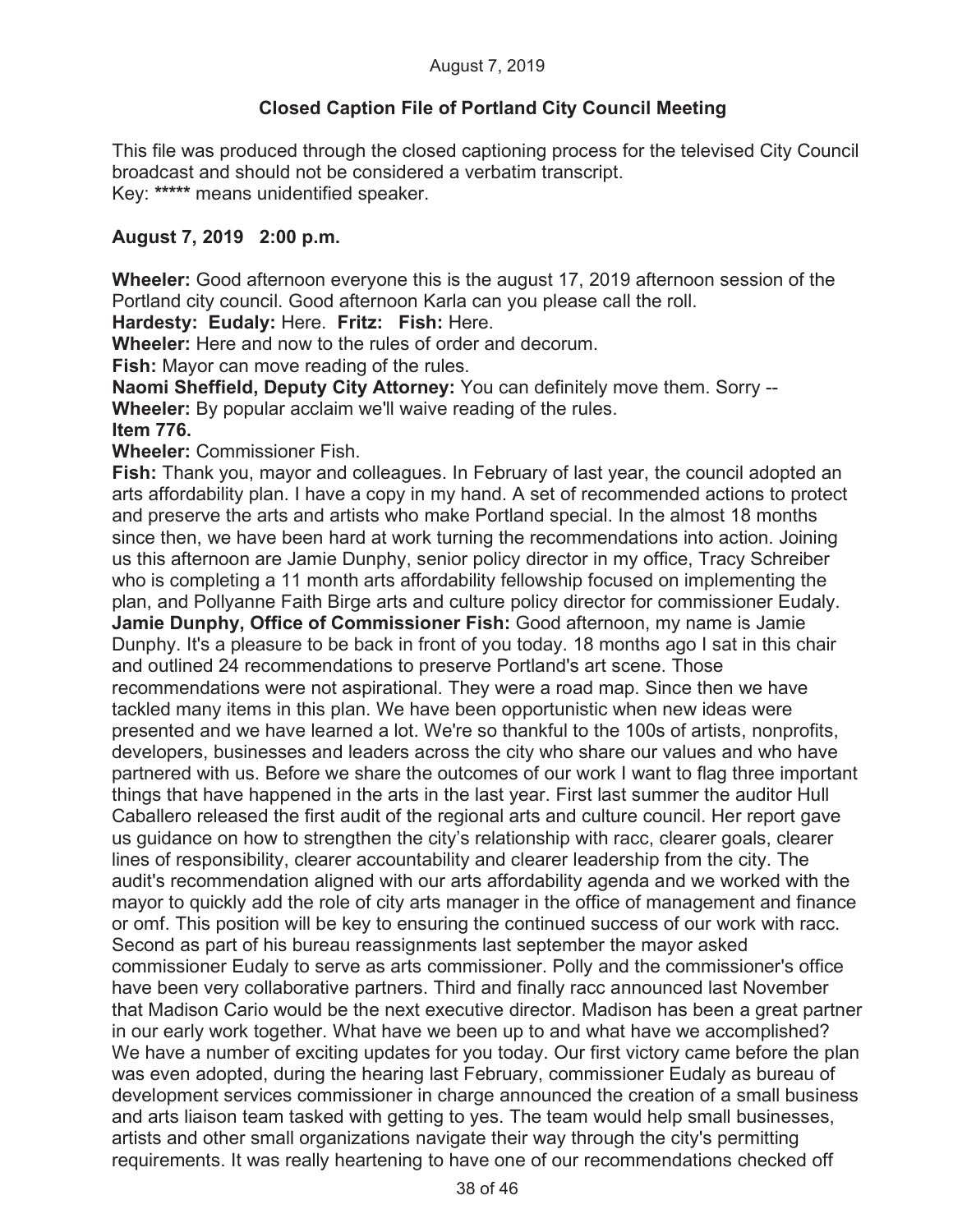before the hearing was even over and it gave us momentum. From there we went to work. That June we hosted a roundtable of all the campus institutions in the city including pcc, psu, university of Portland, the university of Oregon, Oregon state university, lewis and clark, Marylhurst, Pmca, the Oregon college of arts and crafts, ohsu and legacy emanuel. We held a meeting to better understand the challenges that they face in creating opportunities for public art and what we learned in that meeting is that they were doing far more than we imagined, but there challenges were far greater than we expected. In the months that followed marylhurst university closed, the Oregon college of arts and crafts closed, pcc lost its dance program and lewis and clark shuttered its gallery. While the challenges they face are daunting that round table fostered important introductions and learning.

**Pollyanne Faith Birge, Office of Commissioner Eudaly:** Good afternoon, mayor Wheeler, commissioners. I'm Pollyanne Birge and in may of 2018 the space finder website officially launched in Portland thanks in no small part of Teresa Koberstein. This resource is a great first step to creating an inventory of publicly accessible creative spaces in Portland and we're doing more. This year mayor wheeler's budget funded the first step in a future cultural mapping project, this will give us a tool to show where we do and don't have good access to art and where we should target our investments. Thank you supporting this request.

**Tracy Schreiber, Office of Commissioner Fish:** I'm Tracy Schreiber with commissioner Fish's office. When I started this fellowship I worked with my colleagues to identify action items I could deliver on in my short time at city hall. My first project was inspired by, but not directly from the list of recommendations, working with a handful of small and medium size arts organizations we identified a gap in how we permit arts events. I worked with the fire bureau and development services to create a new permit. The annual permit for temporary arts and culture events allows for more frequent and bigger events and performances and will make a real difference to artists cutting costs and red tape. Next we announce six space grants, free use of parks facilities in exchange for community access to art. The idea was simple, we have space but we don't use it all the time so let's let artists use it. We awarded six grants to an exciting, diverse group of artists, a musician working with incarcerated youth statewide, a collective advancing the voices of underrepresented groups through a multimedia podcast, two of groups who create art with community to deepen their understanding of black history in Portland a young actor and poet focused on the Japanese-American experience and power dynamics and a group celebrating queer people of color in theater and that was just the first class. Then we looked at the code for 2% for art and made two key changes. Under city code major construction projects must dedicate 2% of construction costs to public art. Since the projects historically happen downtown we have amazing public art all throughout the downtown core, but we don't have enough of it elsewhere. The first change was to formally disconnect the place where the art goes from where the building is built, the second change redefines public art. There are lots of ways for art to serve the community, now building out creative space with 2% dollars is allowed, this new flexibility makes the program more versatile. For example parks can include a stage or a culturally specific space in every new park. Pbot can build supportive structure in the right of way to enhance mobile opportunities for activities and performances. Large projects could include an art gallery and offer rotating exhibitions to elevate community and artist, we're excited to see what future projects bring. At the parks bureau we're exploring ways to invest capital dollars in existing spaces to allow for greater use. We're focused on our anchor community centers which often have underused athletic space and outdated audio visual equipment. Soon we hope to bring an updated sdc project list to council, it will include things like acoustic tiling and sound systems to extend capacity of community hubs, it will be more accessible for more purposes and more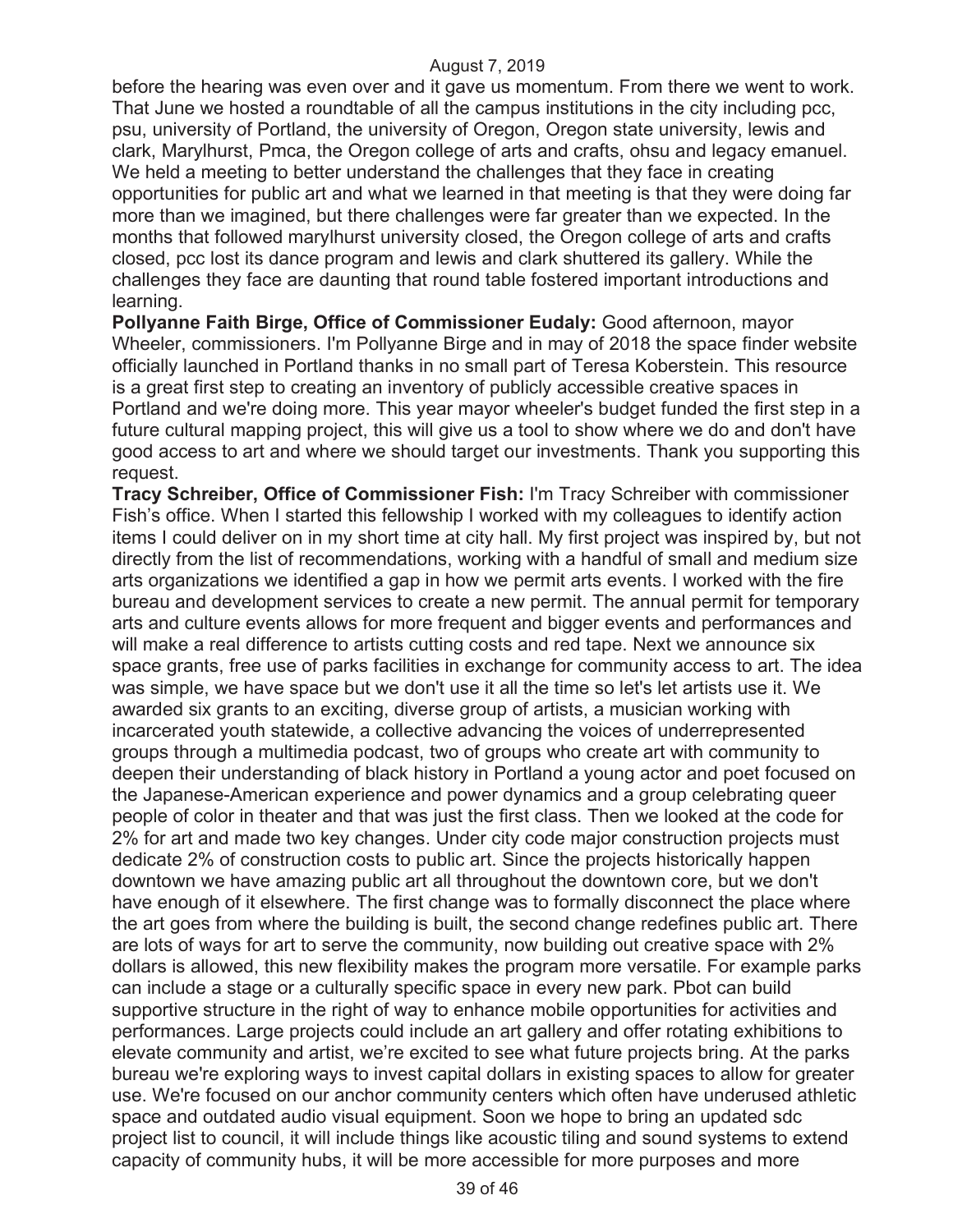people. At the same time we will also propose a small change in sdc code to clarify that mobile facilities are eligible. As our city continues to grow we'll be able to expand our system in new and creative ways like an art truck that parks will use to bring creative programming to neighborhoods around the city, especially places that don't have easy access to a neighborhood park. We have also prioritized opportunities to create culturally specific creative space. Two examples are the interstate firehouse cultural center or ifcc and the hill block development. Both of these projects have their own unique challenges and long histories of starts and stops, but a team of dedicated volunteers has been meeting regularly about the future of ifcc and plans are beginning to solidify. The working group for the future hill block development at north Russel and Williams also presents a major opportunity for investment. Joy Alise Davis of paalf the Portland African American leadership forum is a member of this group and we have had conversations about realizing the goals set out in paalf's peoples plan for culturally specific art space.

**Birge:** The arts affordable plan has inspired conversations and ideas we never dreamed of putting the list of recommendations together. Around the time council accepted our report we were approached by musicians union local 99, I see Bruce in the back there shout out to Bruce. Music Portland, vortex magazine and others about a small change with a big difference. Thanks to their advocacy and partnership between commissioners Eudaly and Fish Portland now has 11 musician loading zones where musicians with a free permit can load their music equipment into clubs without fear of getting a parking ticket that cost probably more than what they're getting paid for the gig. Often the best ideas often come directly from the community and sometimes the little things that make the biggest difference. Two other examples of kind of a surprising conversations, the organization we work announced their own artists in residence program giving four artist space, time and technical expertise to become more economically stable. Thanks in part to our arts concierge teams at the bureau of development services the Portland institute of contemporary arts or pica has expanded opportunities for other artist to use their space including friends of noise, all ages music organization or the artist repertory theater during their major reconstruction.

**Dunphy:** In the foster Powell neighborhood the 100-year-old dave theater which formerly screened silent films recently went up for sale but it needed a lot of work. After more than a year of trying to develop an arts collaborative to purchase the building I wasn't able to make the pieces come together. Then the team from aportas stepped in and purchased the building. They are working with me and the city to bring the theater back to life, revitalizing the arts in deep southeast Portland. Other property owners are stepping up. I had a tour of Killian Pacific building near the east end of the Hawthorne bridge. There's a beautiful building built in the husk of a former warehouse that burned down more than a decade ago. They paid tribute to the graffiti and street art and that have naturally developed over the years of neglect and they built it into the fabric of their building. They recognized it's good business to incorporate art into their office building, that it makes their tenants happier to be there and it's good for their bottom line. Working at the Portland housing bureau we now include language in affordable housing development solicitations that preferences developers who include a creative space in their buildings and we worked closely with the team at prosper Portland on their affordable commercial space initiative to ensure that the two ideas are complimentary. We have had a productive partnership with prosper Portland especially around the recommendation of short term leases in buildings in queue for development. The prime example and the biggest opportunity seemed to be the post office site at the west end of the broadway bridge. Thousands of square feet of perfectly usable office space ready for a painter, a potter, a dancer or a writer, but due diligence showed the building was unusable, it was unsafe and didn't meet building code. Out of that and thanks to the team at prosper Portland we're now looking across the street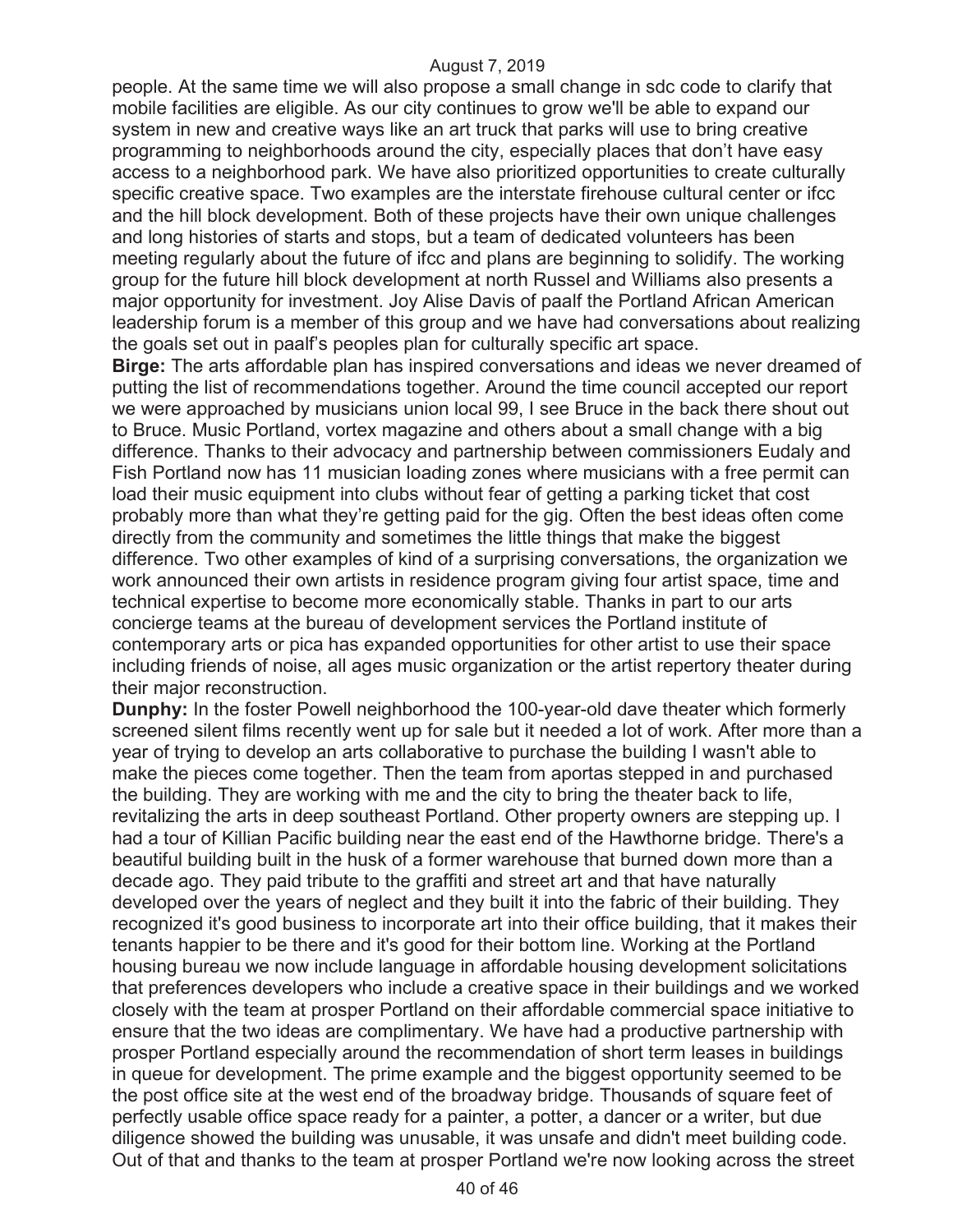at union station on the other side of northwest broadway. This facility, long underused and in drastic need of higher use, is an excellent opportunity for the right tenants and we're working to get creative space up and running soon. We have incorporated creative space into council approved building including the Freemont place apartments near centennial mills and the odot blocks development in the central east side. Not everything in the plan was a hit. Some recommendations when we dug deeper just weren't worth pursuing. One example is recommendation number 8, establishing a creative space definition in the mixed use zoning code. Working with the bureau of planning and sustainability it became clear that the zoning code would allow for creative space but the challenge was a state building code that would require a change in Salem. Another example had to do with the challenge of creating new gallery space. This was a technical problem based on the difference between an assembly space and occupancy. In Seattle this was a clear problem preventing creation of new spaces and that problem exists to some extent in Portland but wasn't widespread enough to affect the industry more broadly so it wasn't worth the effort to pursue. In some cases the win was a new relationship between people with property and artists who need access to it. Here are two more examples. Charlene zidell, an advisor on our arts affordability plan, is deeply dedicated to the arts. We hope that conversations with her and the Zidell development team would eventually lead to a strong arts component in the built-out zidell yards. Across town a developer in Kenton faced a challenge programming the commercial space in an affordable housing mixed use development. We worked with them to explore the possibility of matching them with an arts group and we weren't able to make it work but other people know about that discussion and the arts are on the radar by the development community in a way they have never been. We're proud about this progress and of the interest our community has shown about being part of this work.

**Schreiber:** So what's next? Four ideas we will continue to pursue ideas including a real estate investment model focused on the arts. This will require a strong community partner with expertise and capacity. If something like this could be stood up we would look for ways to modify the city property disposition process so that we could contribute surplus property. Arts districts to recognize unique and vibrant creative neighborhoods, they are shining examples in north and southeast Portland. Regional partnerships and coordination. We want to work with our colleagues in the region and discussions we've hosted have forged important relationships. We don't know what fruit this will bear but we're excited. Increased private and foundation philanthropy. This is key to success in other cities and Portland is overdue. Government cannot support the arts alone. We need to facilitate relationships between the philanthropic community and the creative community and do our best to sustain those connections.

**Dunphy:** In summary we're proud of what we have accomplished in fewer than two years but we continue to face big challenges. Artists of all levels of their career are struggling, quitting or leaving. Housing prices are prohibitive. Music and performance venues are struggling to stay afloat. New developments are changing the character of places where dancers could practice, musicians could rehearse, actors could perform, painters and potters could produce work. There's a lot of work ahead. Thank you for making arts affordability a priority and for your support. Despite the head winds we're showing the creative community that arts matter and we're working together toward a brighter future and we're happy to take any questions.

**Wheeler:** I'll start since I'm not the one who brought this report today, so I'll take that approach. Thank you for a very, very clear presentation. I just want to say given the number of items on this checklist, what did you say Jamie, it was 18 months ago that we saw this for the first time. I remember that presentation. We had a lot of public discussion about it. I remember thinking this is a very ambitious list and I wondered how quickly you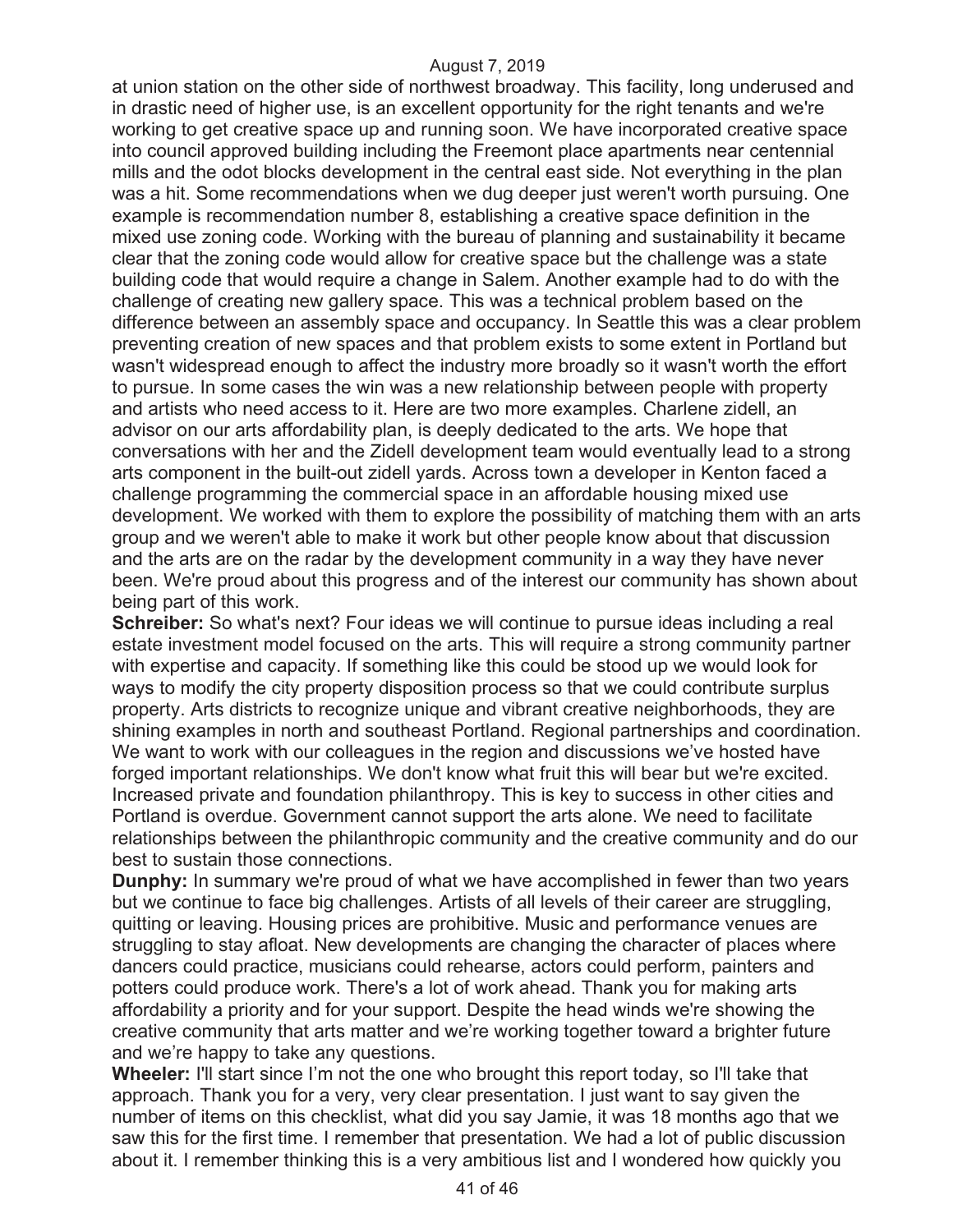would be able to get through some of the items cause a lot of them require a tremendous amount of work. I just want to give you a shout out and accolades for the number of items you have carefully analyzed. I also appreciate when people come back before the council and say, this was a really good idea but for reasons a, b, c, it just didn't pan out the way we thought it would, so I have scratched a few off my list and I take your word for it and I appreciate that. There were two items you mentioned that really intrigued me. The first was an idea of an arts district, can you flush that out a little bit more.

**Dunphy:** You know, in many ways it could be what we want it to. There are good examples of arts districts where sometimes it's a branding opportunity only and for a district to call themselves the entertainment district or the dance district or whatever it might be, there are other cities that just use it as a branding opportunity and they run with it. You see it on street signs and on paintings on the roads. It could be something as simple as that. It could also be there are already naturally existing clusters in areas where the arts are already accumulating and artists are able to afford to live and we want to give them more opportunities to maybe take ownership of the built environment, see what that looks like. Trying to find maybe opportunities for flexibility in how we do public events or how we do permitting for things that maybe don't fit the mold that would be beneficial for artists but not for anybody else. It really could be anything. What we would really need more than anything is a dedicated set of community partners to help us figure out who would want to be that and why and how we can help make that better for them. **Wheeler:** So should we expect a proposal at some point or is this something still being worked through?

**Dunphy:** That one is on the list that we're looking at in the next 18 months.

**Wheeler:** I won't push you too much but the connection between philanthropy and the creative community this is something that I always notes is a glaring difference between the city of Portland and say san francisco or Seattle or Albuquerque and other communities. We really don't have the depth of philanthropic base. It's not like we don't have the resources in this community, we definitely have the resources, but we haven't been able to figure out yet working with philanthropy and working with other institutions in the community how to cultivate those resources and invest them in the things we would love to see Philanthropist invest in. If you see a role for us that's something that's always been interesting to me. Last time you came before the council you talked about this notion of arts pods in public spaces. Of course since then we have had all this discussion about the food pods and the food carts and we want to preserve the things we really like about Portland that are somewhat unique to our brand and the food carts are part of that. The art pods fits in neatly with that conversation. Is there an intersection yet between all these conversations and the work that pbot is doing under commissioner Eudaly and the work we're doing under some of our permitting and planning bureaus?

**Schreiber:** We have started conversations between the parks bureau and pbot and developed a high level vision of what that could look like between our two bureaus, parks being able to create mobile facilities, pbot being able to promoting infrastructure within our rights of way to support mobile facilities that would be like the pods. We're working towards a pilot of an art truck in parks to demonstrate the value of a mobile pod of that sort and the pod can really be anything.

**Dunphy:** We're also very open to working with an art group or a nonprofit that may be interested in building something similar to a food cart pod if they are looking to create more of the Saturday market feel but make it more permanent. That's not something we can directly lead on but if anyone in the community who is listening to this and is interested I'm certainly available to start fleshing that out.

**Wheeler:** It's interesting, and my colleagues have obviously been prime movers in this, how this ties to the conversation we had this morning around free walls and some of the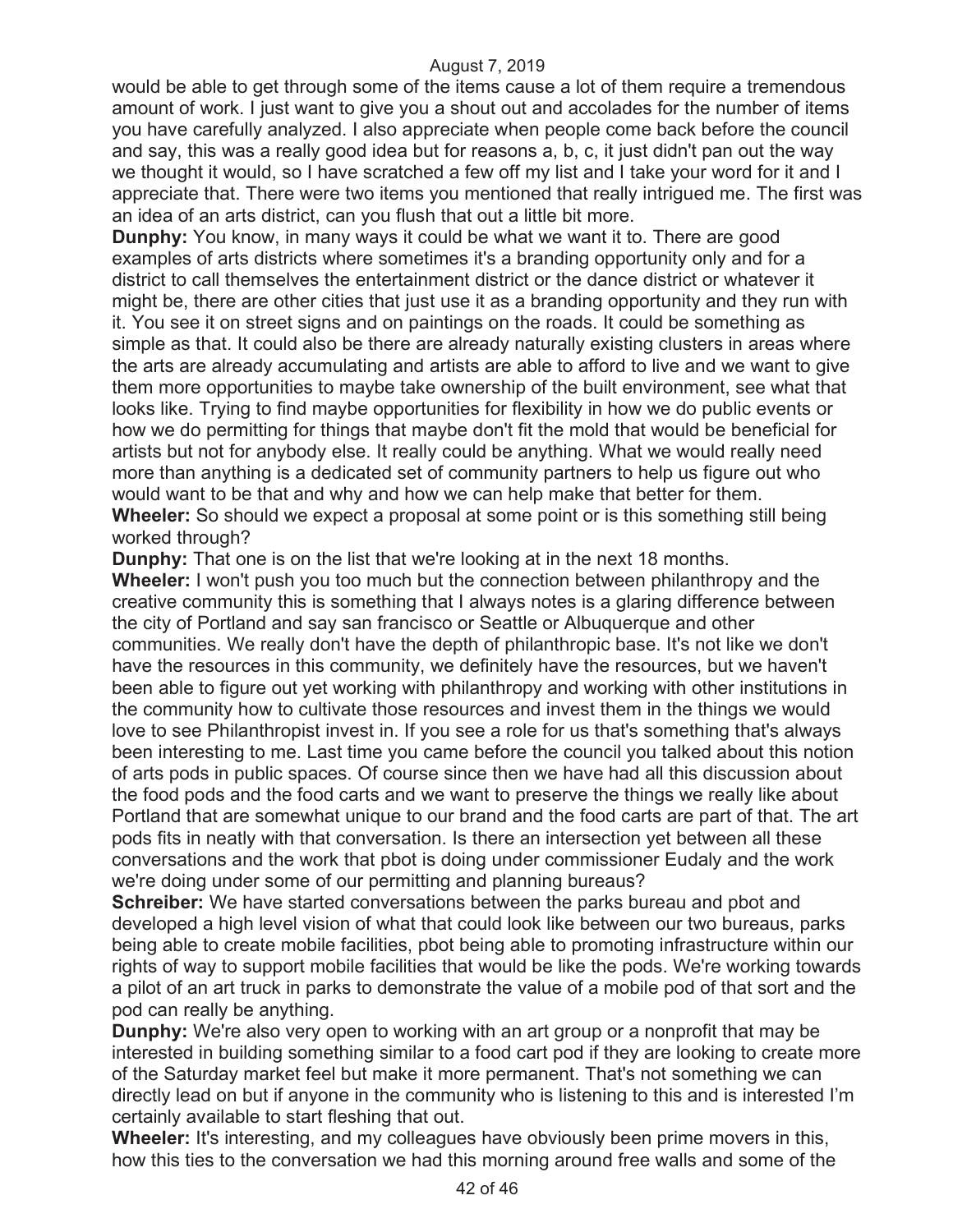conversations around the codes we have in place for very good reasons but they sometimes come into conflict with I guess what I'll just describe as the freedom of artistic freedom. There's a really cool tie-in here. That completes my questioning. I just want to give a shout out to my colleagues and give a shout out to all of you. I really appreciate the work you're doing on this. I think it's visionary and I look forward to continuing to work with you in whatever capacity I can as mayor and have my bureaus be engaged as fully as possible.

**Dunphy:** Thank you, sir.

**Wheeler:** Commissioner Fish.

**Fish:** Thank you very much for the presentation. There's a part in the presentation where you talk about being opportunistic and seizing things that come along. I think that's right. I also appreciate the emphasis you placed in your report on opportunities that you pursued but didn't pan out. One of the things I learned when I first got elected to public life is that we're not allowed to publicly admit our failings. One of the great books I ever read was the biography of steve jobs. It was titled my history of failure and how I became successful through it and the book is chapter upon chapter of missteps and failures and misjudgments, which ultimately led to perfection. In his world, he was given the space to make mistakes, to overreach, to fail and out of that came a collective wisdom that informed one of the great companies and company stories in our history. I'm being a little facetious, but we're not really supposed to acknowledge when we fall short. I think actually we need to do that more. First it's honest. I think people appreciate that. Second, how else are we to learn unless we do along the way stumble? All the great lessons of my life have come to me through trial and error. Why shouldn't that be in government? So I appreciate that you have highlighted some of the areas where we fell short. I want to drill down a little bit in a couple of points because they are really important. First of all, we are seeing very robust systems development charges coming into the city right now. I spoke to a reputable builder recently who said I foresees at least two more years a least of a building boom. We can argue about the positive and negative impacts of that building boom on our community but one positive is they generate developer fees which we can use for good purposes. I love the idea of taking some of those so-called systems development charges and investing them in our community centers so that our sound systems are upgraded, our stages are upgraded and we can do more performances in our community centers. That seems like an easy win and it has my full support. Bruce Fife is here, he confirmed with me that the 11 musicians loading zones that commissioner Eudaly and pbot put in place have been a success. Now the question is can we expand it? Can we put it in some other places? Have we demonstrated it's working and should be expanded? We used the formula a small idea with a big impact, but that really minimizes the amount of work pbot put in to make it happen. Its an example of where two bureaus or two commissioners or two leaders working together can really move the ball. I was appreciative of that. I want to plant a seed with my colleagues because in passing, and it's on the cheat sheet handed out, in passing we reference the interstate firehouse cultural center. I don't want to leave anyone with a misimpression here. This is going to be a very big lift. The existing building is a unreinforced masonry so there's going to be a cost-benefit analysis looking at the great history and legacy of the building that Charles Jordan helped save. Thinking about the next 100 years, one of the questions is does it continue at the existing building or new building? That will be informed by a lot of questions that we can't answer now because we don't have all the data, but mayor, if we are to take ifcc, which has such a great legacy in that community, and if we are somehow able to marry it with the work that you're doing with the housing bureau around right of return and culturally sensitive development in inner northeast, I think there is a big idea about bringing housing and the arts to that site. I hope in the next year or two that prosper Portland and the parks bureau and the housing bureau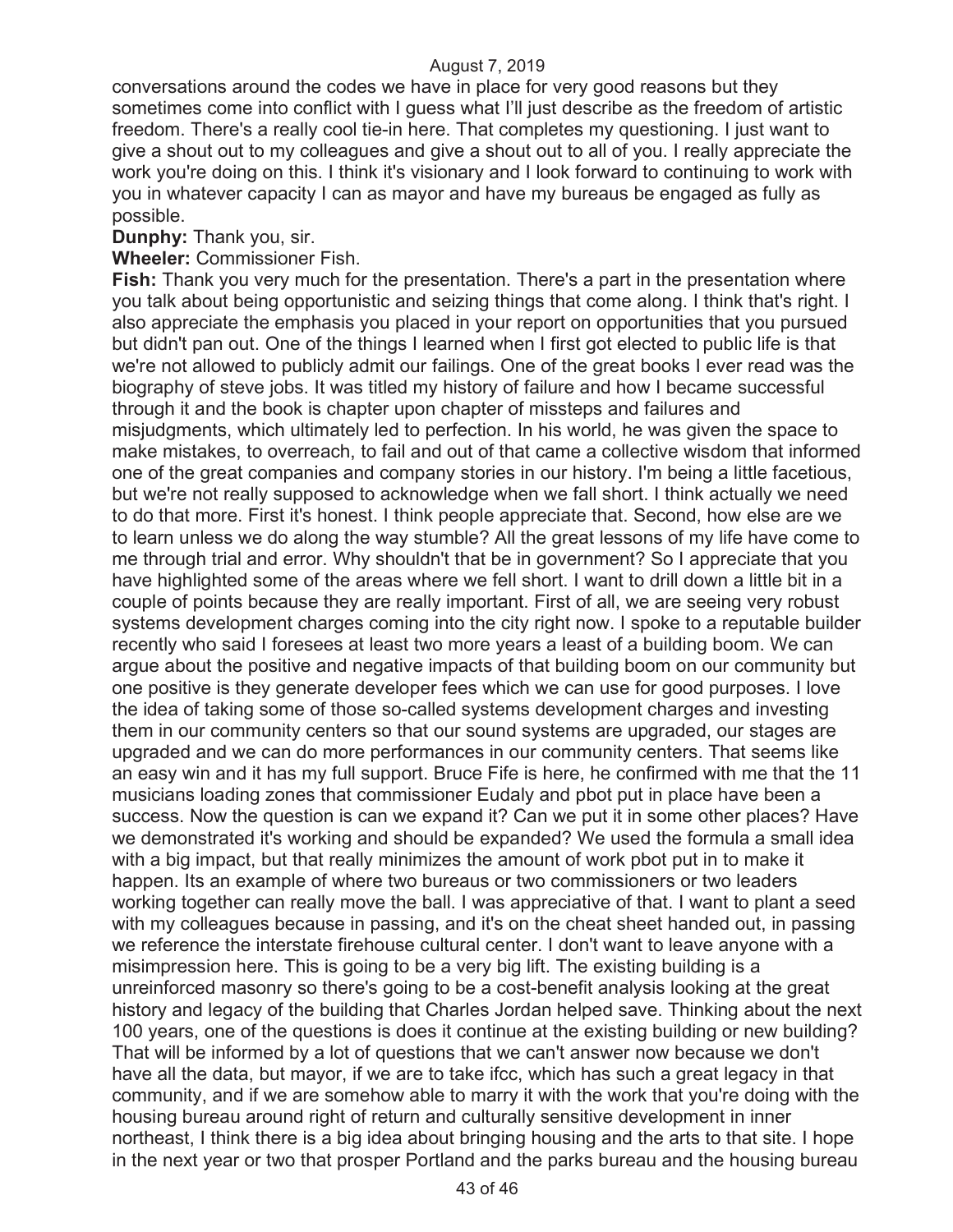can collaboratively work together to figure out what is that big vision for ifcc, because I don't think any one of us can fund it but I think we all bring tools to the table, which is important. I have heard nothing about positive feedback about the arts concierge position that commissioner Eudaly put into place and now continues at the bureau of development services and that's a bit of a back to the future issue because once upon a time there was someone who did that job and a lot of people we know like Ken Unkeles and others rely on that person's accumulated wisdom and we lost that position and now we're restoring that position which I think is very important. Finally I want to emphasize another thing we can do as leaders that won't show up on this chart, but it's an example of where on light touch we can make a difference. A number of years ago northwest dance project had identified a studio on the other side of the river where they wanted to move and there was a big zoning problem. In fact because of the zoning code it appeared that it would cost them too much to retrofit the building. Well, a number of people got involved at the city and on the private side and some talented lawyers and problem solvers at the city, and ultimately found an exemption that applied to that building. Which is now home to northwest dance project and all the work they are doing. Pica was very fortunate to have deep pockets on its board, now they have a home at 15 hancock. One of the things we need to be thinking about as we do a scan of arts organizations, how can we help plan for the next generation? For many that means how do they control their own destiny, how do they control the land. One of the organizations we have been having some informal conversations with is milagro. Milagro finds itself a property owner in the middle of one of the hottest districts in the city, central east side, with a zoning code that allows them to develop the site and potentially have creative uses, a new theater and a way to pay for it. That won't show up as one of our arts affordability wins at some point, but there have already been a number of conversations about how might we working with a bunch of different partners help milagro down that path? Because this may be the first time for them to seize the opportunity of leveraging what they have and what they have is golden, they own the dirt under their theater and they have an opportunity to leverage that with this real estate boom and create a permanent home. Those are sort of ad hoc comments, but I really appreciate the work you've done. I appreciate the handout which shows the progress we have made. I also want to say that in my ten years on the council I never remembered a time when so much negative displaced the positive in our community conversations. It almost seems like something got into our water system and it has turned otherwise optimistic people in pessimist, its caused people to go from yes, but to no, but. My emails reflect it, my colleagues have the same emails which unduly charge instead of engaging public officials around problems. I have my own theory about how we got here and I'll spare you my theory, but we have so much to celebrate. The mayor mentioned that this morning when he said there are so many good things happening in this city. I was at a ribbon cutting for the new Halprin open space sequence. You could say that master work by lawrence Halprin is one of the most important art installations in our city and I was so excited about it I took my wife there this weekend and we walked from keller to source and here's something interesting. Early on a Saturday morning there are lots of people out. There are people walking it. I ran into a couple of crews from my parks bureau and they were so appreciative that the investment had been made to reclaim the sequence. So that the work they did was maintaining a gem, not always feeling like they were up against it and they were losing the battle. We have made a commitment at parks to put extra resource into preserving the work done. That started in 2012. It took time. It took public and private resources, over \$4 million, but what it's going to lead to is the revitalization of the south auditorium district and I think in the next couple of years, mayor, there will be a very compelling argument to be made for rebranding the whole district around the fountain district and celebrating really the great master work that lawrence Halprin gave us. Let's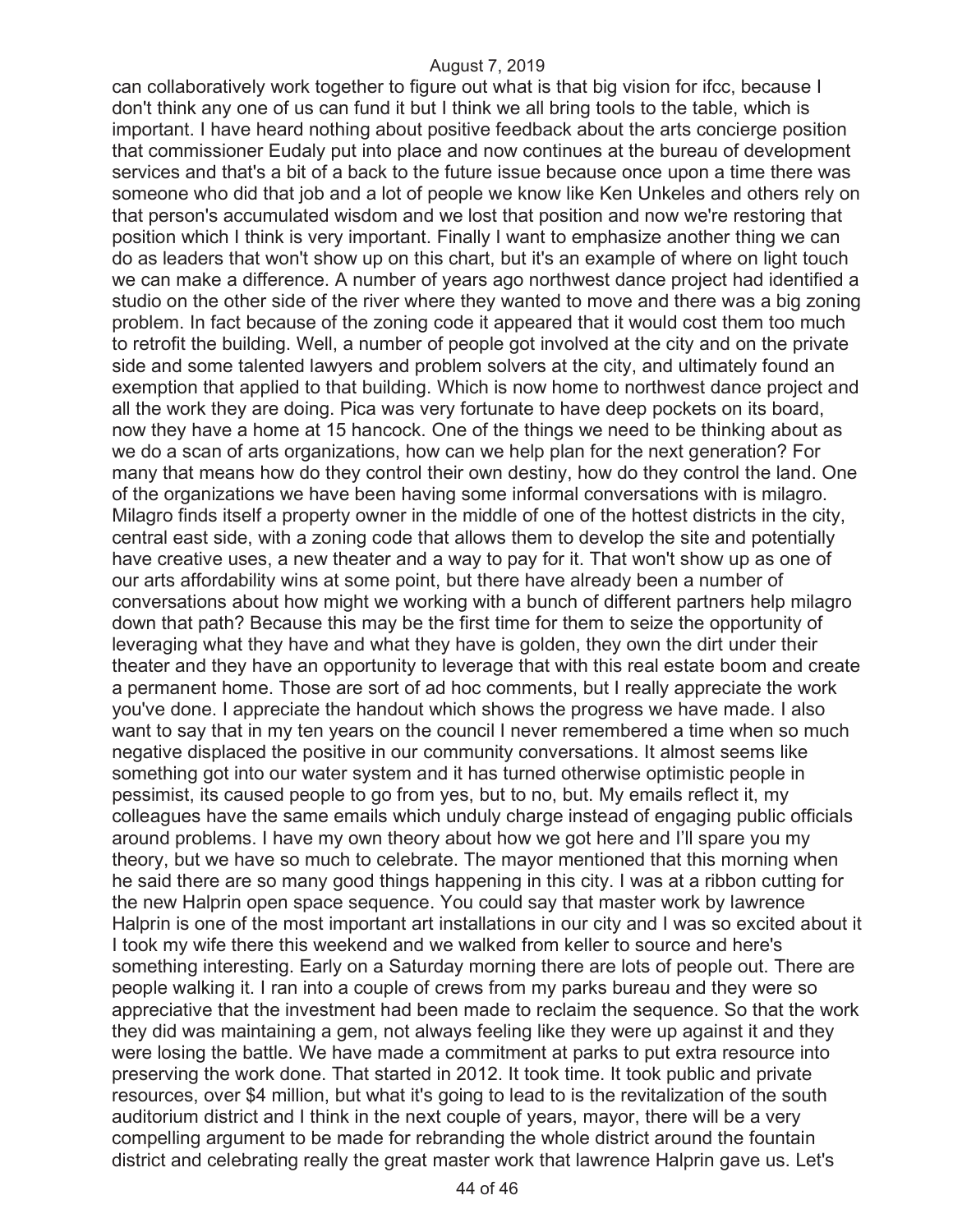celebrate, acknowledge where we fall short but not forget that Portland is still doing interesting and great things because of the people who live here. I'm proud to play a small role.

**Wheeler:** Hear, hear.

**Fish:** Commissioner Eudaly.

**Eudaly:** Well, thanks for the presentation, everyone. I feel a little bit silly because I feel like I have already said all of this in front of almost everyone in this room.

**Wheeler:** I don't remember it.

**Eudaly:** The mayor never listens to me. For those watching and for posterity --

**Wheeler:** I listen but it takes me three times, right? Three times.

**Eudaly:** Duly noted. I'll add a few remarks. The issue of arts affordability is very personal to me. As a former creative small business owner, the cofounder of a literary nonprofit and someone who has been immersed in Portland's arts and culture community -- now you're listening too hard, [laughter] for decades I know that affordability is this invisible but completely essential ingredient to our vibrant and diverse arts community. I have said this before as well, Portland has built its brand on our creative communities, but we haven't done nearly enough to protect or support their continued ability -- the continued ability of artists to live, create and present their work. We haven't been equitably distributing the limited resources allotted to arts funding which is something that didn't come up today, but I wanted to not I'm particularly happy about the key changes we made to the 2% for art and that we funded a comprehensive cultural mapping project. This arts affordability progress report shows we're making progress for both achieving equity and affordability in arts and identifying gaps and opportunities in our city. I want to thank commissioner Fish for all the shout outs and acknowledgements. Sometimes I don't even realize what I'm doing. It's just my job.

**Fish:** You have a good staff too.

**Eudaly:** Yes, I do. I'll get to that in a moment. I want to express my support for the city arts programs, program recommendation to initiate a regional cultural planning process to be completed in 2022. I recently found out our last cultural plan was completed. Does anyone know -- you guys are not allowed to weigh in. Do you know what year it was completed? 1992. George h.w. Bush was president. I was 22 years old. My rent was about \$100 a month. And many of the talented artists working in our city today had not been born yet. I hope we can agree it's time for a new plan. Based on similar plans in other cities we estimate the cost of this planning process, regional planning process, to be around \$400,000. The significant sum but small relative to the contribution that our arts and culture community makes to our local economy including \$330 million in annual economic activity and over 11,000 jobs. Similar size regions across the country have engaged in community driven cultural planning have seen more than a 20% return in economic activity than Portland does now so clearly we have a lot of unrealized potential both creative and economic, and we have a lot to lose if we don't put the time, money and resources into this vital process. I'm going to save my thank yous I guess for the final vote. **Fish:** Move the report.

## **Eudaly:** Second.

**Wheeler:** We have a motion from commissioner Fish and a second from commissioner Eudaly. Any further discussion? We'll call the roll, please.

**Eudaly:** Well, thank you to Jamie Dunphy and Tracy Schreiber from commissioner Fish's office, staff and leadership at the regional arts and cultural council who are back here so quietly. Do you want to yell or clap or -- [cheers and applause] [laughter] no singing telegrams today. Okay. Kristin Calhoun, Helen Daltoso, Jeff Hawthorne and Madison Cario, our creative laureate suba Ganesan, and my wonderful arts and culture policy director Pollyanne Faith Birge and the dedicated team of stakeholders and contributors